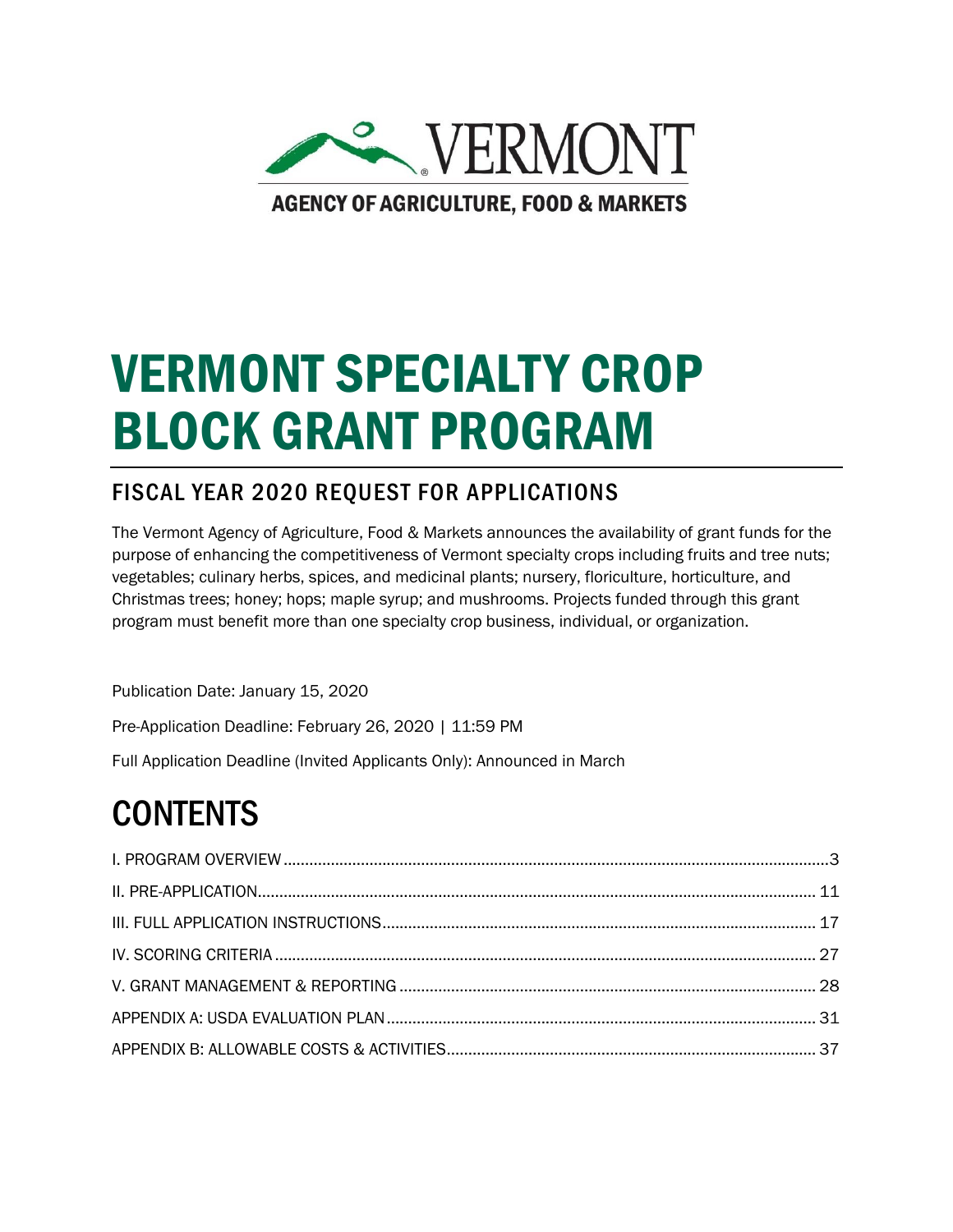# CONTACT

### PROGRAM QUESTIONS

Gina Clithero [AGR.SpecialtyCrops@vermont.gov](mailto:kristina.sweet@vermont.gov) (802) 585-6225

### WEBGRANTS TECHNICAL ASSISTANCE

Melissa Moon [Melissa.Moon@vermont.gov](mailto:Melissa.Moon@vermont.gov) (802) 828-3828

Diana Ferguson [Diana.Ferguson@vermont.gov](mailto:Victoria.Managan@vermont.gov) (802) 622-4094

Agency of Agriculture staff are available to assist you during State of Vermont business hours, Monday–Friday, 7:45 AM to 4:30 PM. Assistance may not be available shortly before deadlines.

### SUBMISSION POLICY

It is the applicant's responsibility to adhere to all application instructions including the submission dates and times included in this request for applications (RFA). The Vermont Agency of Agriculture, Food & Markets (VAAFM) will accept the last validated electronic submission through the grants management system, [WebGrants,](https://agriculturegrants.vermont.gov/index.do) prior to the posted deadline as the final and sole acceptable submission of an application.

VAAFM will not accept submission or re-submission of incomplete or delayed applications after the posted deadline, barring exceptional circumstances.

WebGrants will prevent applications from being submitted after the cut-off time.

### SUBMISSION CONFIRMATION

When an application has successfully been submitted, the applicant will be redirected to an Application Submitted Confirmation page with an Application ID number (see example below) and receive a confirmation email.

#### **Application Submitted Confirmation**

You have successfully submitted your Pre-Application for Testing Process Application with Application ID [40504]. Grantor has received your application for evaluation.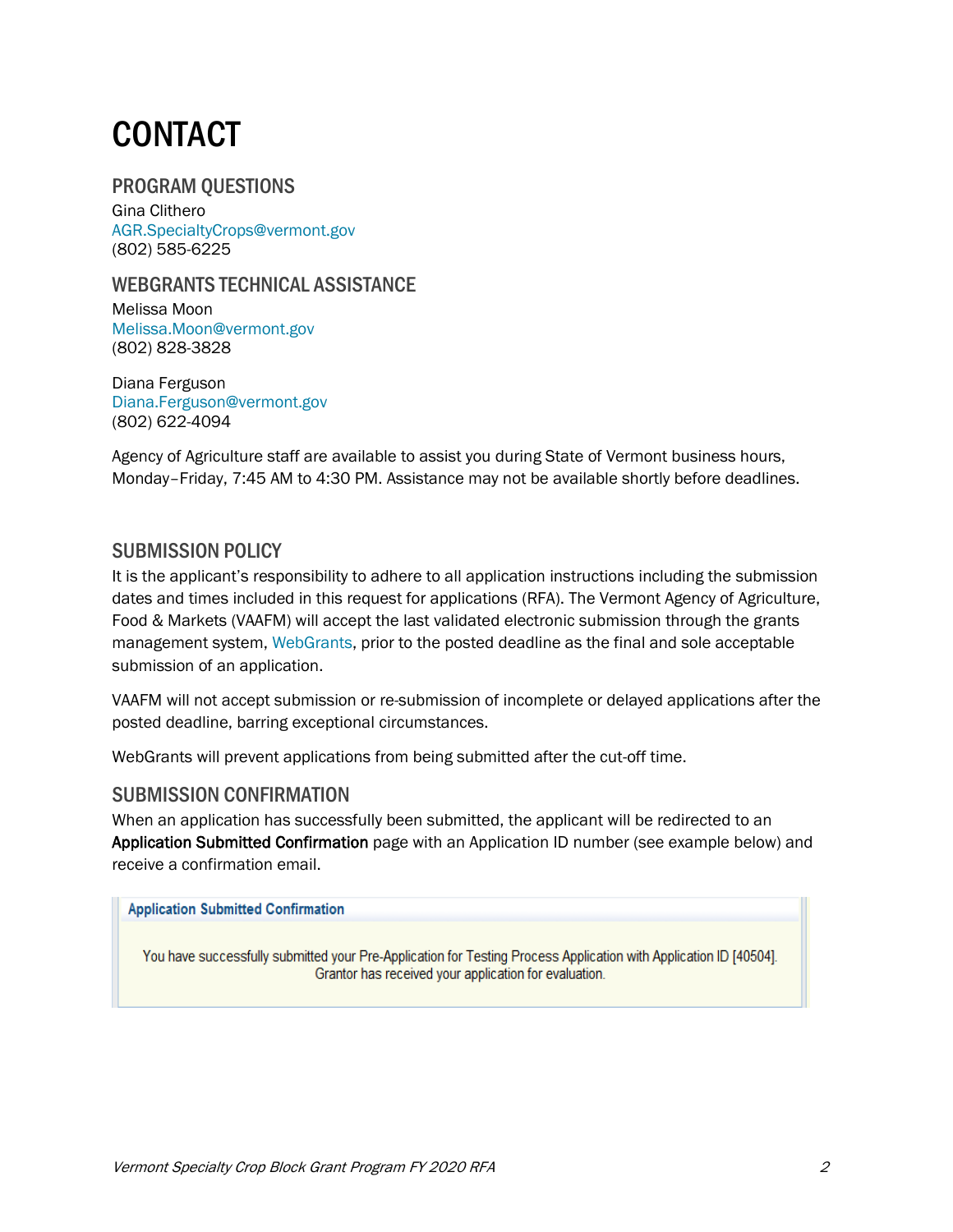# <span id="page-2-0"></span>I. PROGRAM OVERVIEW

# QUICK FACTS

### PROGRAM PURPOSE

The purpose of the Specialty Crop Block Grant Program (SCBGP) is to enhance the competitiveness of U.S. specialty crops by–

- (1) leveraging efforts to market and promote specialty crops;
- (2) assisting producers with research and development relevant to specialty crops;
- (3) expanding availability and access to specialty crops; and
- (4) addressing local, regional, and national challenges confronting specialty crop producers.

Specialty crops are fruits and tree nuts; vegetables; culinary herbs, spices, and medicinal plants; nursery, floriculture, horticulture, and Christmas trees; honey; hops; maple syrup; and mushrooms.<sup>1</sup>

Visit [What is a Specialty Crop?](https://www.ams.usda.gov/services/grants/scbgp/specialty-crop) for a comprehensive list of eligible and ineligible commodities.

## **ELIGIBILITY**

Any entity may apply, but projects must benefit more than one specialty crop business, individual or organization. Applicants must describe how their project will benefit and produce measurable outcomes for specialty crop industries rather than a single business, organization, or individual.

### AVAILABLE FUNDS

There is no minimum or maximum award; however, we competitively award around \$200,000 total each year. Over the past 7 years, we competitively awarded individual projects between \$5,000 and \$58,000. The average award over this period was around \$24,000, and 50% of awarded projects received between \$12,000 and \$33,000.

### PROJECT LENGTH

Projects can be funded for up to 30 months (2 years, 6 months).

### FUNDING SOURCE

Vermont SCBGP awards are funded through the United States Department of Agriculture's Agricultural Marketing Service.

<sup>1</sup> Section 101 of the Specialty Crops Competitiveness Act of 2004 (7 U.S.C. 1621 note) and amended under [section 10010](http://uscode.house.gov/view.xhtml?req=specialty+crop+block+grants&f=treesort&fq=true&num=0&hl=true&edition=prelim&granuleId=USC-prelim-title7-section1621)  [of the Agricultural Act of 2014, Public Law 113-79](http://uscode.house.gov/view.xhtml?req=specialty+crop+block+grants&f=treesort&fq=true&num=0&hl=true&edition=prelim&granuleId=USC-prelim-title7-section1621) (the Farm Bill) defines specialty crops as "fruits and vegetables, tree nuts, dried fruits, horticulture, and nursery crops (including floriculture)."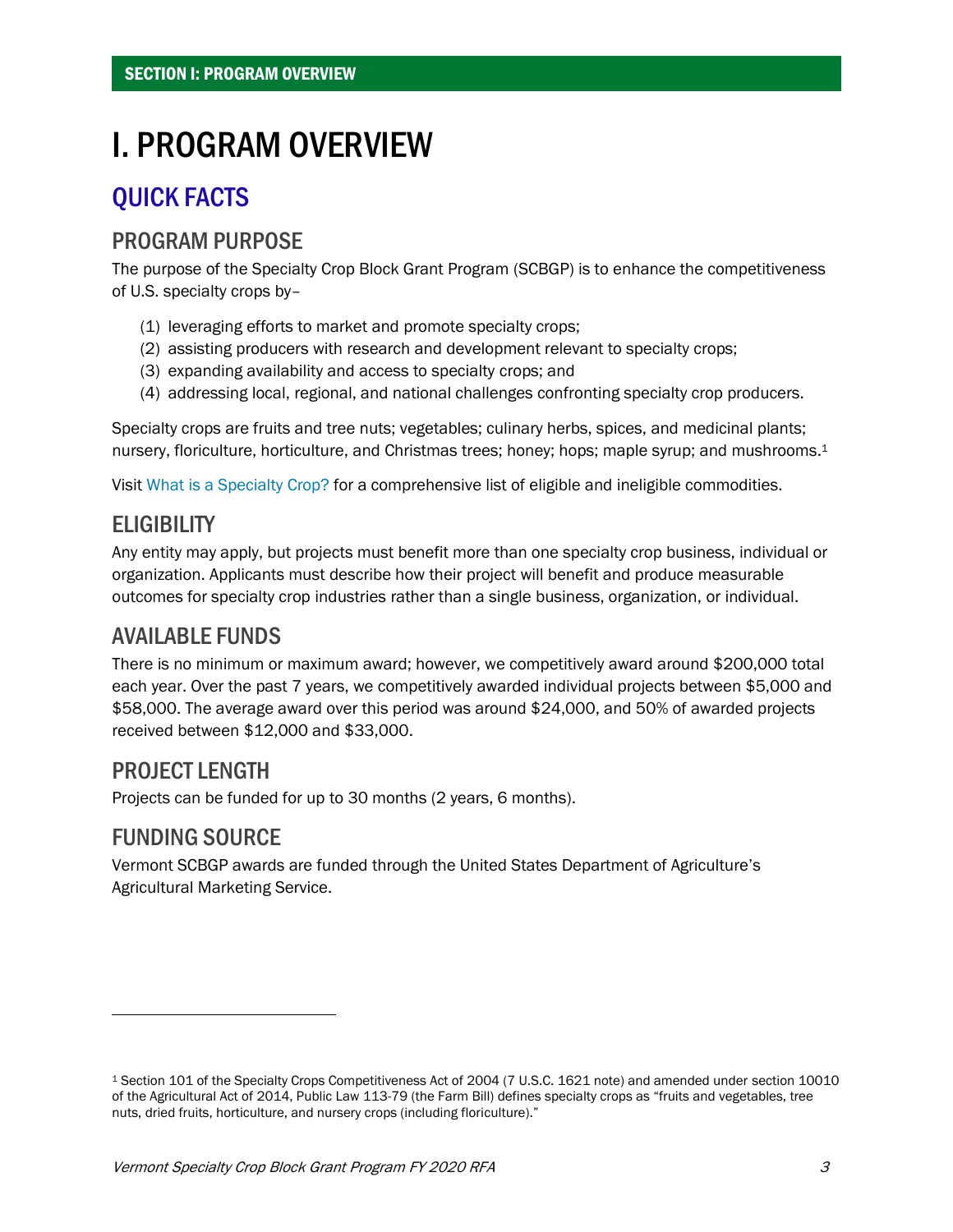# FUNDING OPPORTUNITY DESCRIPTION

The U.S. Department of Agriculture's Agricultural Marketing Service (AMS) awards Specialty Crop Block Grants to the 50 States, the District of Columbia, and U.S. Territories. In Vermont, the Agency of Agriculture, Food & Markets (VAAFM) administers these funds to enhance the competitiveness of Vermont specialty crops by—

- (1) leveraging efforts to market and promote specialty crops;
- (2) assisting producers with research and development relevant to specialty crops;
- (3) expanding availability and access to specialty crops; and
- (4) addressing local, regional, and national challenges confronting specialty crop producers.

The Vermont SCBGP aims to support all sectors of Vermont's specialty crop industries and improve the performance of Vermont specialty crops within local, domestic, and international markets. Applications must describe projects that are supported by and address the needs of Vermont specialty crop producers. We encourage projects that will grow Vermont's economy and sustain farmers' livelihoods.

Visit [www.ams.usda.gov/scbgp](http://www.ams.usda.gov/scbgp) for more details on the USDA Specialty Crop Block Grant Program. (Click "Specialty Crop Definition" for a list of eligible and ineligible commodities.) Previously funded projects in Vermont are available for review at [agriculture.vermont.gov/grants/specialtycrop.](https://agriculture.vermont.gov/grants/specialtycrop)

# STATE FUNDING PRIORITIES

The Vermont Agency of Agriculture, in partnership with statewide specialty crop stakeholders, has identified the following program funding priorities for 2020. Funding priorities are not ranked.

### FUNDING PRIORITIES

- Research, development, and dissemination of innovative production practices to enhance farm viability and/or natural resource conservation
- Pest and disease management
- Enhancing food safety and improving the capacity of specialty crop businesses to comply with Food Safety Modernization Act or food safety audit program requirements
- Value chain enhancement—including strengthening relationships between producers, aggregators, processors, distributors, retail businesses, and consumers
- Technical assistance to address efficiency, conservation, business viability, workforce development, labor issues, succession planning, and challenges facing beginning and socially disadvantaged farmers
- Market access (local, regional, national, or international), marketing, branding, and consumer education
- Producer collaboration—including establishing or strengthening producer associations and cooperatives

VAAFM strongly encourages innovative projects to develop new knowledge that can strengthen the operations of specialty crop producers. We also encourage projects that address one or more goals and indicators for strengthening Vermont's food system identified in the Farm to Plate Strategic Plan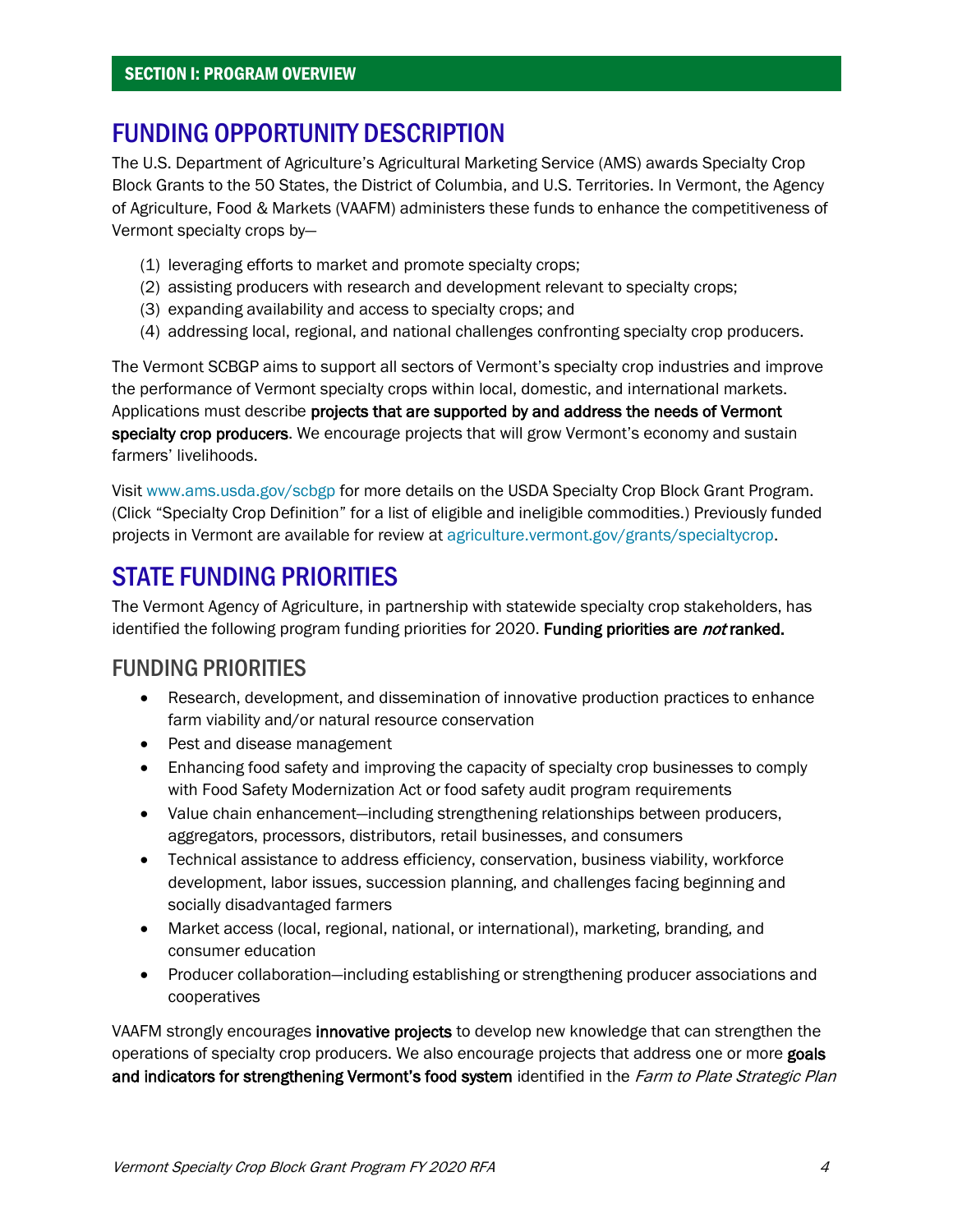(published by the Vermont Farm to Plate Network and the Vermont Sustainable Jobs Fund). Find these goals at [www.vtfarmtoplate.com/getting-to-2020.](http://www.vtfarmtoplate.com/getting-to-2020)

Note the following USDA definitions for Beginning and Socially Disadvantaged Farmers:

A **Beginning Farmer** is an individual or entity that has not operated a farm for more than 10 years and substantially participates in the operation.

A Socially Disadvantaged Farmer is a farmer who is a member of a Socially Disadvantaged Group. A Socially Disadvantaged Group is a group whose members have been subject to discrimination on the basis of race, color, national origin, age, disability, and where applicable, sex, marital status, familial status, parental status, religion, sexual orientation, genetic information, political beliefs, reprisal, or because all or a part of an individual's income is derived from any public assistance program.

## HOW TO APPLY

Applicants must submit a pre-application, which includes a project summary and estimated budget, by February 26, 2020, at 11:59 PM. All Vermont SCBGP pre-applications and full applications must be submitted through our online grants management system, WebGrants, at [agriculturegrants.vermont.gov.](file:///C:/Users/kathryn.donovan/Desktop/agriculturegrants.vermont.gov)

We will invite successful pre-applicants to submit a full application—a more detailed description of a project and complete budget—and provide the full application deadline with this invitation. We will provide unsuccessful pre-applicants with feedback upon request.

For submission instructions, view the WebGrants Application Guide at [agriculture.vermont.gov/grants/howtoapply.](https://agriculture.vermont.gov/grants/howtoapply) Be advised that technical assistance for WebGrants may not be available shortly before deadlines; please plan accordingly.

# INFORMATION SESSION WEBINAR

- Register for the Vermont Specialty Crop Block Grant Program (SCBGP) Information Session Webinar to be held on January 24, 2020 from 2:00 PM - 3:00 PM: [bit.ly/2020scbgpwebinar.](http://bit.ly/2020scbgpwebinar)
- After registering, you will receive a confirmation email with details for joining the webinar.
- In this webinar, you will gain an introduction to the Vermont SCBGP, the 2020 application process, and our online grants management system, WebGrants.
- The webinar will be recorded and available at [agriculture.vermont.gov/grants/specialtycrop.](https://agriculture.vermont.gov/grants/specialtycrop)

# **ELIGIBILITY**

### ELIGIBLE APPLICANTS

Any entity may apply if the proposed project benefits Vermont's specialty crop industries and aligns with program requirements, including funding restrictions. Applicants must describe how the project will benefit and produce measurable outcomes for specialty crop industries and/or the public rather than a single specialty crop business, organization, or individual. We will not fund projects that primarily benefit a single business, organization, individual, or commercial product. Single businesses, organizations, or individuals are encouraged to participate as project partners.

### DEFINITION OF A PROJECT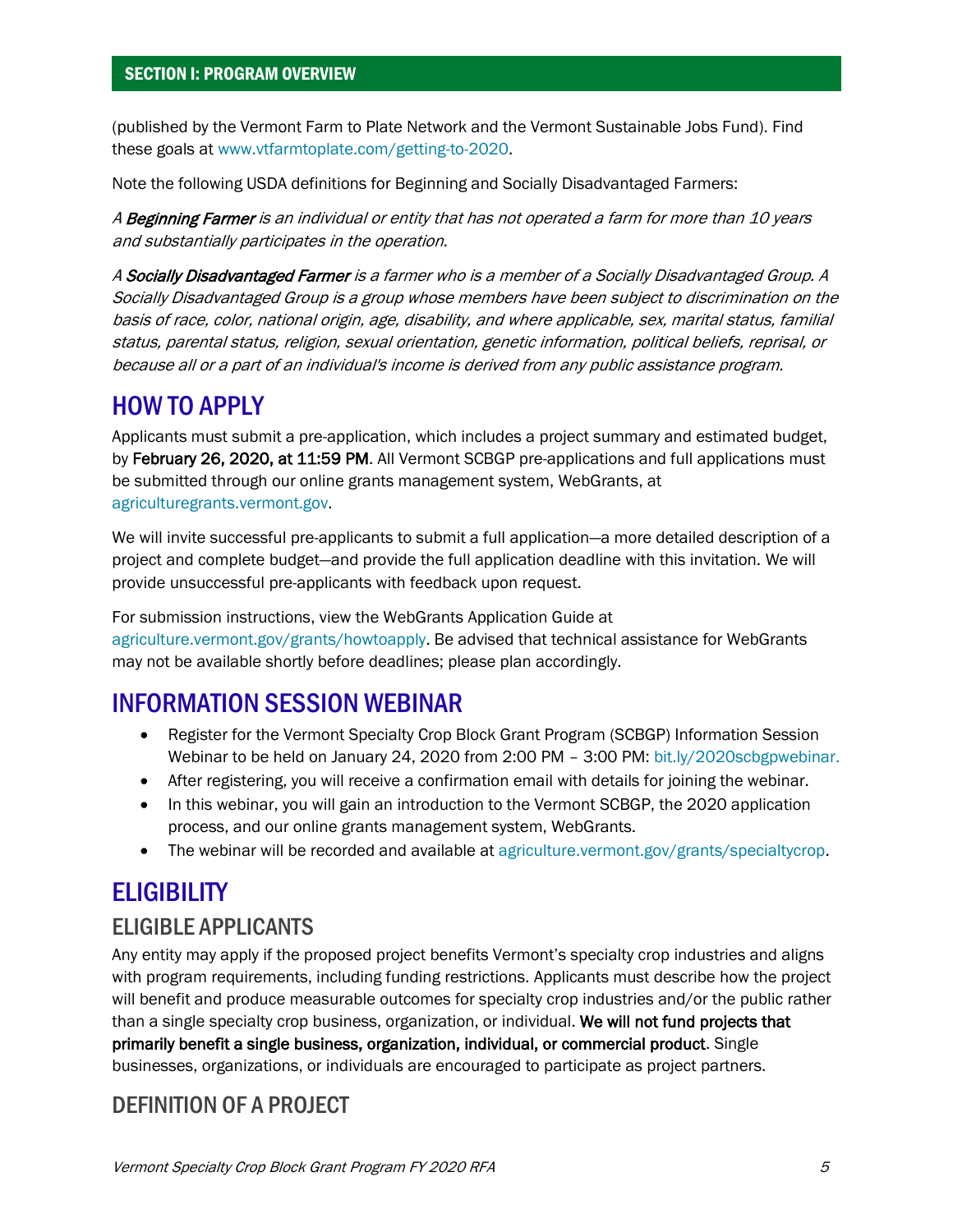#### SECTION I: PROGRAM OVERVIEW

A project is a set of interrelated tasks with a cohesive distinct, specified, and defined goal. It follows a planned, organized approach over a fixed period of time and within specific limitations (cost, performance/quality, etc.). Additionally, it uses resources that are specifically allocated to the work of the project and usually involves a team of people.

Projects are different from other ongoing operations in an organization because, unlike operations, projects have a definitive beginning and end—they have a limited duration. One way to think about this is that a project has an overarching goal that is accomplished through a series of individual activities or tasks. Examples of projects could include researching new cultivars or marketing apples through a targeted promotional campaign.

Activities or tasks that could be a part of such projects might include hiring personnel, purchasing special equipment, holding an educational workshop, planting specialty crops, or distributing product promotional materials.

### ELIGIBLE PROJECTS

- 1. Projects must be supported by and address the needs of Vermont specialty crop producers.
- 2. SCBGP funds must enhance the competitiveness of U.S. or U.S. territory-grown specialty crops in domestic or foreign markets. Visit [What is a Specialty Crop?](https://www.ams.usda.gov/services/grants/scbgp/specialty-crop) for a list of eligible commodities.

If matching funds will be used to ensure all grant funds enhance the competitiveness of eligible specialty crops, you must keep adequate records to identify and document the specific costs or contributions proposed to meet the match, and the source of funding or contribution, and document how the valuation was determined.

- 3. Applicants must identify at least one **outcome measure** (see Appendix A) that specifically demonstrates the project's impact in enhancing the competitiveness of eligible specialty crops.
- 4. We will not award funds to an entity to compete unfairly with private companies that provide equivalent products or services.
- 5. Projects where one organization specifically attempts to disparage the mission, goals, and/or actions of another organization are unallowable.
- 6. Projects that have not received SCBGP funding in the past are preferred, but applications that build on a previously funded SCBGP projects are eligible. In this case, the applicant must describe how the project will differ from and build on previous efforts.
- 7. Applicants who have demonstrated incomplete or unsatisfactory performance with prior VAAFM grants may be ruled ineligible for participation at the sole discretion of VAAFM.
- 8. Multi-state projects that address challenges and opportunities that cross state boundaries are eligible.

### BENEFIT TO MORE THAN ONE PRODUCT OR ORGANIZATION

Applications for grant funds must describe how the project potentially affects and produces measurable outcomes for Vermont specialty crop industries and/or the public rather than a single organization, institution, or individual. We will not award grant funds for projects that benefit a particular commercial product or provide a profit to a single organization, institution, or individual. In addition, grantees cannot use grant funds to compete unfairly with private companies that provide equivalent products or services. The following are examples of eligible and ineligible projects: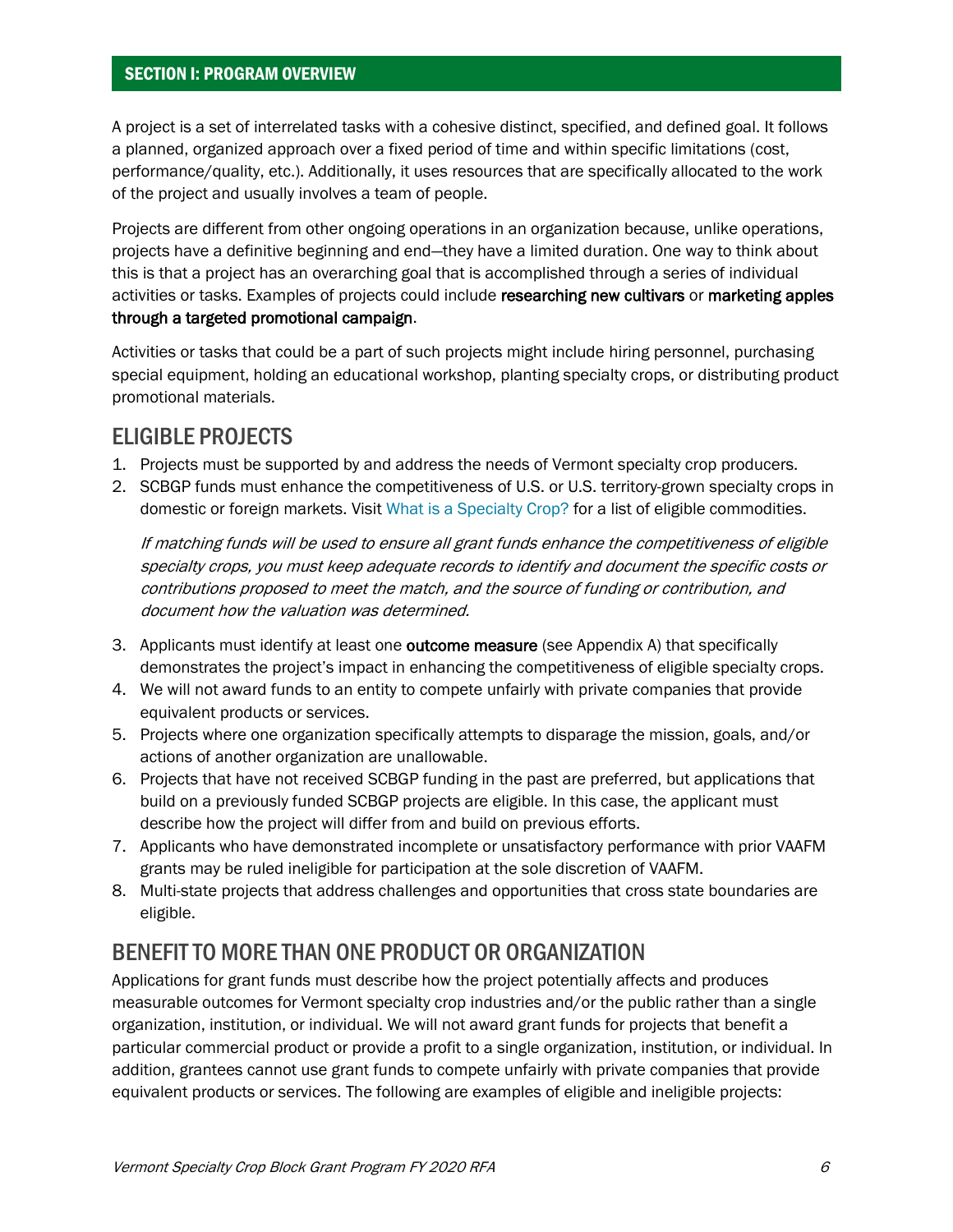### EXAMPLES OF ELIGIBLE PROJECTS

- A university requests funding to conduct research on the feasibility of planting, cultivating, and growing a specialty crop in a particular area, the results of which will be shared with many growers throughout the state during the project.
- A single grower requests funds to demonstrate the viability of a new specialty crop production method and partners with Extension to publicize the method to other regional growers.
- A single company requests funds to provide a viable pollination alternative to specialty crop stakeholders in a region that currently does not have one.
- A nonprofit organization requests funds to conduct an advertising campaign that will benefit their specialty crop members.

### EXAMPLES OF INELIGIBLE PROJECTS

- A company requests grant funds to purchase starter plants or equipment used to plant, cultivate, and grow a specialty crop and expand production of a single business.
- An organization requests grant funds to make grants to individual specialty crop businesses or roadside stands to promote their individual businesses.
- An organization uses grant funds to purchase and sell produce to other entities, competing with private companies who sell produce in the area.
- A sole proprietor requests grant funds to redesign the business logo in order to make a specialty crop value-added product stand out at the local farmers market.
- A single specialty crop organization requests grant funds to market its organization so that it can increase its membership and does not explain how the project will increase the competitiveness of specialty crops.

# MATCHING FUNDS

All proposals must show matching funds representing at least 50% of the SCBGP grant request. For instance, for a grant request of \$10,000, the applicant must demonstrate at least \$5,000 in match. Matching funds may be contributed by the applicant or by another organization. The 50% required match may be any combination of cash and in-kind funds.

Examples of cash match include funds in the bank, funds contributed by another organization, applicant labor, and compensation of employees. Labor rates should be in line with current market rates. Examples of in-kind match include goods or services provided during the grant period for which no expenditure is made (e.g., contractors, consultants, supplies or equipment provided pro bono for the project, volunteer labor, and/or donated supplies that are not part of the normal cost of doing business). In-kind contributions must be made during the grant agreement period and be directly related to the project.

Indirect costs (also known as "facilities and administrative costs") are costs incurred for common or joint objectives that cannot be identified specifically with a particular project, program, or organizational activity. The salaries of administrative and clerical staff should normally be treated as indirect costs. The Vermont SCBGP cannot fund indirect costs, but unrecovered indirect costs may be counted as match.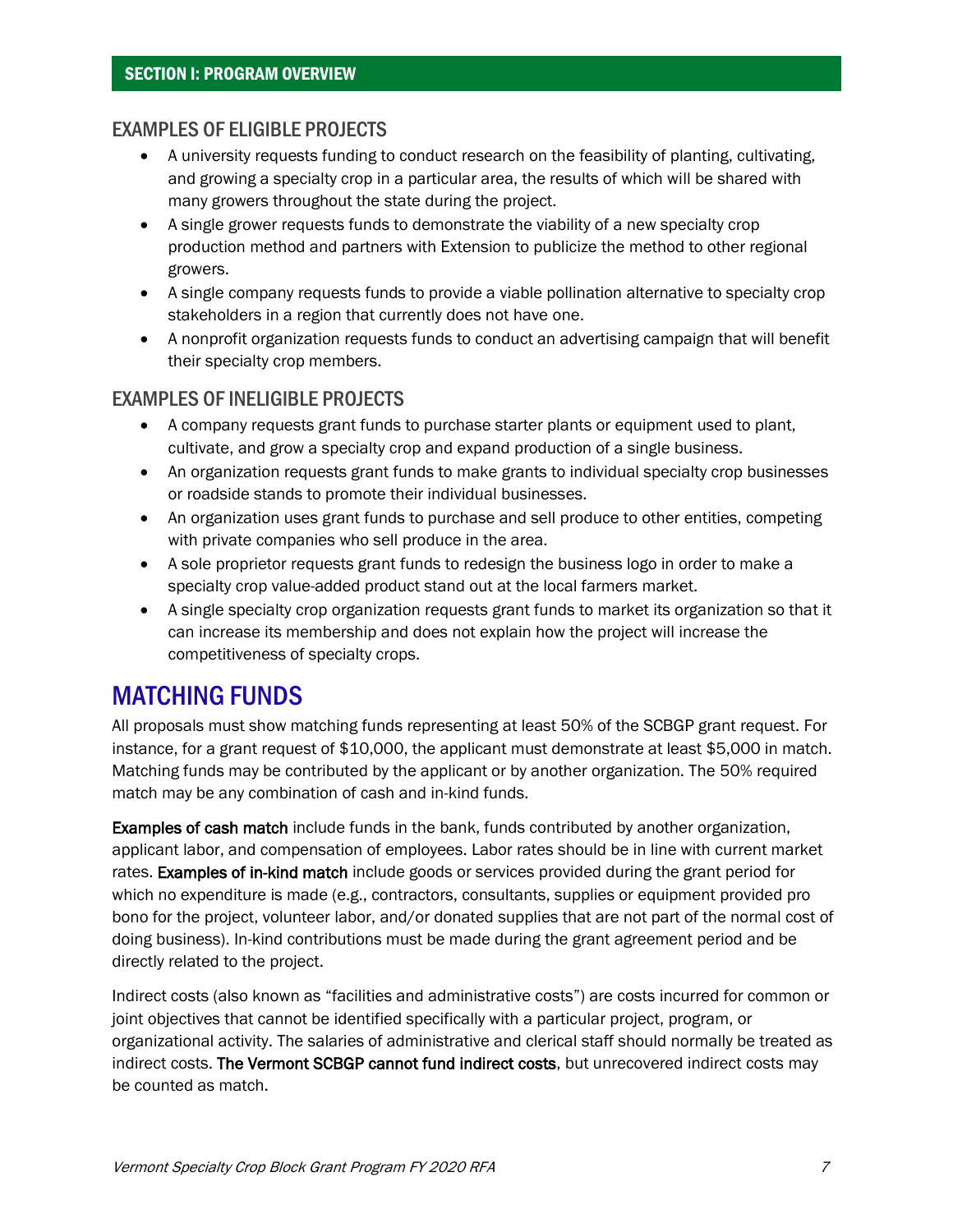#### SECTION I: PROGRAM OVERVIEW

An applicant may propose cost-sharing or matching contributions as a mechanism to ensure all SCBGP grant funds will enhance the competitiveness of eligible specialty crops. If your project may benefit non-specialty crop industries (e.g., grain, livestock, or dairy), you may be required to keep adequate records to identify and document the specific costs or contributions proposed to meet the match or cost-share, the source of funding or contributions, and document how the valuation was determined.

For example, a project promotes Vermont-grown specialty crops through marketing agritourism opportunities. Non-specialty crop farms account for 40% of the farms participating in the agritourism program; therefore, a 50% match will be adequate to account for any benefit the non-specialty crops farms could gain from the project.

# OUTCOME MEASURES

AMS is required to report on the outcomes of the SCBGP on a national scale to demonstrate the performance of this program. In an effort to fulfill this requirement, AMS collaborated with stakeholders, including the U.S. Office of Management and Budget (OMB), to develop a listing of measurable outcomes and indicators that quantifiably measure performance toward fulfilling the program's purpose of enhancing the competitiveness of specialty crops. By collecting, aggregating, and reporting performance data across all states and territories, AMS can share the impact of the SCBGP with all stakeholders, including OMB, U.S. Congress, the agricultural community, and the general public.

Each project must include at least one of the eight outcomes listed in Appendix A: USDA Evaluation Plan and at least one of the indicators listed under the selected outcome(s). Progress toward outcomes and indicators selected will be reported in annual and final performance reports.

## APPLICATION REVIEW & AWARD INFORMATION

Vermont SCBGP funds will be awarded to projects that benefit specialty crop industries through a competitive review process. A committee of at least five industry stakeholders, including at least two farmers, will review all applications and make recommendations to VAAFM. VAAFM will make final recommendations to USDA-AMS on all awards.

Multi-year projects are encouraged, and grants may be awarded for projects up to 2 years, 6 months in length. Although awards are not capped, note that over the past 7 years, 50% of successful proposals were awarded between \$12,000 and \$33,000.

## DEADLINES

All applicants must submit a pre-application by February 26, 202020 at 11:59 PM. Review Section IV: Scoring Criteria, carefully to ensure that your application addresses areas that will be evaluated by the review committee and Appendix B: Allowable Costs & Activities to ensure all budgeted costs are allowable. After reviewing pre-applications, the review committee will invite applicants with the top-ranking proposals to submit full applications. We will provide the deadline to submit full applications with this invitation.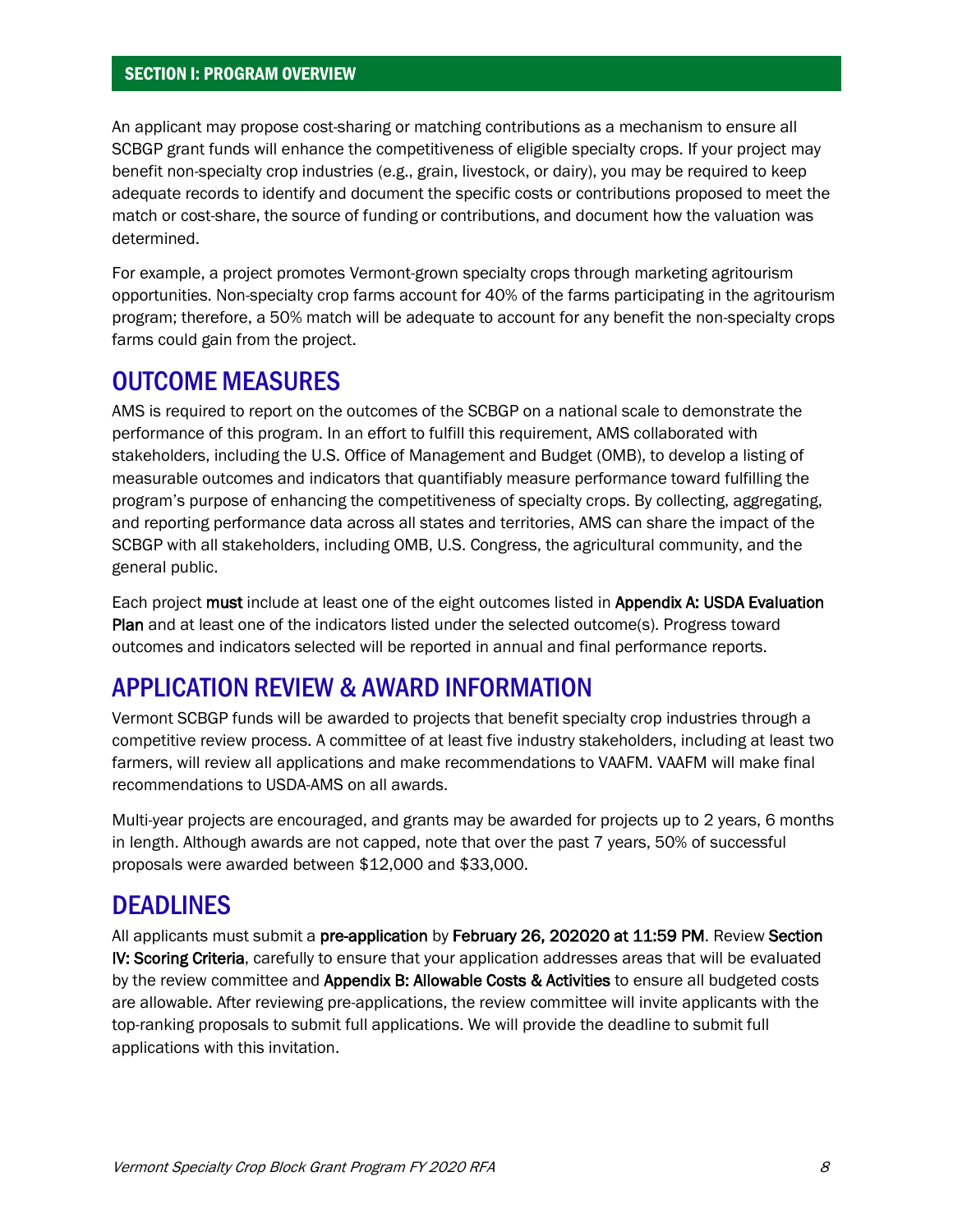## KEY DATES SUBJECT TO CHANGE

| <b>JANUARY 15, 2020</b>              | <b>Request for Applications (RFA) released</b>                     |
|--------------------------------------|--------------------------------------------------------------------|
| <b>JANUARY 24, 2020</b>              | <b>SCBGP Information Session Webinar</b>                           |
| 2:00 PM - 3:00 PM                    | Register at bit.ly/2020scbgpwebinar                                |
| <b>FEBRUARY 26, 2019</b><br>11:59 PM | Deadline to a submit a Pre-Application                             |
| <b>MARCH 2019</b>                    | Pre-applicants notified of invitation to submit a full application |
| APRIL 2019, DATE TBA                 | Deadline to submit a full application                              |
| <b>MAY 2019</b>                      | Applicants notified of funding decisions                           |
| <b>JUNE 2019</b>                     | Vermont Agency of Agriculture submits State Plan to USDA-AMS       |
| <b>AUGUST 2019</b>                   | Grantees notified of AMS decisions                                 |
|                                      | Adjustments may be required                                        |
| OCTOBER 2019                         | USDA announces final awards                                        |

# RELATED FUNDED OPPORTUNITIES

### SPECIALTY CROP MULTI-STATE PROGRAM

The [Specialty Crop Multi-State Program](http://www.ams.usda.gov/services/grants/scmp) (SCMP) offers grants to enhance the competitiveness of specialty crops by funding collaborative, multi-state projects that address the following regional or national level specialty crop issues: food safety; plant pests and disease; research; crop-specific projects addressing common issues; and marketing and promotion. [www.ams.usda.gov/services/grants/scmp](http://www.ams.usda.gov/services/grants/scmp) 

### LOCAL FOOD MARKET DEVELOPMENT GRANTS

[Local Food Market Development](https://agriculture.vermont.gov/localfoodmarketdevelopment) (LFMD) grant funds increase Vermont producers' access to institutional and wholesale markets, promote consumption of local food, and encourage scaling up through new market development opportunities across Vermont. [agriculture.vermont.gov/grants](https://agriculture.vermont.gov/grants)

### [VERMONT PRODUCE SAFETY IMPROVEMENT GRANTS](http://agriculture.vermont.gov/ProduceSafetyGrants)

[Vermont Produce Safety Improvement Grants](http://agriculture.vermont.gov/ProduceSafetyGrants) help Vermont produce growers implement on-farm food safety practices, transition to compliance with the Food Safety Modernization Act (FSMA) Produce Safety Rule, and meet market demands for on-farm food safety. [agriculture.vermont.gov/produceprogram](https://agriculture.vermont.gov/produceprogram)

### WORKING LANDS ENTERPRISE FUND

[Working Lands](https://workinglands.vermont.gov/) grants fund agriculture and forestry projects that enhance Vermont's communities, economy, and culture. Find more information at [workinglands.vermont.gov.](https://workinglands.vermont.gov/)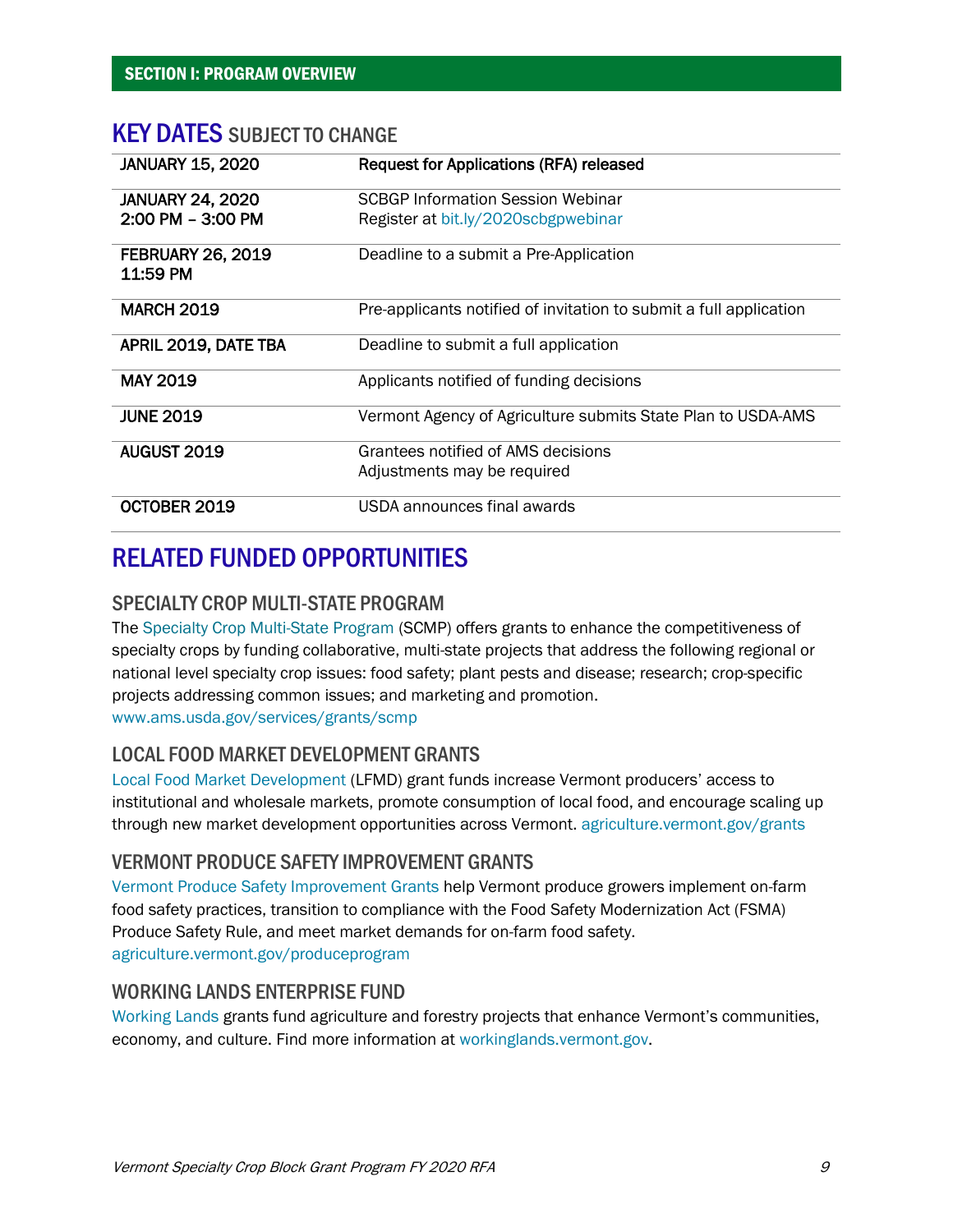## ADDITIONAL FUNDING OPPORTUNITIES & RESOURCES FOR BUSINESSES

VAAFM offers a [menu of funding opportunities](https://agriculture.vermont.gov/grants) as well as [business planning and assistance](https://agriculture.vermont.gov/businessdevelopment/business-planning-assistance) resources available to the Vermont agricultural community:

- Funding Opportunities: [agriculture.vermont.gov/grants](https://agriculture.vermont.gov/grants)
- Additional Business Resources: [agriculture.vermont.gov/businessdevelopment/planning](https://agriculture.vermont.gov/businessdevelopment/planning)

## PROJECTS MORE RELEVANT FOR OTHER FEDERAL GRANT PROGRAMS

Projects that support the increased consumption of fruits and vegetables in the Supplemental Nutrition Assistance Program (SNAP) by providing incentives at the point of purchase and/or include technologies for benefit redemption systems should consider submitting those projects to the [Food](https://nifa.usda.gov/funding-opportunity/food-insecurity-nutrition-incentive-fini-grant-program)  [Insecurity Nutrition Incentive Grant Program \(FINI\).](https://nifa.usda.gov/funding-opportunity/food-insecurity-nutrition-incentive-fini-grant-program)

Projects that support domestic farmers markets, roadside stands, community-supported agriculture programs, agritourism activities, other direct producer-to-consumer market opportunities, local and regional food business enterprises that process, distribute, aggregate, or store locally or regionally produced food products should consider submitting those projects to the [Farmers Market Promotion](https://www.ams.usda.gov/services/grants/fmpp)  [Program](https://www.ams.usda.gov/services/grants/fmpp) or [Local Food Promotion Program.](https://www.ams.usda.gov/services/grants/lfpp)

Projects that support bio-based products and bioenergy and energy programs, including biofuels and other alternative uses for agricultural and forestry commodities (development of bio-based products) should see the [USDA Energy Matrix](https://www.usda.gov/energy/matrix/home) for information on how to submit those projects for consideration to the energy programs supported by USDA.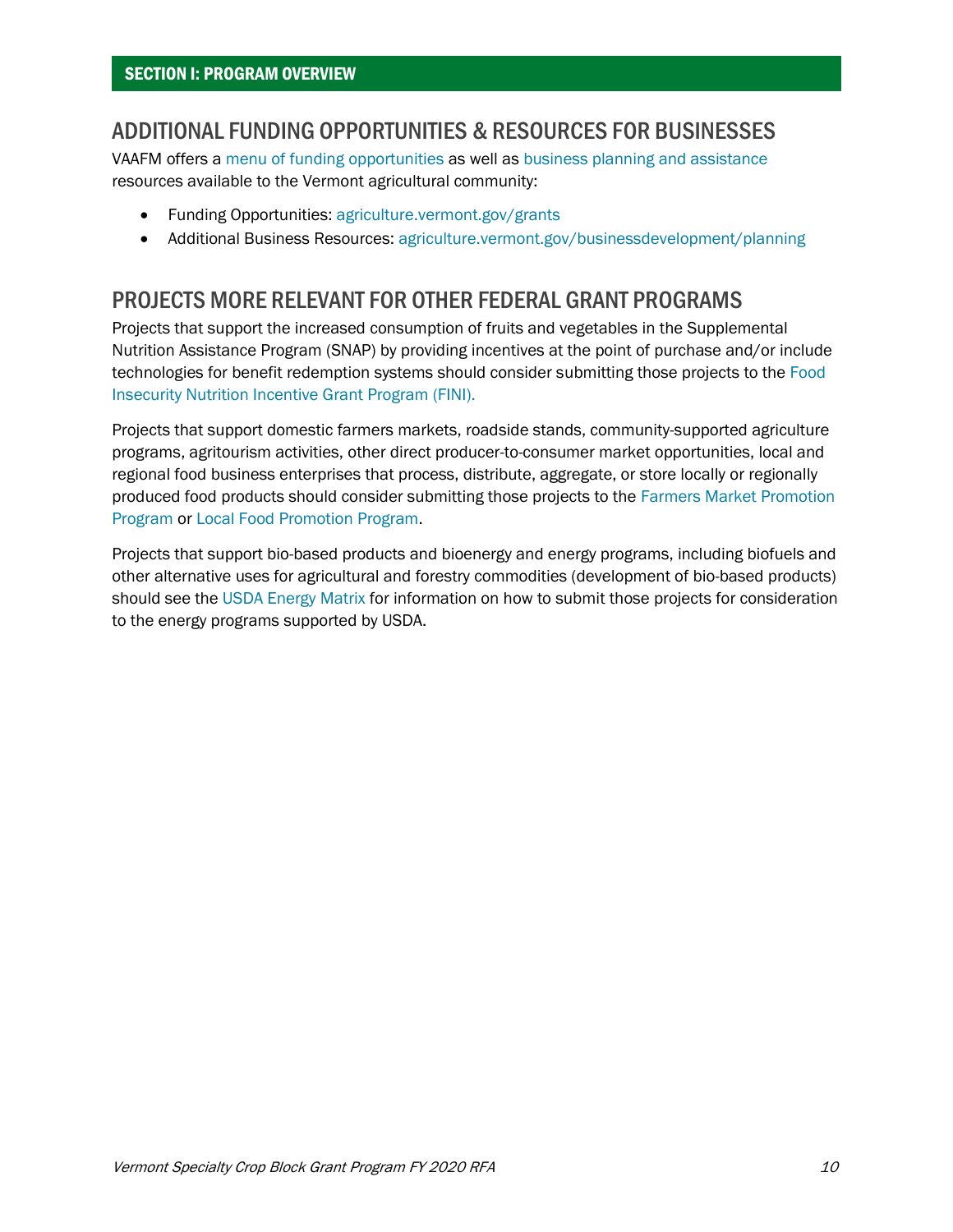# <span id="page-10-0"></span>II. PRE-APPLICATION

A pre-application provides a summary of your project idea and estimated budget. After reviewing preapplications, the review committee will invite applicants with the top-ranking proposals to submit full applications. To complete your pre-application, follow these instructions.

- 1. Review this Request for Applications (RFA) in its entirety, including Section IV: Scoring Criteria and Appendix B: Allowable Costs & Activities. We encourage applicants to also review the goals and indicators for strengthening Vermont's food system identified in the Farm to Plate Strategic [Plan](http://bit.ly/1MxZ5hJ).
- 2. Start an application in the Agency of Agriculture's online grants management system, WebGrants, at [agriculturegrants.vermont.gov.](https://agriculturegrants.vermont.gov/) For guidance on the application process, download the WebGrants Application Guide at [agriculture.vermont.gov/grants/specialtycrop.](https://agriculture.vermont.gov/grants/specialtycrop)
- 3. Draft responses to the questions below in a word processor or text editor (e.g., Google Docs, Microsoft Word, or TextEdit), and enter your responses in the online application forms.
- 4. Submit your pre-application via WebGrants by February 26, 2020 at 11:59 PM.
- 5. Add [agriculturegrants.vermont@webgrantsmail.com](mailto:agriculturegrants.vermont@webgrantsmail.com) to your contacts or "safe senders" list—and ask additional contacts to do so as well—to make sure you receive messages from by the system.

# APPLICANT & PROGRAM INFORMATION

### PRIMARY APPLICANT

#### Be prepared the enter the following:

- Applicant Name
- Business or Organization
- DUNS Number \*
- Mailing Address
- Phone Number
- Email Address
- Applicant Type (Nonprofit; Producer; Producer association or cooperative; State agency or department; University extension; University researcher)

You will be asked to self-certify that you are in compliance with State regulations and in good standing with the State of Vermont.

\* If you do not have a DUNS (Data Universal Numbering System) number at this time, use 000000000 for this field. A DUNS number may be obtained from Dun & Bradstreet at 866-705- 5711 o[r fedgov.dnb.com/webform.](http://fedgov.dnb.com/webform) You must have a DUNS number to submit a full application.

### ADDITIONAL CONTACTS

Are there additional contacts who should be notified about or will collaborate on this application?

To add additional contacts who will collaborate on your application or who should be notified about your application's status, return to the General Information form, click Edit, then select Additional Grantee Contacts. Use the Ctrl key to select more than one contact. Additional contacts must register in WebGrants before they can be added to your application.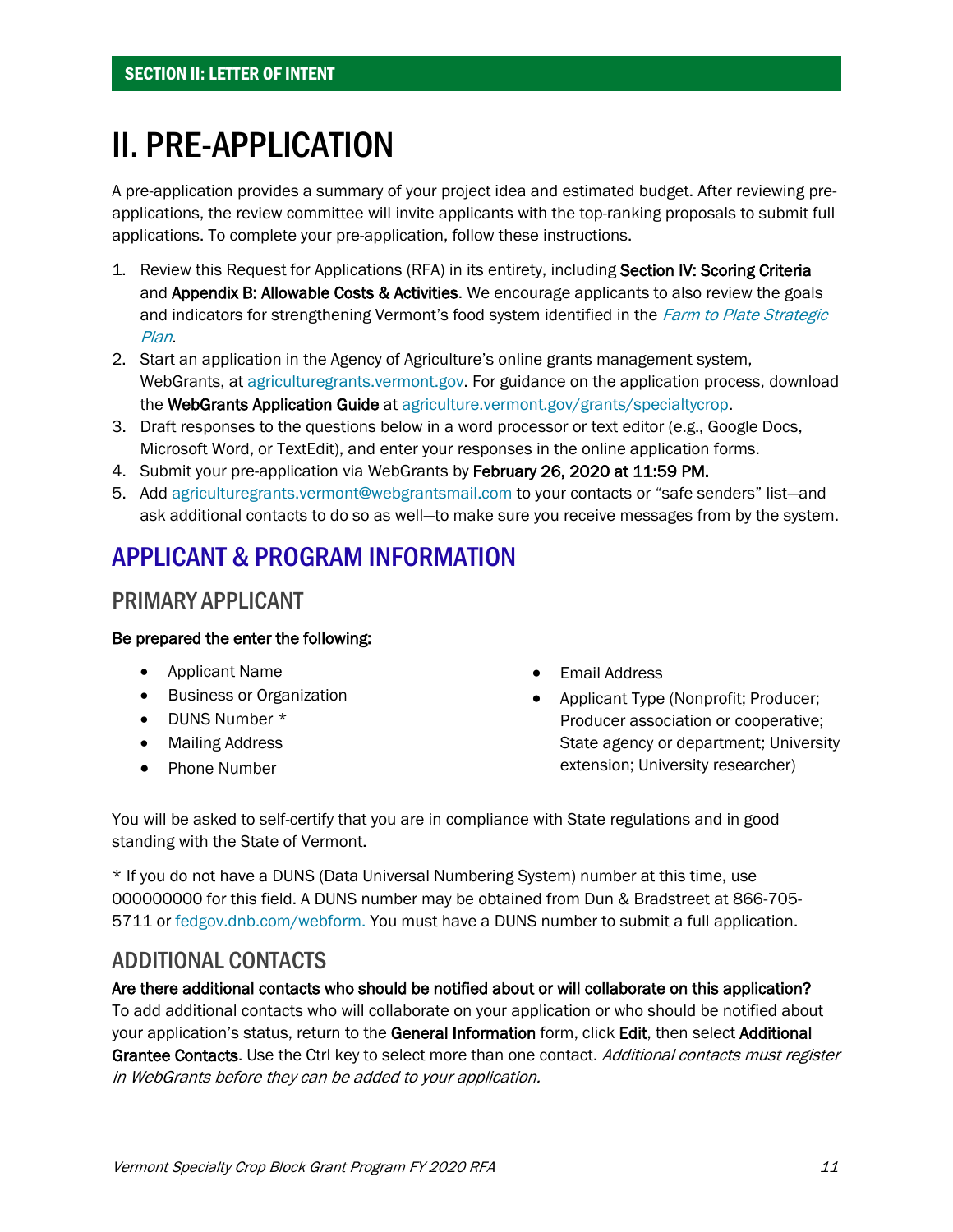### PROGRAM INFORMATION

Answers to the following questions are for program reporting only and will not affect scoring.

• Will your project benefit Socially Disadvantaged Farmers?

A Socially Disadvantaged Farmer is a farmer who is a member of a Socially Disadvantaged Group. A Socially Disadvantaged Group is a group whose members have been subject to discrimination on the basis of race, color, national origin, age, disability, and where applicable, sex, marital status, familial status, parental status, religion, sexual orientation, genetic information, political beliefs, reprisal, or because all or a part of an individual's income is derived from any public assistance program.

• Will your project benefit Beginning Farmers? A Beginning Farmer is an individual or entity that has not operated a farm for more than 10 years and substantially participates in the operation.

If the project directly benefits socially disadvantaged or beginning farmers in any way, select "yes." Be aware that USDA receives requests for projects that benefit socially disadvantaged or beginning farmers and provide project abstracts to the public to explain how each project benefits these groups.

• How did you learn about this funding opportunity?

# PRE-APPLICATION

### PROJECT TITLE & DURATION

Character counts indicated below include spaces.

#### Project Title

Provide a descriptive project title in 15 words or fewer. Maximum 200 characters.

#### Provide the estimated start and end dates for your project.

The default start date is 10/01/2020. Enter an end date no later than 03/31/2023.

If you are considering an earlier start date, contact Gina Clithero at AGR.SpecialtyCrops@vermont.gov or (802) 585-6225 to discuss pre-award cost provisions.

Provide the estimated length of your project in months. Maximum length is 30 months.

#### PROJECT TYPE

Use the drop-down menus to select answers to these questions. Hold the Ctrl key to select multiple items.

#### Which specialty crop industry or industries will your project benefit? (Choose all that apply.)

fruits and tree nuts; vegetables; culinary herbs, spices, and medicinal plants; nursery, floriculture, horticulture, and Christmas trees; honey; hops; maple syrup; mushrooms; and other.

If you chose "Fruits and tree nuts" or "Other" above, please specify.

#### Which state funding priority will your project address?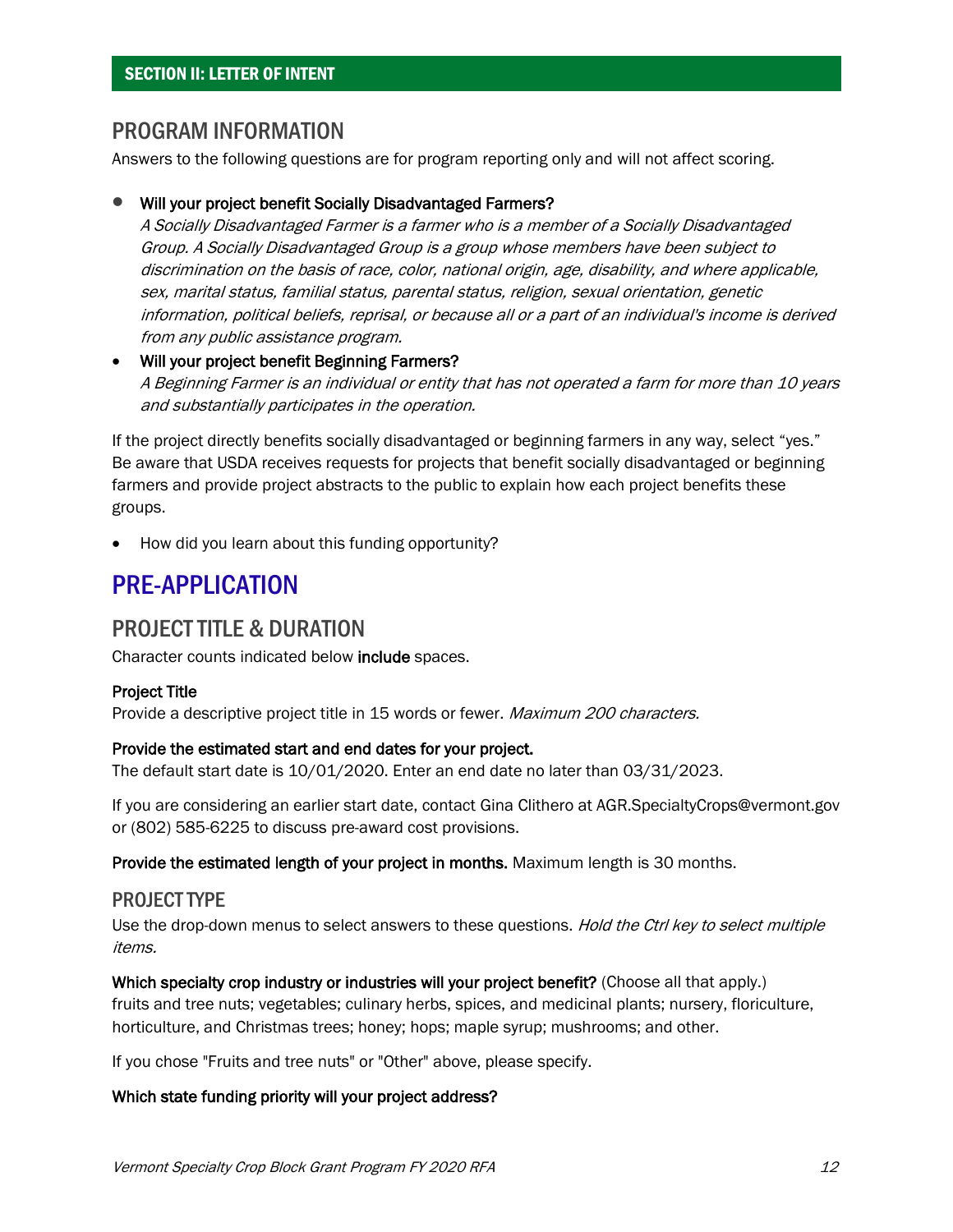#### SECTION II: LETTER OF INTENT

- Research, development, and dissemination of innovative production practices to enhance farm viability and/or natural resource conservation
- Pest and disease management
- Enhancing food safety and improving the capacity of specialty crop businesses to comply with Food Safety Modernization Act or food safety audit program requirements
- Value chain enhancement—including strengthening relationships between producers, aggregators, processors, distributors, retail businesses, and consumers
- Technical assistance to address efficiency, conservation, business viability, workforce development, labor issues, succession planning, and challenges facing beginning and socially disadvantaged farmers
- Market access (local, regional, national, or international), marketing, branding, and consumer education
- Producer collaboration—including establishing or strengthening producer associations and cooperatives

### PROJECT DESCRIPTION

#### PROJECT SUMMARY

Provide a very brief—one sentence, if possible—description of your project, including, (1) the applicant organization, (2) a concise outline of the project's outcomes, and (3) a general description of the tasks to be completed to meet this goal. Maximum 1,000 characters.

#### Suggested Outline:

[Name of Organization] will [What will your project achieve?] by [How will you achieve it?]

The Project Summary is a summation of intended project activities and outcomes, similar to an abstract. If funded, this statement will be used to promote the project. When requests are made of the program for particular projects, this is what USDA will release to the public.

> **Example:** ABC University will mitigate the spread of citrus greening (Huanglongbing) by developing scientifically-based practical measures to implement in a quarantine area and disseminating results to stakeholders through grower meetings and field days.

The Project Purpose (below) provides more detail about the project's background, the reason it's being proposed, and the project's beneficiaries. The Project Purpose is essentially the "nuts and bolts" of the proposal, while the Project Summary is a condensed statement of the project's activities and outcomes.

### PROJECT PURPOSE

SPECIFIC ISSUE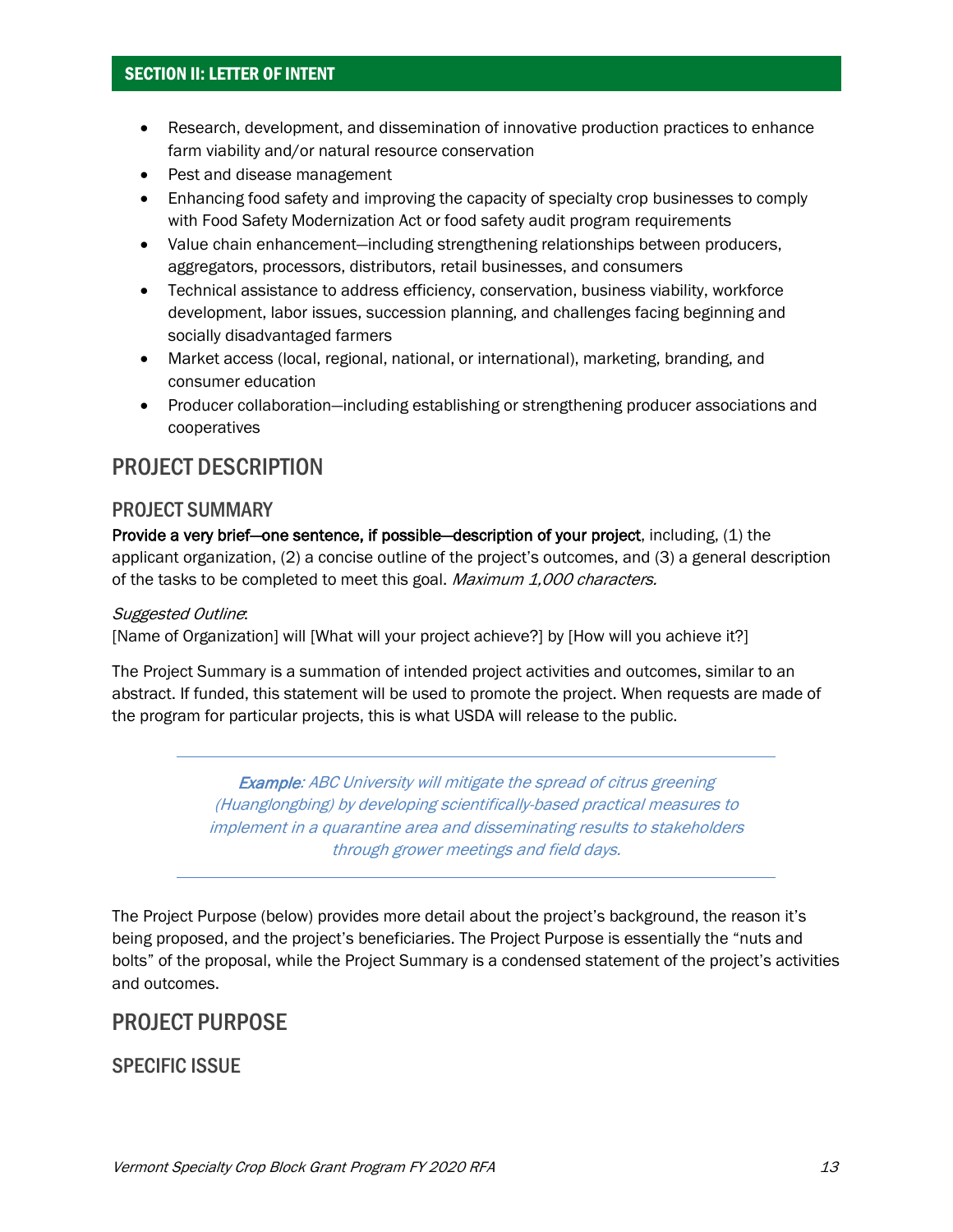#### SECTION II: LETTER OF INTENT

Describe the context for your project and the specific issue, problem, or need your project will address. How did you identify this issue, problem, or need? Maximum 3,000 characters.

#### **OBJECTIVES**

Provide the objectives that this project hopes to achieve. How will your project address the issue, problem, or need you identified above? A project's objectives are different from the outcomes identified above. Objectives should flow from the purpose or goal of the project and be stated as actions that are realistic and tangible, but not necessarily quantifiable, during the project. For example, an objective could be "to adapt lettuce cultivars to environments in which less water and nitrogen will be available and applied." Maximum 2,000 characters.

#### IMPACT

Describe your project's impact on Vermont specialty crop industries. Who will benefit from your project? Describe your outreach plan for reaching this audience or audiences. Maximum 2,000 characters.

### EXTERNAL PROJECT SUPPORT & PARTNERS

Describe the specialty crop stakeholders who support and will benefit from this project (other than the applicant and organizations involved in the project). Maximum 500 characters.

Why do the stakeholders support this project? Maximum 1,500 characters.

List all partner organizations that are formally participating with you in this project. If you are the only formally participating organization, specify this. Maximum 500 characters.

#### EXPECTED MEASURABLE OUTCOMES

#### OUTCOME MEASURES

How will your project enhance the competitiveness of specialty crops? (Choose all that apply and that you can measure during the course of your project.)

- Outcome 1: Enhance the competitiveness of specialty crops through increased sales (required for marketing & promotion projects)
- Outcome 2: Enhance the competitiveness of specialty crops through increased consumption
- Outcome 3: Enhance the competitiveness of specialty crops through increased access
- Outcome 4: Enhance the competitiveness of specialty crops through greater capacity of sustainable practices of specialty crop production resulting in increased yield, reduced inputs, increased efficiency, increased economic return, and/or conservation of resources
- Outcome 5: Enhance the competitiveness of specialty crops through more sustainable, diverse, and resilient specialty crop systems
- Outcome 6: Enhance the competitiveness of specialty crops through increasing the number of viable technologies to improve food safety
- Outcome 7: Enhance the competitiveness of specialty crops through increased understanding of the ecology of threats to food safety from microbial and chemical sources
- Outcome 8: Enhance the competitiveness of specialty crops through enhancing or improving the economy as a result of specialty crop development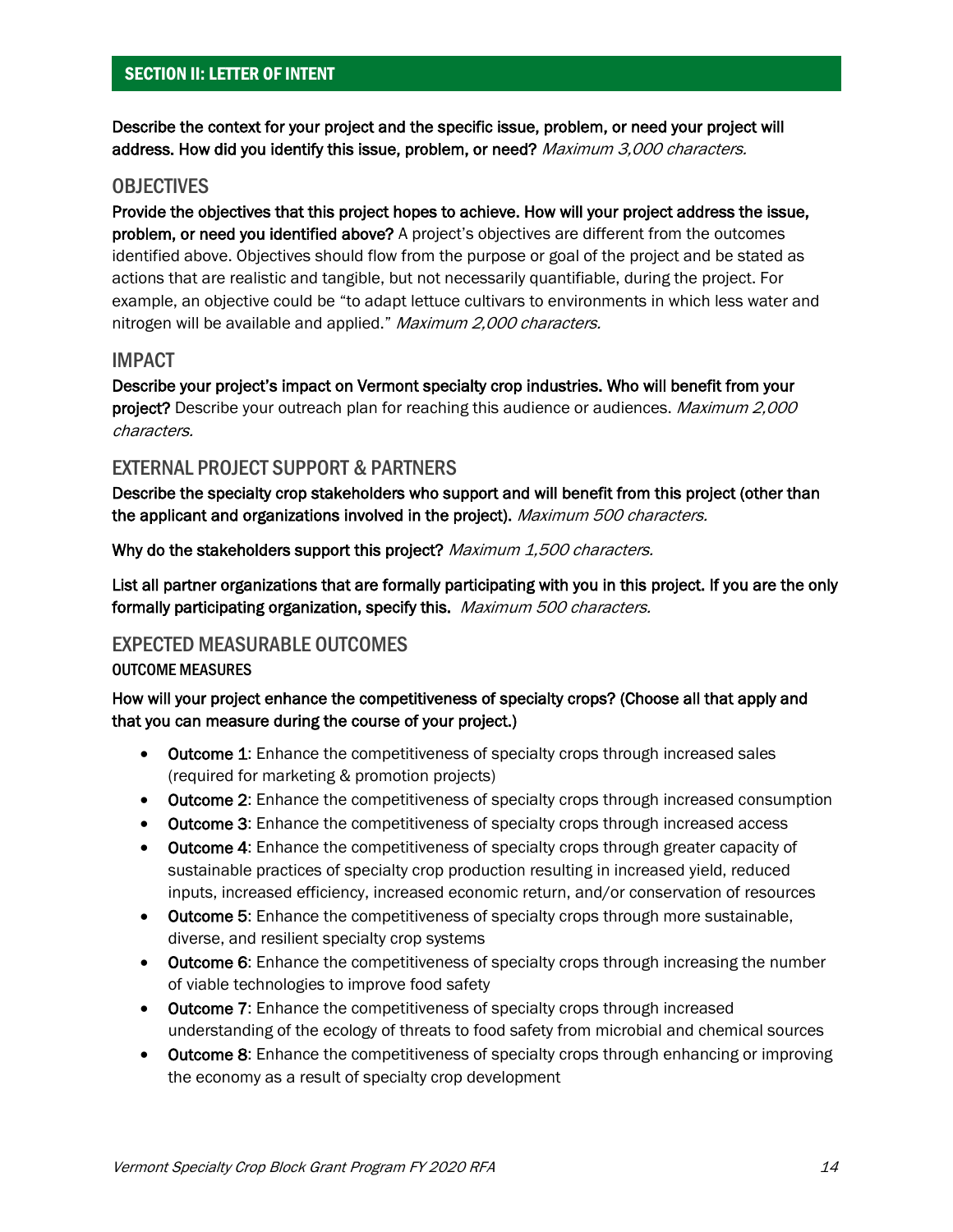#### SECTION II: LETTER OF INTENT

If none of the specified outcome measures will accurately describe your project outcome(s), propose appropriate alternative outcome(s).

Proposed alternatives are subject to approval by AMS. Maximum 1,500 characters.

#### EVALUATION

Describe your monitoring and evaluation plan. How will you collect data to measure progress toward the outcome(s) you have identified? Include the types of data will you will collect. You may specify one or more indicator provided in Appendix B: USDA Evaluation Plan. Indicators will be required in the full application. Maximum 2,000 characters.

#### CONTINUATION PROJECTS

If your project is continuing the efforts of a previously funded SCBGP project, describe how this project will differ from and build on the previous efforts. Maximum 1,500 characters.

#### SUPPORT FROM OTHER FEDERAL OR STATE GRANT PROGRAMS

Have you submitted this project to a Federal or State grant program other than the SCBGP for funding and/or is a Federal or State grant program other than the SCBGP funding the project currently? The SCBGP will not fund duplicative projects.

If your project is receiving or will potentially receive funds from another Federal or State grant program, identify the Federal or State grant program and describe how the SCBGP project differs from or supplements the efforts of the other grant programs. Maximum 1,500 characters.

### BUDGET SUMMARY

All proposals must show matching funds representing at least 50% of the grant request. For instance, for a grant request of \$10,000, the applicant must demonstrate a minimum of \$5,000 in match. This 50% match may be a combination of cash and in-kind contributions. Review page 7 for additional guidance.

Under limited circumstances, match requirements may be reduced or waived for projects that can justify the need for a reduced match. Waiver requests must outline the impact of the project and indicate any special circumstances that justify this consideration.

Matching funds may be used to ensure that all SCBGP funds will enhance the competitiveness of specialty crops. If your project may benefit non-specialty crop industries (e.g., grain, livestock, or dairy), you may be required document how you have determined that the specific costs or contributions proposed to meet the match will cover the appropriate percentage of non-specialty crop industries.

#### PROJECT BUDGET

The line items of this budget may be estimated; however, the total requested amount should not increase after the pre-application stage of the application process. Consult Appendix B: Allowable Costs & Activities if you have questions about whether costs can be funded by the Vermont SCBGP.

#### Be prepared to enter the following in this section:

- Specialty Crop Block Grant Program request
- Matching funds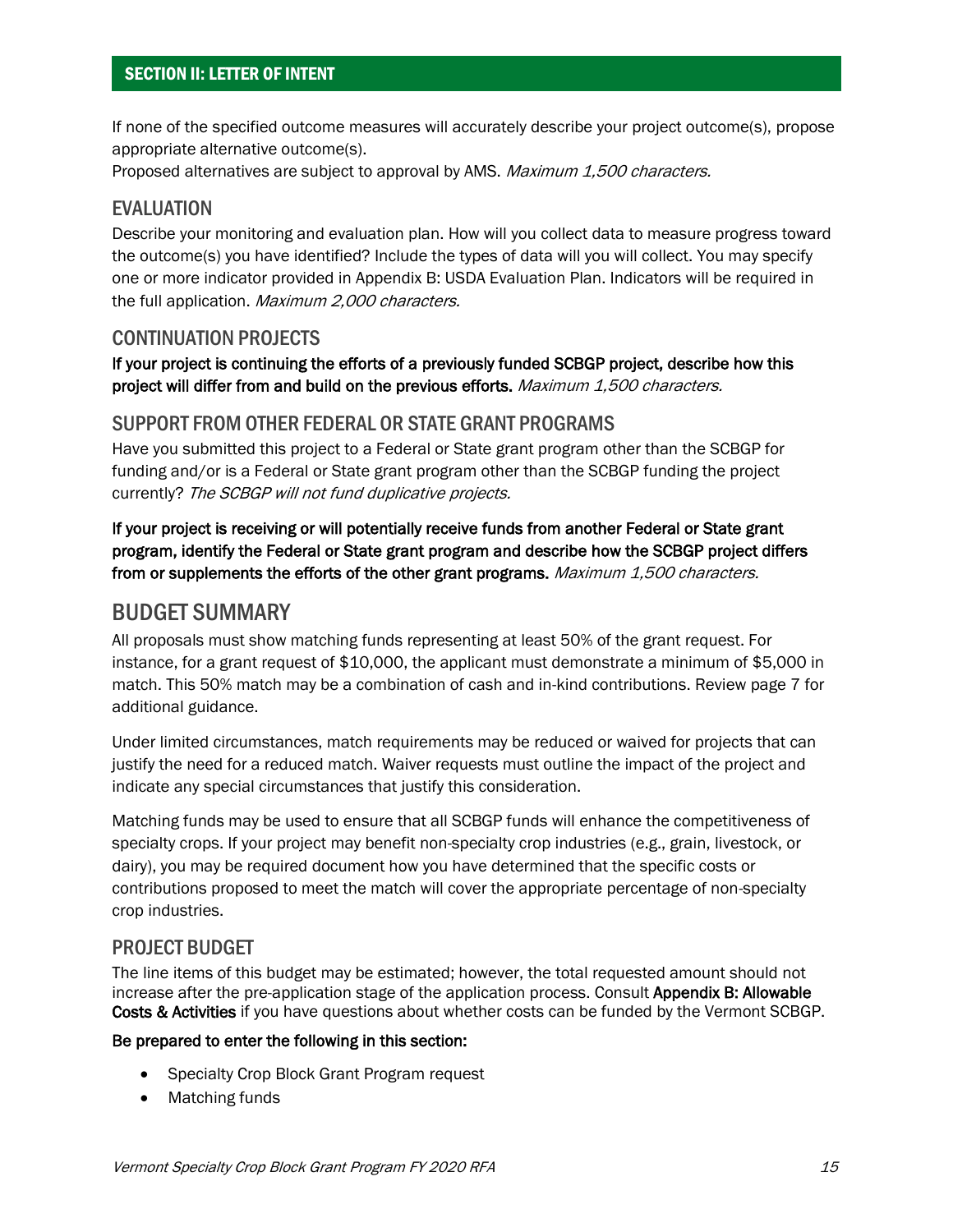- Match source
- Total project budget (including matching funds)

| <b>BUDGET SUMMARY</b>  |                      |                       |                     |              |  |  |
|------------------------|----------------------|-----------------------|---------------------|--------------|--|--|
| <b>CATEGORY</b>        | <b>SCBGP REQUEST</b> | <b>MATCHING FUNDS</b> | <b>MATCH SOURCE</b> | <b>TOTAL</b> |  |  |
| Personnel              |                      |                       |                     |              |  |  |
| <b>Fringe Benefits</b> |                      |                       |                     |              |  |  |
| <b>Travel</b>          |                      |                       |                     |              |  |  |
| Equipment              |                      |                       |                     |              |  |  |
| <b>Supplies</b>        |                      |                       |                     |              |  |  |
| Contractual            |                      |                       |                     |              |  |  |
| <b>Other</b>           |                      |                       |                     |              |  |  |
| <b>TOTAL BUDGET</b>    |                      |                       |                     |              |  |  |

#### BUDGET DETAILS

- Specify Equipment items. Maximum 500 characters.
- Specify Contractual items. Maximum 500 characters.
- Specify Other items. Maximum 500 characters.
- Are all matching funds/contributions committed at this time? If all matching funds/contributions are not yet committed, describe.
- Matching funds waiver request (LIMITED CIRCUMSTANCES ONLY)
- Will your project benefit non-specialty crop industries (e.g., grain, livestock, or dairy)? If yes, explain how you have determined that matching funds will cover the appropriate percentage of non-specialty crop industries.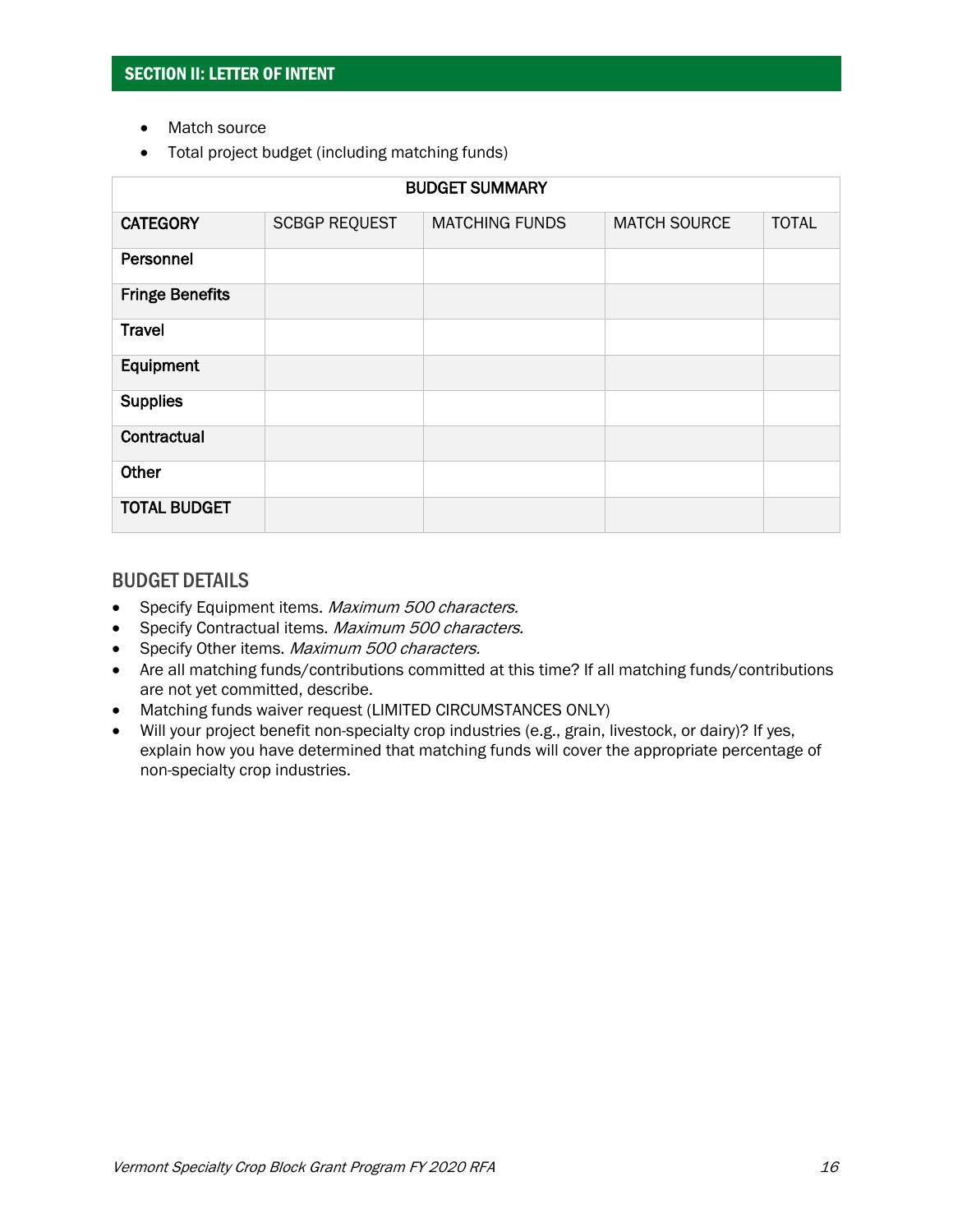# <span id="page-16-0"></span>III. FULL APPLICATION INSTRUCTIONS

Only applicants that have submitted a pre-application and been invited to apply may submit a full application. Applicants will be notified in March 2020 of their invitation to apply. The full application deadline will be provided with this invitation. To complete your full application—

- 1. Review this RFA in its entirety. We encourage applicants to also review the goals and indicators for strengthening Vermont's food system identified in the *[Farm to Plate Strategic Plan](http://bit.ly/1MxZ5hJ)*.
- 2. Log into WebGrants at [agriculturegrants.vermont.gov](https://agriculturegrants.vermont.gov/) and select Funding Opportunities > Specialty Crop Block Grant Program 2020 > Apply Final. Do not start a new application.
- 3. Prepare and upload your project profile to the application.
- 4. Non-producer organization applicants must attach a letter of support from a producer organization or industry group. Multiple letters of support may be included. Producer organization applicants must include a membership list and the board of directors.
- 5. Submit your completed application via WebGrants by the deadline provided.
- 6. Add [agriculturegrants.vermont@webgrantsmail.com](mailto:agriculturegrants.vermont@webgrantsmail.com) to your contacts or "safe senders" list—and ask additional contacts to do so as well—to make sure you receive messages generated by the system.

# PROJECT PROFILE TEMPLATE

This project profile should detail the information necessary to describe how you will fulfill the goals and objectives of your project. A Microsoft Word version of this template will be provided to successful pre-applicants. You must upload your proposal to WebGrants as a Microsoft Word document (not a PDF).

### **PROJECT TITLE**

*Provide a descriptive project title in 15 words or fewer in the space below.*

# **DURATION OF PROJECT Start Date**: Start Date **End Date**: End Date

#### **PROJECT PARTNER AND SUMMARY**

*Include a project summary of 250 words or less suitable for dissemination to the public. A Project Summary provides a very brief (one sentence, if possible) description of your project and includes—*

- *1. The name of the applicant organization that if awarded a grant will establish an agreement with the Vermont Agency of Agriculture to lead and execute the project,*
- *2. A concise outline the project's outcome(s), and*
- *3. A description of the general tasks to be completed during the project period to fulfill this goal.*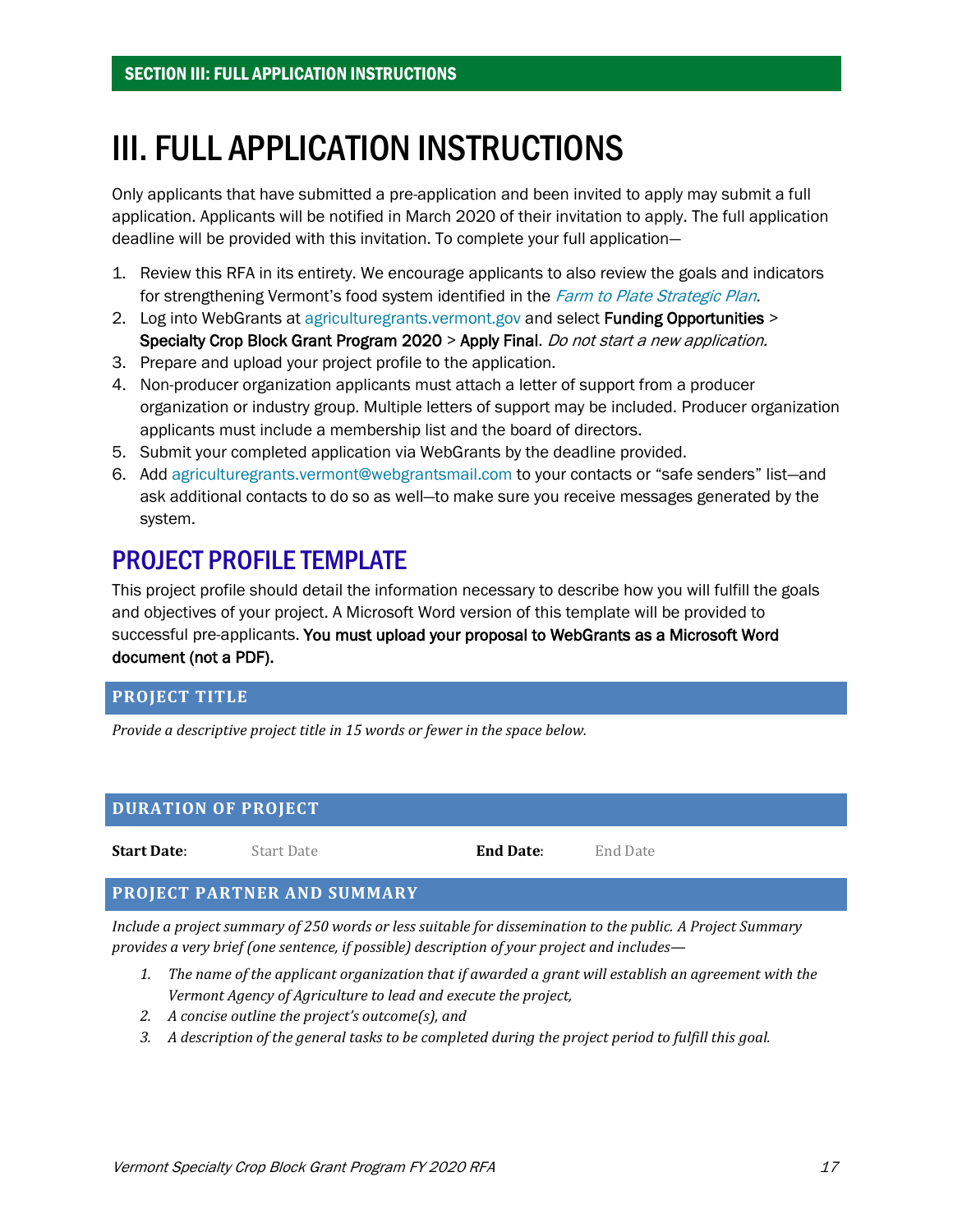#### **PROJECT PURPOSE**

#### PROVIDE THE SPECIFIC ISSUE, PROBLEM OR NEED THAT THE PROJECT WILL ADDRESS

#### PROVIDE A LISTING OF THE OBJECTIVES THAT THIS PROJECT HOPES TO ACHIEVE

*Add more objectives by copying and pasting the existing listing or delete objectives that aren't necessary.*

**Objective 1** 

**Objective 2** 

**Objective 3**

**Add other Objectives as necessary**

#### PROJECT BENEFICIARIES

**Estimate the number of project beneficiaries**: Enter the Number of Beneficiaries

| Does this project directly benefit socially disadvantaged farmers as defined in the RFA? Yes $\Box$ |     |  |  |
|-----------------------------------------------------------------------------------------------------|-----|--|--|
|                                                                                                     | No. |  |  |
|                                                                                                     |     |  |  |

| Does this project directly benefit beginning farmers as defined in the RFA? |    |  |
|-----------------------------------------------------------------------------|----|--|
|                                                                             | No |  |

#### STATEMENT OF ENHANCING SPECIALTY CROPS

By checking the box to the right, I confirm that this project enhances the competitiveness of specialty crops in accordance with and defined by the Farm Bill. Further information regarding the definition of a specialty crop can be found at [www.ams.usda.gov/services/grants/scbgp.](http://www.ams.usda.gov/services/grants/scbgp)

#### CONTINUATION PROJECT INFORMATION

| Does this project continue the efforts of a previously funded SCBGP project? | Yes $\Box$ |  |
|------------------------------------------------------------------------------|------------|--|
|                                                                              | No.        |  |

#### A. DESCRIBE HOW THIS PROJECT WILL DIFFER FROM AND BUILD ON THE PREVIOUS EFFORTS

#### B. PROVIDE A SUMMARY (3 TO 5 SENTENCES) OF THE OUTCOMES OF THE PREVIOUS EFFORTS

☐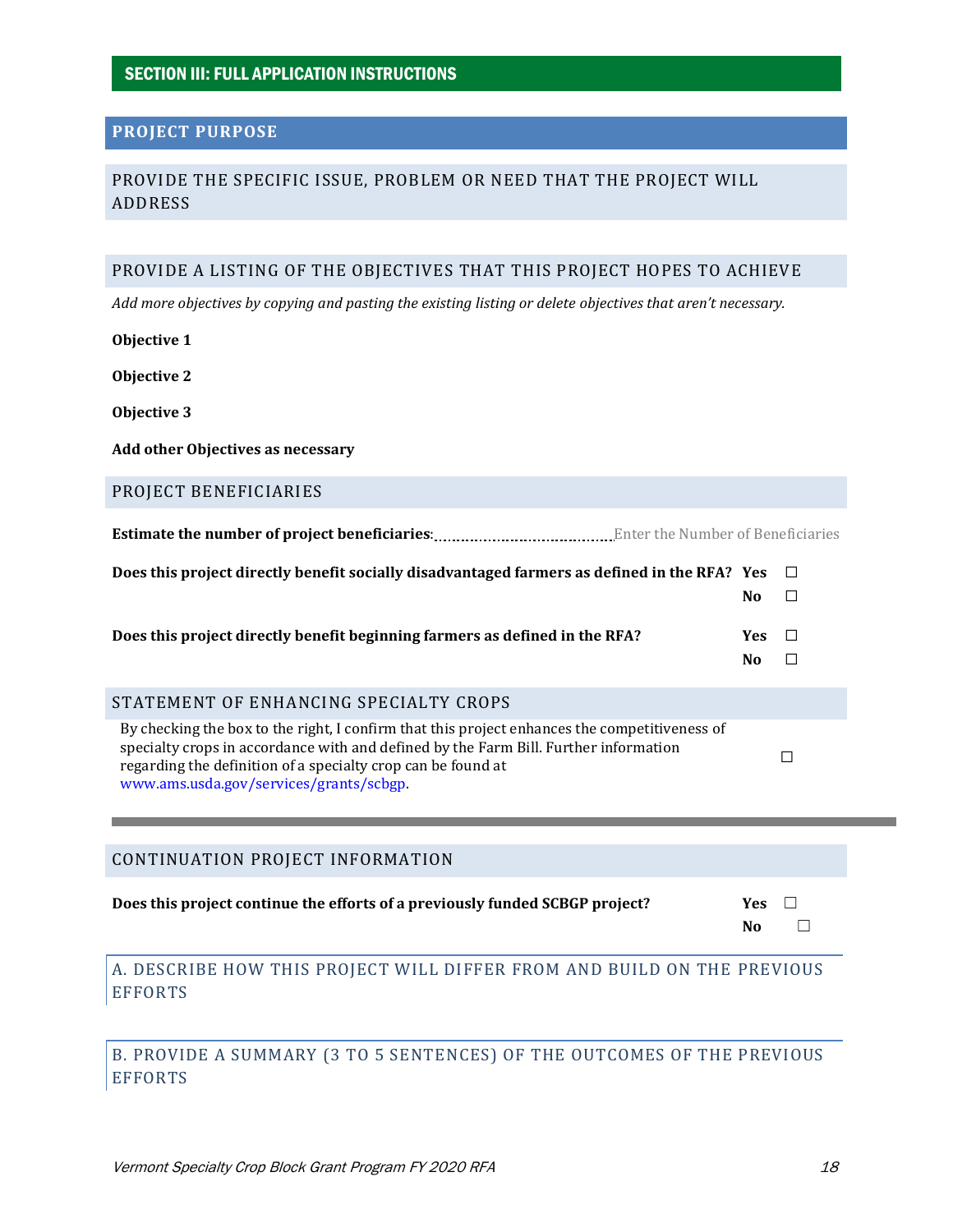#### C. PROVIDE LESSONS LEARNED ON POTENTIAL PROJECT IMPROVEMENTS

**What was previously learned from implementing this project, including potential improvements?**

**How are the lessons learned and improvements being incorporated into the project to make the ongoing project more effective and successful at meeting goals and outcomes?**

### D. DESCRIBE THE LIKELIHOOD OF THE PROJECT BECOMING SELF-SUSTAINING AND NOT INDEFINITELY DEPENDENT ON GRANT FUNDS

#### OTHER SUPPORT FROM FEDERAL OR STATE GRANT PROGRAMS

The SCBGP will not fund duplicative projects. Did you submit this project to a Federal or State grant program other than the SCBGP for funding and/or is a Federal or State grant program other than the SCBGP funding the project currently?

**Yes** ☐ **No** ☐

#### IF YOUR PROJECT IS RECEIVING OR WILL POTENTIALLY RECEIVE FUNDS FROM ANOTHER FEDERAL OR STATE GRANT PROGRAM

**Identify the Federal or State grant program(s).**

#### **Describe how the SCBGP project differs from or supplements the other grant program(s) efforts.**

#### **EXTERNAL PROJECT SUPPORT**

*Describe the specialty crop stakeholders who support this project and why (other than the applicant and organizations involved in the project).*

**Who are the specialty crop stakeholders—other than the applicant and organizations involved in the project—who support this project?**

**Why do these stakeholders support this project?** 

#### **EXPECTED MEASURABLE OUTCOMES**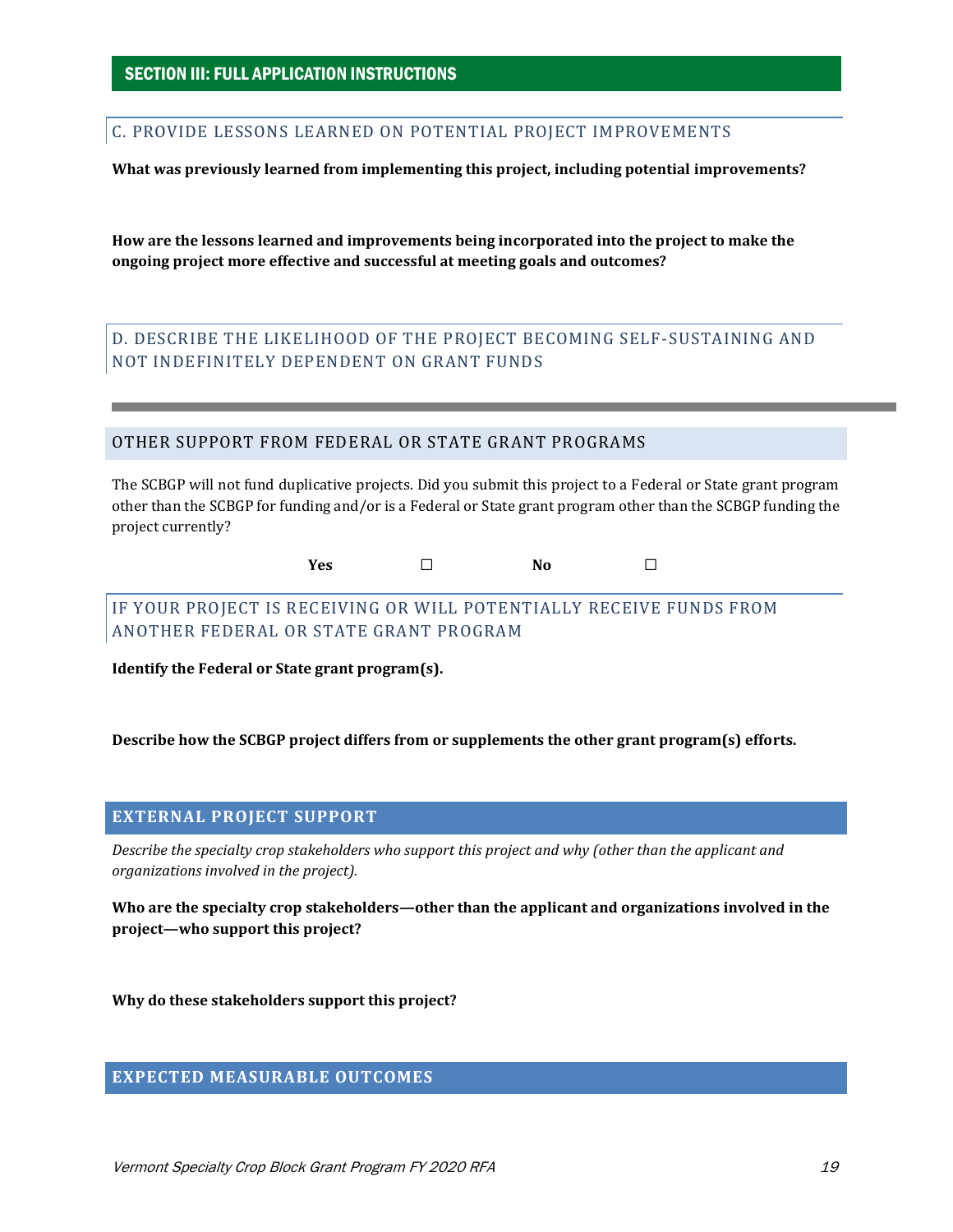#### SELECT THE APPROPRIATE OUTCOME(S) AND INDICATOR(S)/SUB-INDICATOR(S)

*You must choose at least one of the eight outcomes listed in the [SCBGP Performance Measures,](http://www.ams.usda.gov/sites/default/files/media/SCBGP%20FY15%20PerformanceFINAL_10272015.pdf) which were approved by the U.S. Office of Management and Budget (OMB) to evaluate the performance of the SCBGP on a national level.* 

### OUTCOME MEASURE(S)

*Select the outcome measure(s) that are applicable for this project from the listing below.*

- ☐ **Outcome 1**: Enhance the competitiveness of specialty crops through increased sales (required for marketing projects)
- ☐ **Outcome 2**: Enhance the competitiveness of specialty crops through increased consumption
- ☐ **Outcome 3**: Enhance the competitiveness of specialty crops through increased access
- ☐ **Outcome 4**: Enhance the competitiveness of specialty crops through greater capacity of sustainable practices of specialty crop production resulting in increased yield, reduced inputs, increased efficiency, increased economic return, and/or conservation of resources
- ☐ **Outcome 5**: Enhance the competitiveness of specialty crops through more sustainable, diverse, and resilient specialty crop systems
- ☐ **Outcome 6**: Enhance the competitiveness of specialty crops through increasing the number of viable technologies to improve food safety
- ☐ **Outcome 7**: Enhance the competitiveness of specialty crops through increased understanding of the ecology of threats to food safety from microbial and chemical sources
- ☐ **Outcome 8**: Enhance the competitiveness of specialty crops through enhancing or improving the economy as a result of specialty crop development

#### OUTCOME INDICATOR(S)

- *Complete at least one indicator listed in the [SCBGP Performance Measures](http://www.ams.usda.gov/sites/default/files/media/SCBGP%20FY15%20PerformanceFINAL_10272015.pdf) and the related quantifiable result.*
- *If you have multiple outcomes and/or indicators, repeat this process for each outcome/indicator.*
- *If you need to add clarifying information to an indicator, use brackets [ ] to designate this information.*
- *You may delete any outcomes/indicators that are not relevant to your project.*

#### MISCELLANEOUS OUTCOME MEASURE [IF APPLICABLE]

*In the unlikely event that the outcomes and indicators above the selected outcomes are not relevant to your project, you must develop a project-specific outcome(s) and indicator(s) which will be subject to approval by AMS.*

#### DATA COLLECTION TO REPORT ON OUTCOMES AND INDICATORS [REQUIRED]

*Explain how you will collect the required data to report on the outcome(s) and indicator(s) selected in the space below.*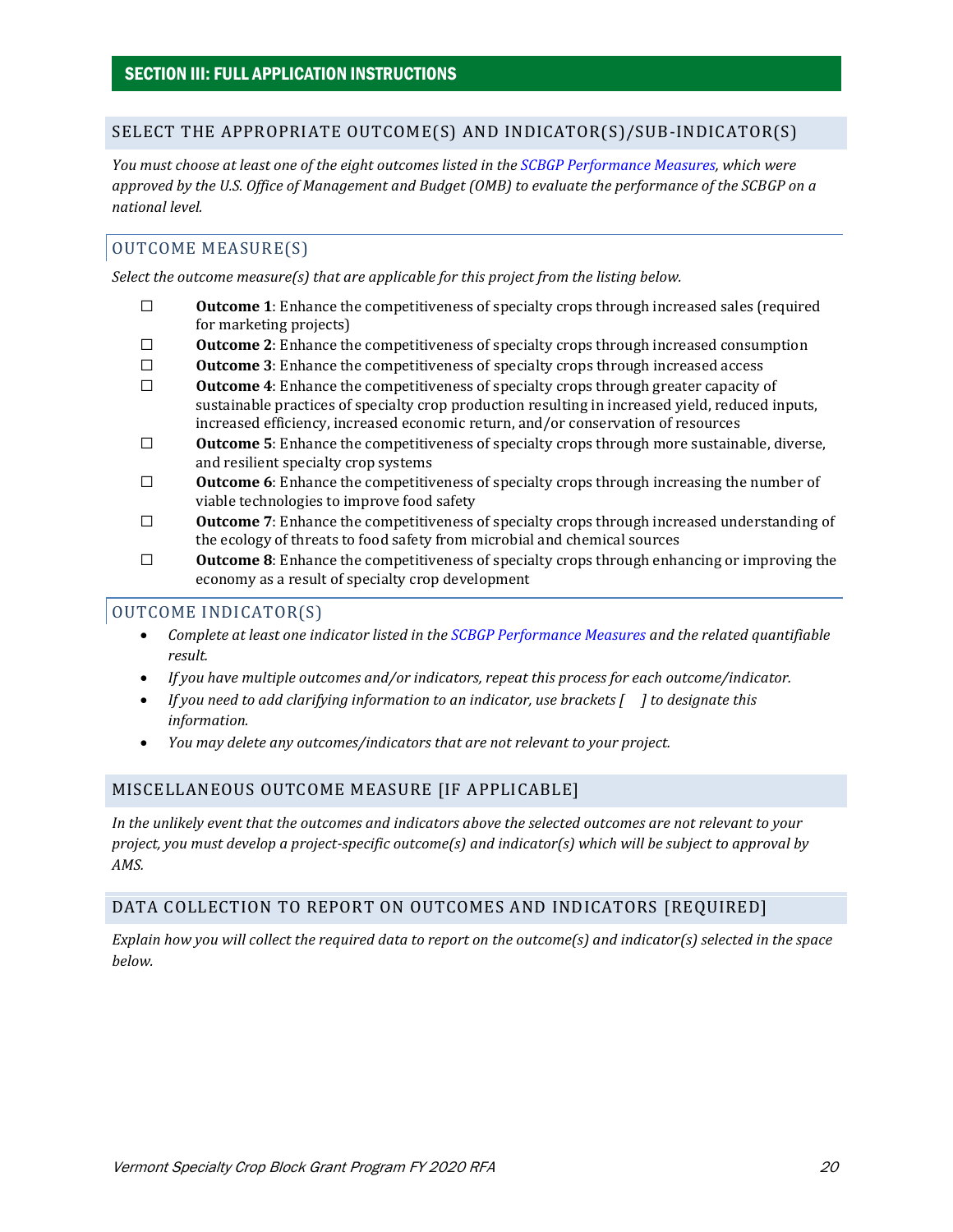#### **BUDGET NARRATIVE**

*All expenses described in this Budget Narrative must be associated with expenses that will be covered by the SCBGP. Any expenses to be covered with matching funds must be described separately. Applicants should review the Request for Applications Appendix B: Allowable Costs & Activities for further guidance.*

| <b>Budget Summary</b>   |                        |                    |                     |                           |  |  |
|-------------------------|------------------------|--------------------|---------------------|---------------------------|--|--|
| <b>Expense Category</b> | <b>Funds Requested</b> | <b>Match Total</b> | <b>Match Source</b> | <b>Total Project Cost</b> |  |  |
| Personnel               |                        |                    |                     |                           |  |  |
| <b>Fringe Benefits</b>  |                        |                    |                     |                           |  |  |
| <b>Travel</b>           |                        |                    |                     |                           |  |  |
| Equipment               |                        |                    |                     |                           |  |  |
| <b>Supplies</b>         |                        |                    |                     |                           |  |  |
| Contractual             |                        |                    |                     |                           |  |  |
| <b>Other</b>            |                        |                    |                     |                           |  |  |
| <b>Subtotal</b>         |                        |                    |                     |                           |  |  |

| Total Budget               |  |
|----------------------------|--|
| <b>Total SCBGP Request</b> |  |

#### PERSONNEL

*List the organization's employees whose time and effort can be specifically identified and easily and accurately traced to project activities that enhance the competitiveness of specialty crops. See Appendix B: Allowable Costs & Activities from the 2020 Vermont SCBGP RFA for further guidance. The Vermont SCBGP can only fund direct costs.*

| #      | Name/Title | Level of Effort (# of<br>hours OR % FTE) | <b>Funds</b><br>Requested |
|--------|------------|------------------------------------------|---------------------------|
|        |            |                                          |                           |
| ∸      |            |                                          |                           |
| ີ<br>ر |            |                                          |                           |
| 4      |            |                                          |                           |

**Personnel Subtotal** | \$

#### PERSONNEL JUSTIFICATION

*For each individual listed in the above table, describe the activities to be completed by name/title including approximately when activities will occur. Add more personnel by copying and pasting the existing listing or deleting personnel that aren't necessary.*

#### **Personnel 1:**

**Personnel 2:** 

**Personnel 3:** 

**Add other Personnel as necessary**

MATCHING FUNDS =  $$$  [SOURCE]

MATCH DESCRIPTION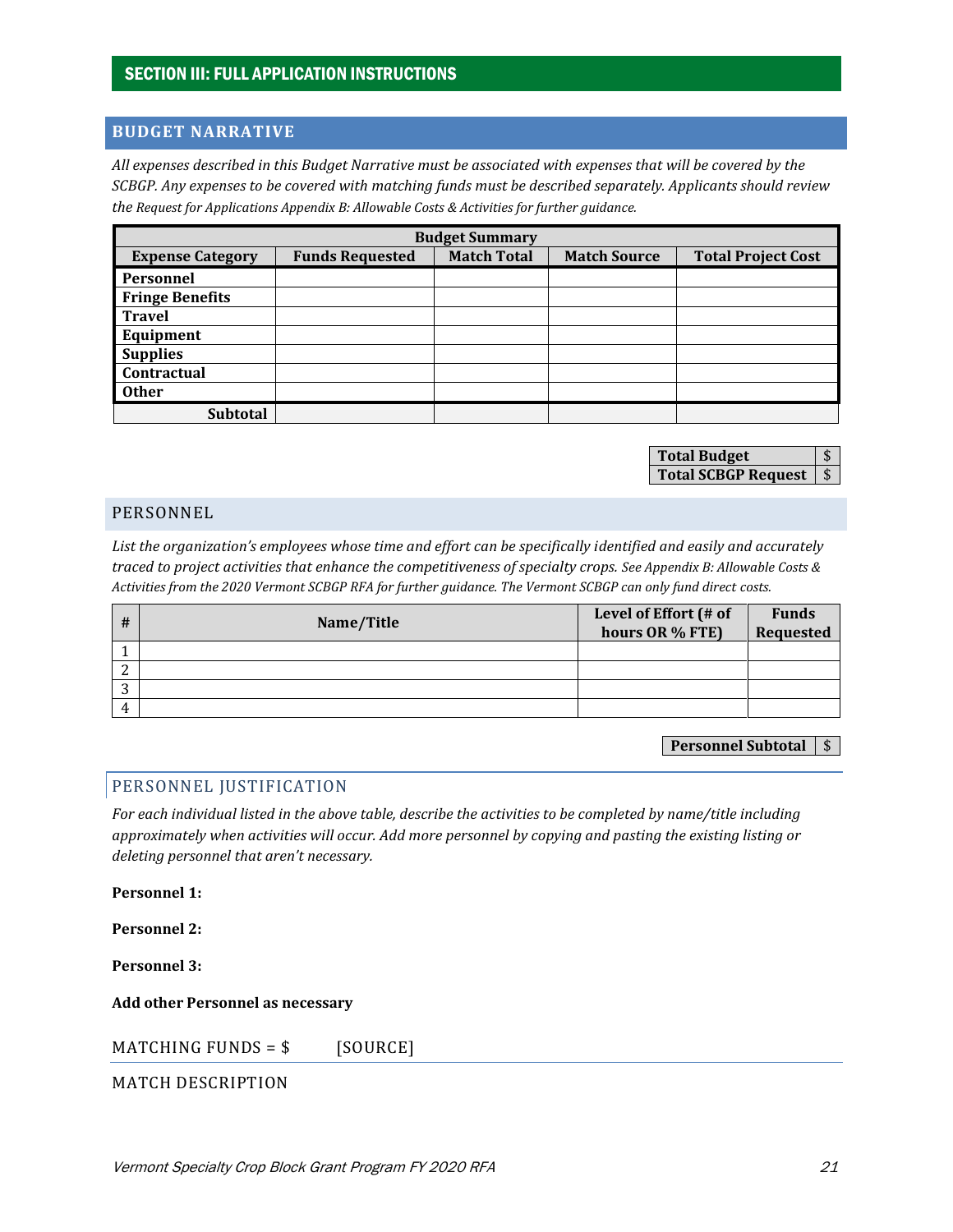#### FRINGE BENEFITS

*Provide the fringe benefit rates for each of the project's salaried employees described in the Personnel section that will be paid with SCBGP funds.*

| # | Name/Title | <b>Fringe Benefit Rate</b> | <b>Funds Requested</b> |
|---|------------|----------------------------|------------------------|
|   |            |                            |                        |
|   |            |                            |                        |
|   |            |                            |                        |
|   |            |                            |                        |

**Fringe Subtotal** | \$

#### MATCHING FUNDS =  $$$  [SOURCE]

#### MATCH DESCRIPTION

#### TRAVEL

*Explain the purpose for each trip requested. Note that travel costs are limited to those allowed by formal organizational policy; in the case of air travel, project participants must use the lowest reasonable commercial airfares. For recipient organizations that have no formal travel policy and for-profit recipients, allowable travel costs may not exceed those established by the Federal Travel Regulation, issued by GSA, including the maximum per diem and subsistence rates prescribed in those regulations. This information is available at [www.gsa.gov.](http://www.gsa.gov/) See the Request for Applications Appendix B: Allowable Costs & Activities.*

| #              | <b>Trip</b><br><b>Destination</b> | <b>Type of Expense</b><br>(airfare, car rental,<br>hotel, meals,<br>mileage, etc.) | <b>Unit of</b><br><b>Measure</b><br>(days, nights,<br>miles) | $#$ of<br><b>Units</b> | Cost<br>per<br>Unit | # of Travelers<br><b>Claiming the</b><br><b>Expense</b> | <b>Funds</b><br><b>Requested</b> |
|----------------|-----------------------------------|------------------------------------------------------------------------------------|--------------------------------------------------------------|------------------------|---------------------|---------------------------------------------------------|----------------------------------|
|                |                                   |                                                                                    |                                                              |                        |                     |                                                         |                                  |
| 2              |                                   |                                                                                    |                                                              |                        |                     |                                                         |                                  |
| 3              |                                   |                                                                                    |                                                              |                        |                     |                                                         |                                  |
| 4              |                                   |                                                                                    |                                                              |                        |                     |                                                         |                                  |
| 5              |                                   |                                                                                    |                                                              |                        |                     |                                                         |                                  |
| 6              |                                   |                                                                                    |                                                              |                        |                     |                                                         |                                  |
| $\overline{ }$ |                                   |                                                                                    |                                                              |                        |                     |                                                         |                                  |

**Travel Subtotal** 

#### TRAVEL JUSTIFICATION

*For each trip listed in the above table describe the purpose of this trip and how it will achieve the objectives and outcomes of the project. Be sure to include approximately when the trip will occur. Add more trips by copying and pasting the existing listing or delete trips that aren't necessary.*

#### **Trip 1 (Approximate Date of Travel MM/YYYY):**

#### **Trip 2 (Approximate Date of Travel MM/YYYY):**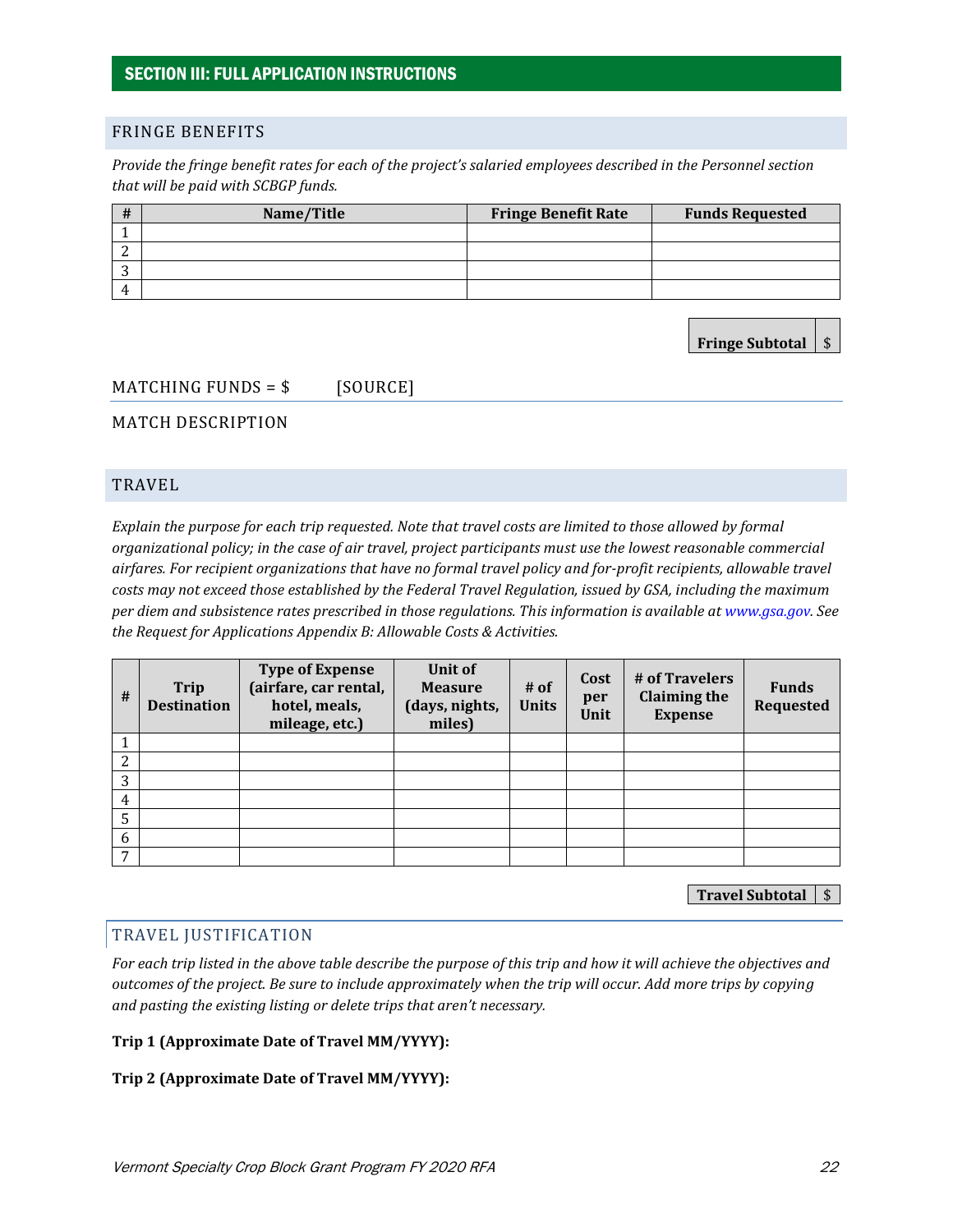#### **Trip 3 (Approximate Date of Travel MM/YYYY):**

#### **Add other Trips as necessary**

CONFORMING WITH YOUR TRAVEL POLICY By checking the box to the right, I confirm that my organization's established travel policies will be adhered to when completing the above-mentioned trips in accordance with [2 CFR 200.474](http://www.ecfr.gov/cgi-bin/retrieveECFR?gp=&SID=988467ba214fbb07298599affd94f30a&n=pt2.1.200&r=PART&ty=HTML#se2.1.200_1474) or [48 CFR subpart 31.2](http://www.ecfr.gov/cgi-bin/text-idx?SID=3f25ca1f21583e03b13f595d0d9c518d&node=pt48.1.31&rgn=div5#sp48.1.31.31_12) as applicable.

☐

MATCHING FUNDS =  $$$  [SOURCE]

#### MATCH DESCRIPTION

#### EQUIPMENT

*Describe any special purpose equipment to be purchased or rented under the grant. ''Special purpose equipment'' is tangible, nonexpendable, personal property having a useful life of more than one year and an acquisition cost that equals or exceeds \$5,000 per unit and is used only for research, medical, scientific, or other technical activities. Rental of "general purpose equipment" must also be described in this section. Purchase of general purpose equipment is not allowable under this grant. See the Request for Applications Appendix B: Allowable Costs & Activities for further guidance.*

| #        | <b>Item Description</b> | <b>Rental or</b><br>Purchase | Acquire<br>When? | <b>Funds</b><br><b>Requested</b> |
|----------|-------------------------|------------------------------|------------------|----------------------------------|
|          |                         |                              |                  |                                  |
| ▵        |                         |                              |                  |                                  |
| ⌒<br>. . |                         |                              |                  |                                  |
| 4        |                         |                              |                  |                                  |

**Equipment Subtotal** | \$

#### EQUIPMENT JUSTIFICATION

*For each Equipment item listed in the above table describe how this equipment will be used to achieve the objectives and outcomes of the project. Add more equipment by copying and pasting the existing listing or delete equipment that isn't necessary.*

**Equipment 1:** 

**Equipment 2:**

**Equipment 3:** 

**Add other Equipment as necessary**

MATCHING FUNDS =  $$$  [SOURCE]

MATCH DESCRIPTION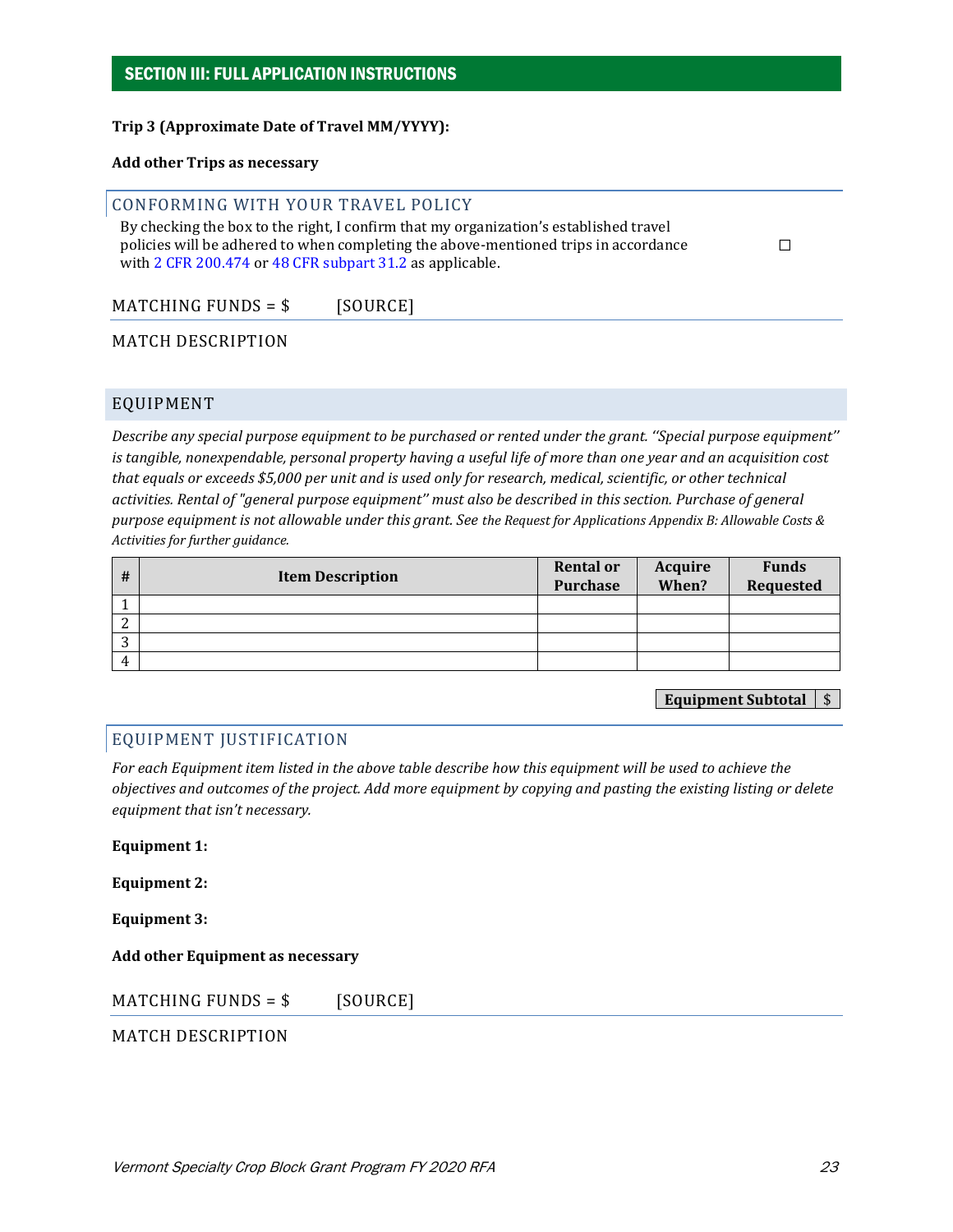#### SUPPLIES

*List the materials, supplies, and fabricated parts costing less than \$5,000 per unit and describe how they will support the purpose and goal of the proposal and enhance the competitiveness of specialty crops. See the Request for Applications Appendix B: Allowable Costs & Activities for further guidance.*

| <b>Item Description</b> | Per-Unit<br>Cost | # of Units/Pieces<br>Purchased | Acquire<br>When? | <b>Funds Requested</b> |
|-------------------------|------------------|--------------------------------|------------------|------------------------|
|                         |                  |                                |                  |                        |
|                         |                  |                                |                  |                        |
|                         |                  |                                |                  |                        |
|                         |                  |                                |                  |                        |

**Supplies Subtotal** \$

#### SUPPLIES JUSTIFICATION

*Describe the purpose of each supply listed in the table above and how it is necessary for the completion of the project's objective(s) and outcome(s).*

**Supply 1:** 

**Supply 2:**

**Supply 3:** 

**Add other Supplies as necessary**

| MATCHING FUNDS = $$$ | [SOURCE] |
|----------------------|----------|
|----------------------|----------|

#### MATCH DESCRIPTION

#### CONTRACTUAL/CONSULTANT

*Contractual/consultant costs are the expenses associated with purchasing goods and/or procuring services performed by an individual or organization other than the applicant in the form of a procurement relationship. If there is more than one contractor or consultant, each must be described separately.*

#### ITEMIZED CONTRACTOR(S)/CONSULTANT(S)

*Provide a list of contractors/consultants, detailing out the name, hourly/flat rate, and overall cost of the services performed. Please note that any statutory limitations on indirect costs also apply to contractors and consultants.*

| # | Name/Organization | <b>Hourly Rate/Flat</b><br>Rate | <b>Funds Requested</b> |
|---|-------------------|---------------------------------|------------------------|
|   |                   |                                 |                        |
| ∸ |                   |                                 |                        |
| ື |                   |                                 |                        |
|   |                   |                                 |                        |

**Contractual/Consultant Subtotal** \$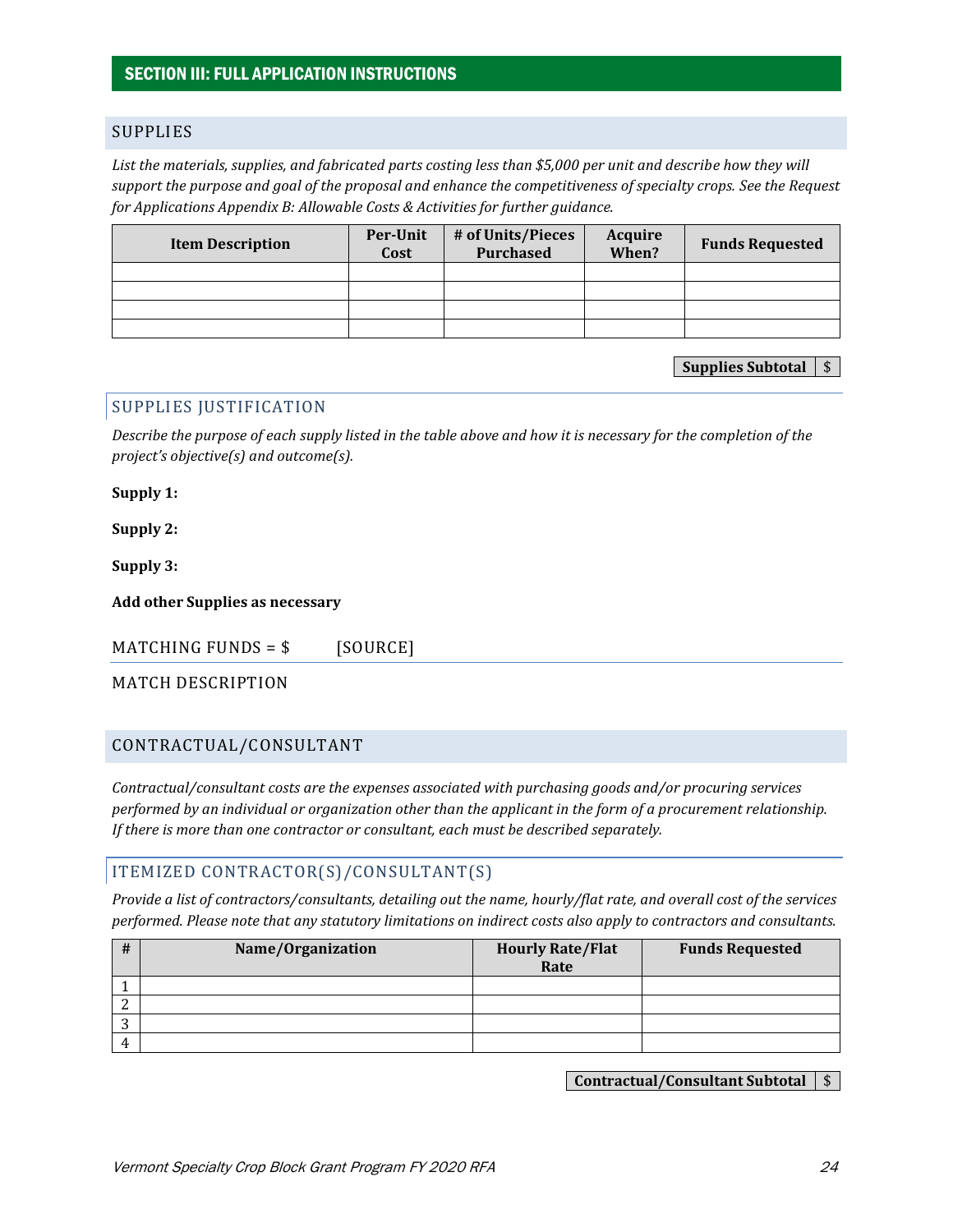#### CONTRACTUAL JUSTIFICATION

*Provide for each of your real or anticipated contractors listed above a description of the project activities each will accomplish to meet the objectives and outcomes of the project. Each section should also include a justification for why contractual/consultant services are to be used to meet the anticipated outcomes and objectives. Include timelines for each activity. If contractor employee and consultant hourly rates of pay exceed the salary of a GS-15 step 10 Federal employee in your area, provide a justification for the expenses. This limit does not include fringe benefits, travel, indirect costs, or other expenses. See the Request for Applications Appendix B: Allowable Costs & Activities for further guidance.*

**Contractor/Consultant 1:**

**Contractor/Consultant 2:**

**Contractor/Consultant 3:**

#### **Add other Contractors/Consultants as necessary**

#### CONFORMING WITH YOUR PROCUREMENT STANDARDS

By checking the box to the right, I confirm that my organization followed the same policies and procedures used for procurements from non-federal sources, which reflect applicable State and local laws and regulations and conform to the Federal laws and standards identified in [2 CFR Part 200.317 through .326,](http://www.ecfr.gov/cgi-bin/retrieveECFR?gp=&SID=988467ba214fbb07298599affd94f30a&n=pt2.1.200&r=PART&ty=HTML#sg2.1.200_1316.sg3) as applicable. If the contractor(s)/consultant(s) are not already selected, my organization will follow the same requirements.

☐

MATCHING FUNDS =  $$$  [SOURCE]

MATCH DESCRIPTION

#### OTHER

*Include any expenses not covered in any of the previous budget categories. Be sure to break down costs into cost/unit. Expenses in this section include, but are not limited to, meetings and conferences, communications, rental expenses, advertisements, publication costs, and data collection.*

*If you budget meal costs for reasons other than meals associated with travel per diem, provide an adequate justification to support that these costs are not entertainment costs. See the Request for Applications Appendix B: Allowable Costs & Activities for further guidance.*

| <b>Item Description</b> | <b>Per-Unit Cost</b> | <b>Number of Units</b> | <b>Acquire When?</b> | <b>Funds Requested</b> |
|-------------------------|----------------------|------------------------|----------------------|------------------------|
|                         |                      |                        |                      |                        |
|                         |                      |                        |                      |                        |
|                         |                      |                        |                      |                        |
|                         |                      |                        |                      |                        |

**Other Subtotal** 

#### OTHER JUSTIFICATION

*Describe the purpose of each item listed in the table above purchased and how it is necessary for the completion of the project's objective(s) and outcome(s).*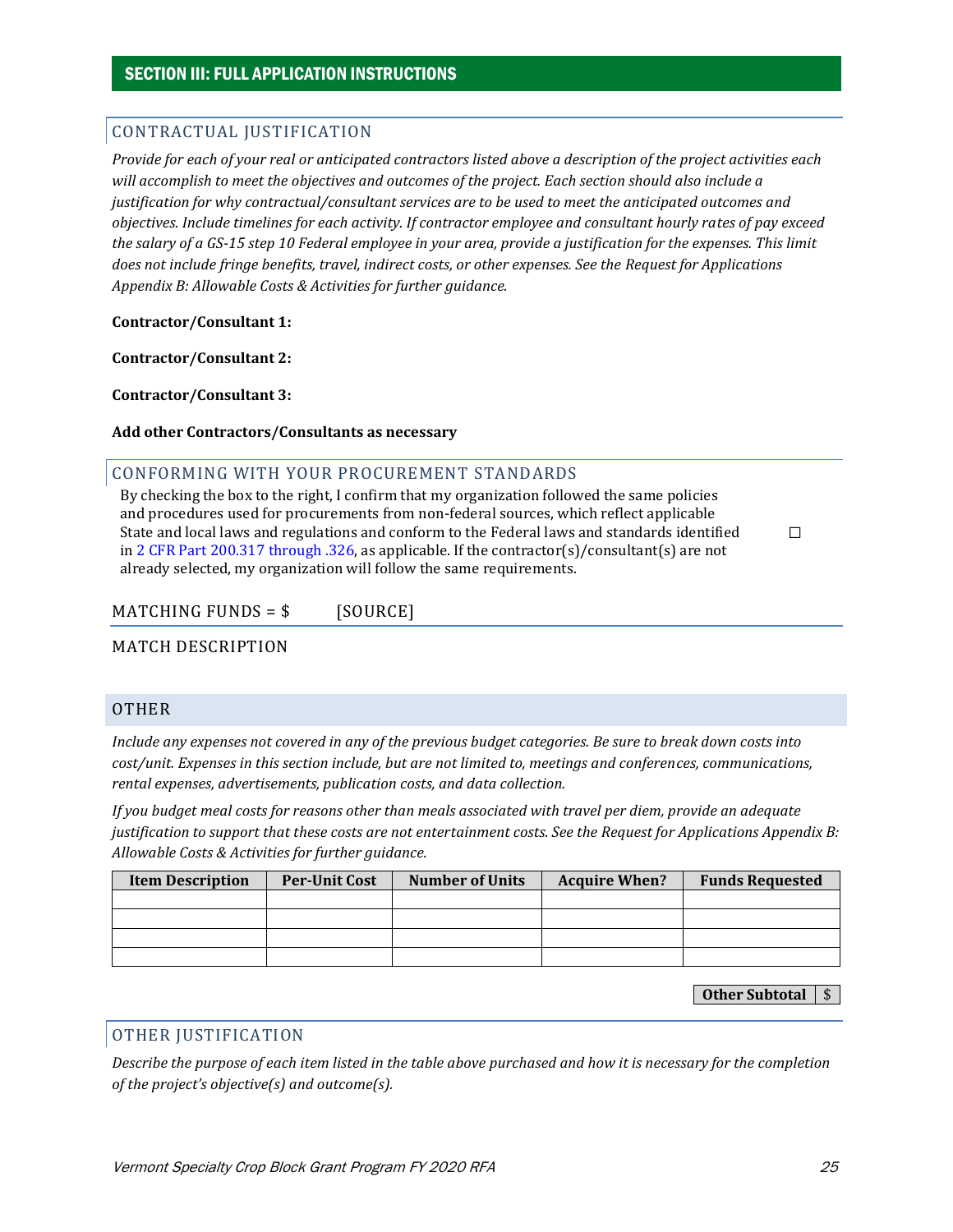**Other Item 1:** 

**Other Item 2:**

**Other Item 3:** 

**Add other Items as necessary**

MATCHING FUNDS =  $$$  [SOURCE]

#### MATCH DESCRIPTION

#### PROGRAM INCOME

*Program income is gross income—earned by a recipient or subrecipient under a grant—directly generated by the grant-supported activity, or earned only because of the grant agreement during the grant period of performance. Program income includes, but is not limited to, income from fees for services performed; the sale of commodities or items fabricated under an award (this includes items sold at cost if the cost of producing the item was funded in whole or partially with grant funds); registration fees for conferences, etc.*

| Source/Nature of<br><b>Program Income</b> | Description of how you will reinvest the program income<br>into the project to enhance the competitiveness of specialty<br>crops | <b>Estimated</b><br>Income |
|-------------------------------------------|----------------------------------------------------------------------------------------------------------------------------------|----------------------------|
|                                           |                                                                                                                                  |                            |
|                                           |                                                                                                                                  |                            |

**Program Income Total** | \$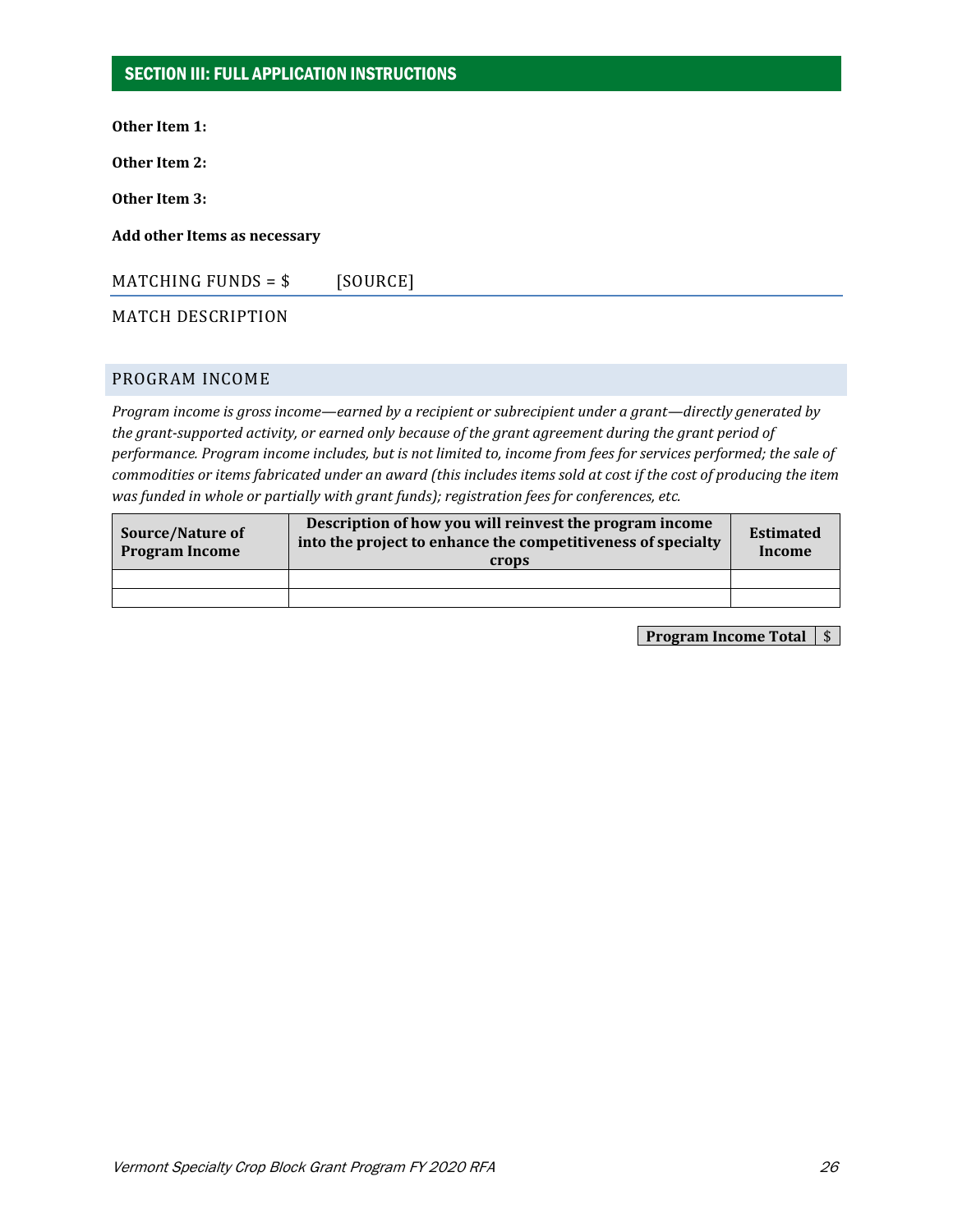# <span id="page-26-0"></span>IV. SCORING CRITERIA

Applications will be evaluated according to the following scoring criteria.

# PROJECT PURPOSE

The proposed project responds to an important need and relates directly to one of the state funding priorities identified for 2020. Applicant clearly describes an important issue, problem, or need that the project will address. Applicant provides evidence of this issue, problem, or need and its relevance to specialty crop producers. Up to 20 points

# OUTCOMES & IMPACT

Proposal demonstrates that it will enhance the competitiveness of specialty crops and impact a significant number of beneficiaries. Applicant provides realistic approach to address the issue, problem, or need identified. The outcome measures(s) selected is/are appropriate for the work proposed. Applicant clearly explains how progress toward outcomes will be monitored and measured, including the types of data that will be collected.

Up to 20 points

# EXTERNAL PROJECT SUPPORT & PARTNERS

Applicant describes the specialty crop stakeholders—other than the applicant, individuals, and organizations directly involved in the project—who support the project and explains why. Applicant lists the partner organizations formally participating with the lead applicant or specifies that applicant is the only participating organization. Up to 20 points

# **OUTREACH**

Applicant credibly describes how the organization will reach proposed beneficiaries. Proposal demonstrates partnership and highlights a realistic outreach plan. Up to 10 points

# EFFICIENT USE OF RESOURCES

Budget summary is realistic and sufficient to accomplish the work proposed. Applicant has leveraged the required percentage of matching funds and sufficient organizational support to forward the project. Up to 10 points

# EXPERIENCE & PREVIOUS WORK

Applicant demonstrates the capacity to do the work outlined in the project. Proposed project builds from previous work on behalf of applicant or partner organizations. Up to 10 points

## INNOVATION

The project is innovative and develops new knowledge that can strengthen enterprise viability for specialty crop producers. Up to 10 points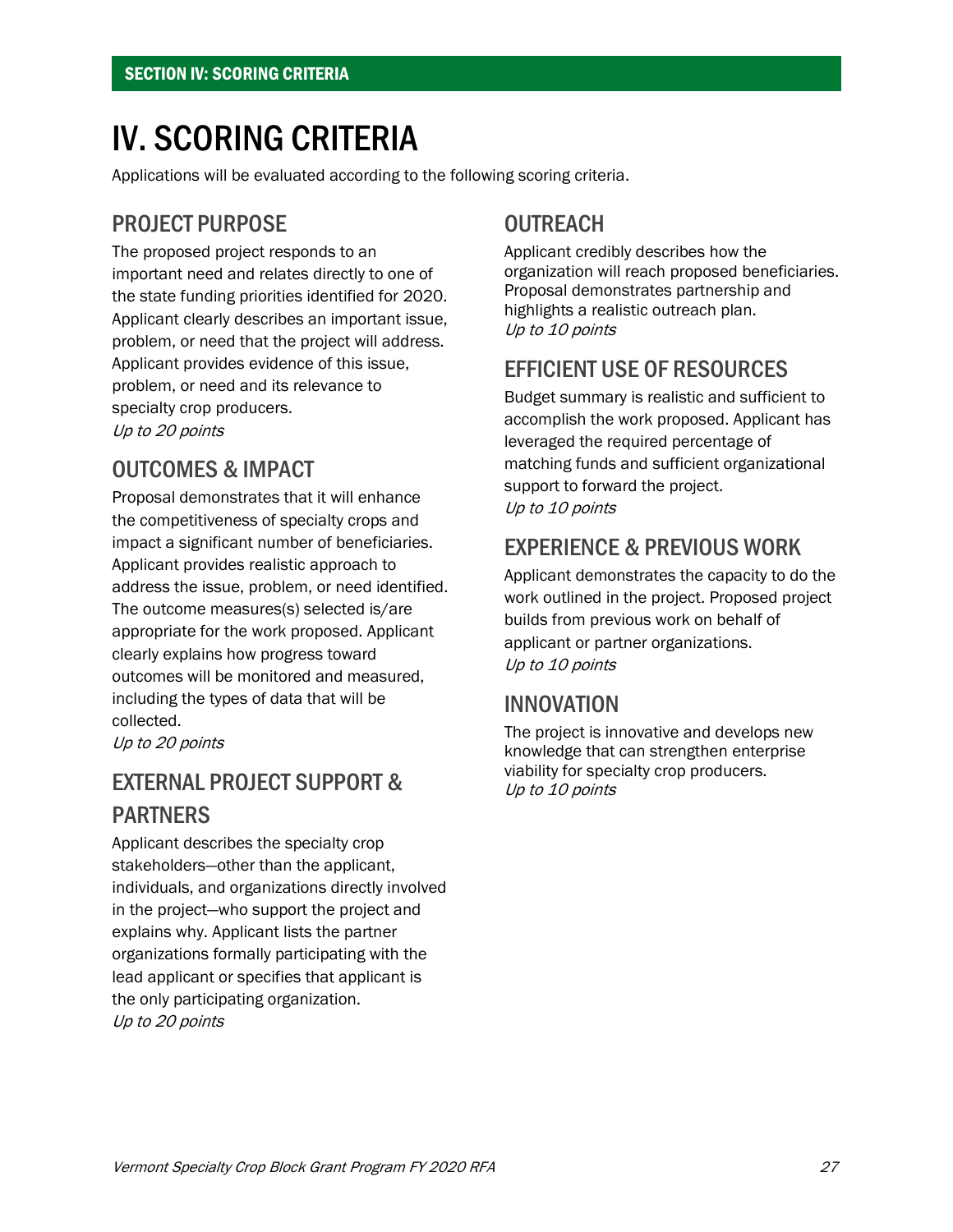# <span id="page-27-0"></span>V. GRANT MANAGEMENT & REPORTING

# GRANT AGREEMENT & PAYMENT

Prior to receiving funding, successful applicants must sign a grant agreement with the Vermont Agency of Agriculture, Food & Markets (VAAFM) indicating their intent to complete the proposed project and authorizing VAAFM to monitor the project's progress. The grant agreement will include provisions (terms and conditions) set by the State of Vermont as well as program-specific requirements. Review Attachment C - [Standard State Provisions and Contracts and Grants](http://bgs.vermont.gov/sites/bgs/files/files/purchasing-contracting/pcard/ATTACHMENT%20C%20-%20rev%20Dec%202017%20CLEAN.docx) (12/15/2017 Revised) at [bgs.vermont.gov/purchasing-contracting/forms](http://bgs.vermont.gov/purchasing-contracting/forms) for the most recent State of Vermont provisions.

Prior to commencement of work and release of any payments, grantee must submit:

- A. A certificate of insurance consistent with the requirements set forth in Attachment C of the grant agreement (see above);
- B. A current IRS Form W-9 (Request for Taxpayer Identification Number and Certification), signed within the past six months;
- C. Confirmation of registration in the Federal System for Award Management (SAM) at [www.sam.gov;](https://www.sam.gov/) and
- D. Documentation verifying pledged matching funds, as applicable.

### GRANTEE PAYMENT SCHEDULE

- Upon receipt of certificate of insurance and Form W-9, confirmation of SAM registration, and claim submission in WebGrants, grantees receive an initial payment equal to not more than 40% of the total grant. Failure to submit all required documents and an executed copy of the grant agreement within 30 days of receipt may result in the loss of awarded funds.
- A second payment equal to not more than 40% of the total grant will be issued upon approval of grantee's annual or interim performance report by USDA and receipt of a claim in WebGrants.
- A final payment equal to not more than 20% of the total grant will be issued upon approval of grantee's final performance report by USDA and receipt of a claim in WebGrants. The final performance report is due no later than 30 days after the grant end date.

Final invoices must be submitted to the State within 45 days of the grant expiration date. Invoices submitted before the completion of an annual, interim, or final report will not be paid until the report has been received, reviewed, and accepted by the grant manager. Payment may be issued prior to official USDA approval of the annual, interim, or final performance report at the grant manager's discretion.

The State cannot reimburse the grantee for work performed after the expiration date of the grant.

## Certificate of Insurance

A certificate of insurance (COI) is a common requirement for businesses and organizations; most agents are familiar with it. The State of Vermont must be listed as an additional insured on the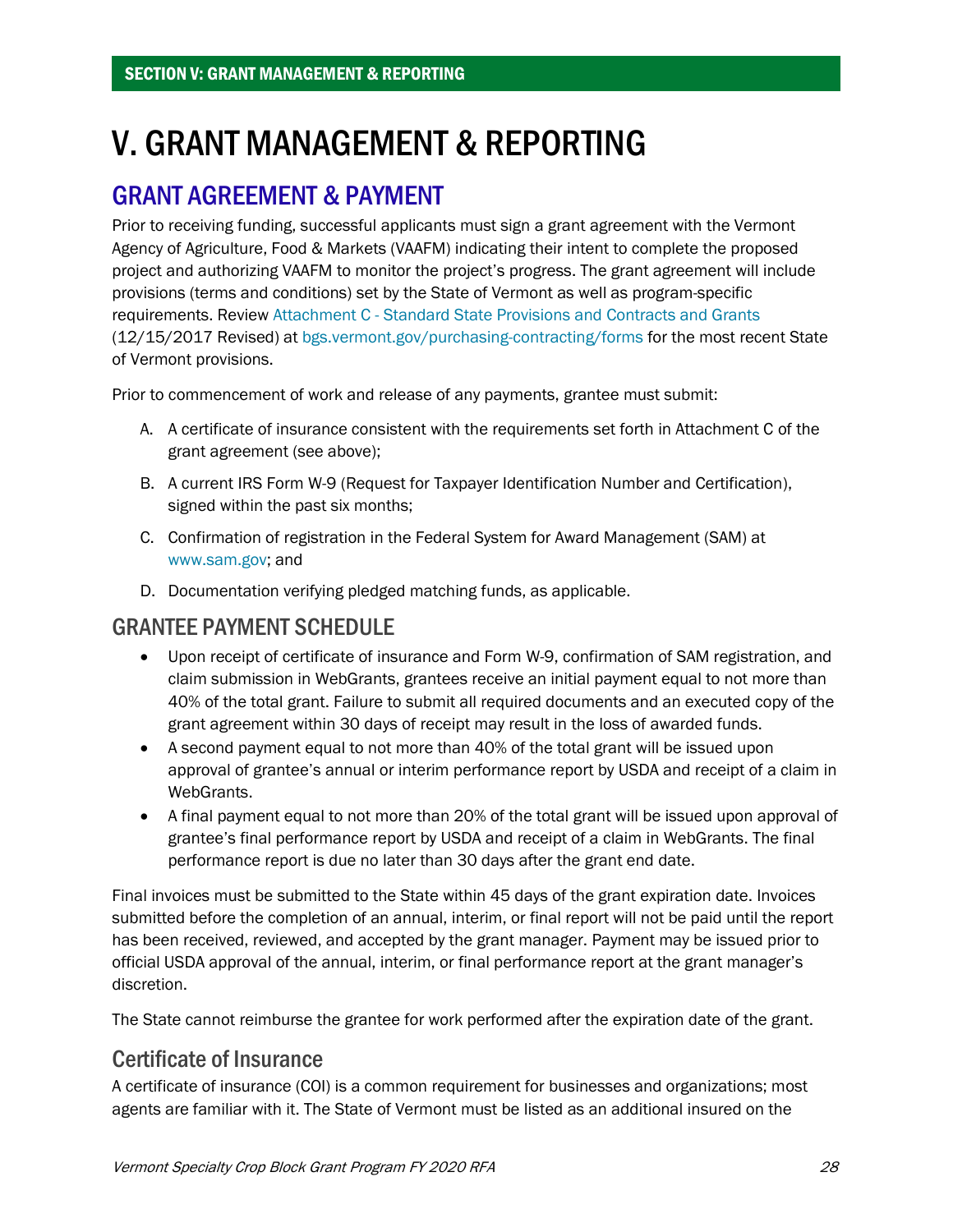#### SECTION V: GRANT MANAGEMENT & REPORTING

grantee's policy. We recommend forwarding the insurance requirements below to prospective insurers for accuracy:

*Insurance: Before commencing work on this Agreement the Party must provide certificates of insurance to show that the following minimum coverages are in effect. It is the responsibility of the Party to maintain current certificates of insurance on file with the State through the term of this Agreement. No warranty is made that the coverages and limits listed herein are adequate to cover and protect the interests of the Party for the Party's operations. These are solely minimums that have been established to protect the interests of the State.* 

*Workers Compensation: With respect to all operations performed, the Party shall carry workers' compensation insurance in accordance with the laws of the State of Vermont. Vermont will accept an out-of-state employer's*  workers' compensation coverage while operating in Vermont provided that the insurance carrier is licensed to write *insurance in Vermont and an amendatory endorsement is added to the policy adding Vermont for coverage purposes. Otherwise, the party shall secure a Vermont workers' compensation policy, if necessary, to comply with Vermont law.* 

*General Liability and Property Damage: With respect to all operations performed under this Agreement, the Party shall carry general liability insurance having all major divisions of coverage including, but not limited to:* 

*Premises - Operations Products and Completed Operations Personal Injury Liability Contractual Liability The policy shall be on an occurrence form and limits shall not be less than: \$1,000,000 Each Occurrence \$2,000,000 General Aggregate \$1,000,000 Products/Completed Operations Aggregate \$1,000,000 Personal & Advertising Injury*

*Automotive Liability: The Party shall carry automotive liability insurance covering all motor vehicles, including hired and non-owned coverage, used in connection with the Agreement. Limits of coverage shall not be less than \$500,000 combined single limit. If performance of this Agreement involves construction, or the transport of persons or hazardous materials, limits of coverage shall not be less than \$1,000,000 combined single limit.* 

*Additional Insured. The General Liability and Property Damage coverages required for performance of this Agreement shall include the State of Vermont and its agencies, departments, officers and employees as Additional Insureds. If performance of this Agreement involves construction, or the transport of persons or hazardous materials, then the required Automotive Liability coverage shall include the State of Vermont and its agencies, departments, officers and employees as Additional Insureds. Coverage shall be primary and non-contributory with any other insurance and self-insurance.* 

*Notice of Cancellation or Change. There shall be no cancellation, change, potential exhaustion of aggregate limits or non-renewal of insurance coverage(s) without thirty (30) days written prior written notice to the State.* 

## REPORTING REQUIREMENTS

VAAFM reserves the right to modify reporting requirements during the course of the project. Information submitted in any report to the Agency will be a public record. If the grantee considers any information in the report to be a trade secret protected, the grantee may request that trade secret information be kept confidential and must specifically label the information for which the claim is made. The Agency shall notify the grantee if a public records request is made for the information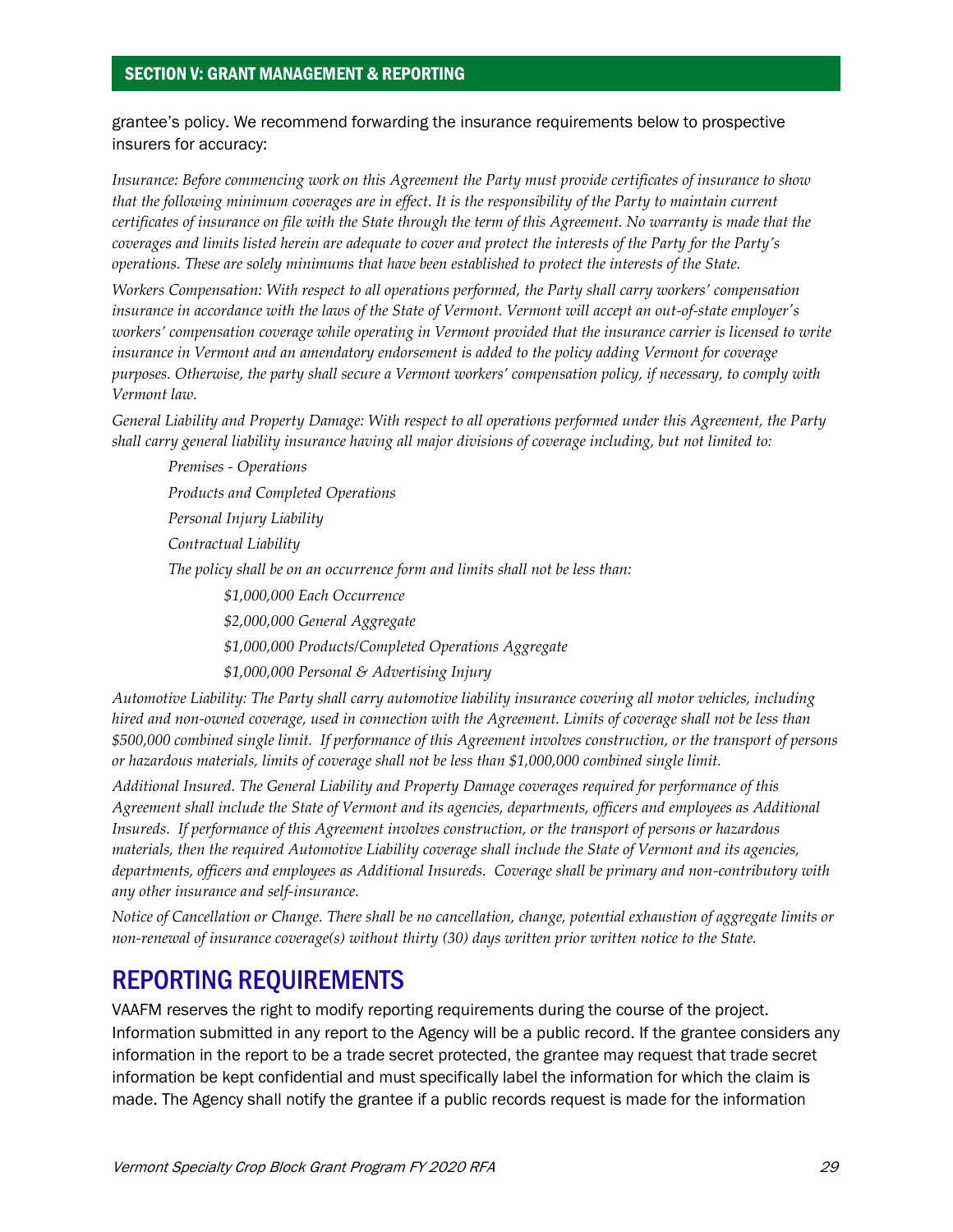claimed as protected by the grantee. The grantee may then proceed to obtain judicial protection for the information.

The Vermont SCBGP Manager will provide grantees with templates for Annual Reports, Interim Reports, and Final Performance Reports. View sample report templates on our website at agriculture.vermont.gov/grants/specialtycrop. Failure to adhere to reporting requirements and deadlines may disqualify the grantee from future grant opportunities.

- A. Grantees submit up to two Annual Performance Reports for grants whose start and end dates encompass more than 14 months. Reports will be due no later than December 1. Annual Performance Reports are not required for the immediate December 1 following a fourth (calendar) quarter initiated grant but are required in the second and third December of the grant period. Annual Performance Reports require information on Federal fund expenditures; program income, if applicable; accomplishments; challenges and developments; and activities conducted to ensure that grant funds were used to enhance the competitiveness of specialty crops, if applicable.
- B. Grantees submit an Interim Performance Report for grants where start and end dates encompass less than 15 months on a date mutually agreed upon by the SCBGP Manager and Grantee. Interim Performance Reports require the same information as the Annual Performance Report above.
- C. Grantees submit a Final Performance Report no later than thirty (30) days from the grant end date. Final Performance Reports require information on Federal project expenditures, project impact and findings; number of beneficiaries; activities performed; lessons learned; continuation and dissemination of results, if applicable; and outcome measures, indicators, and data collection.

## SCBGP PROGRAM PROVISIONS

All grants awarded under the VT SCBGP are subject to program-specific provisions (terms and conditions), which will be incorporated into each grant agreement. Please see [agriculture.vermont.gov/grants/specialtycrop/terms](https://agriculture.vermont.gov/grants/specialtycrop/terms) for current provisions. These provisions may be revised before we issue 2020 awards.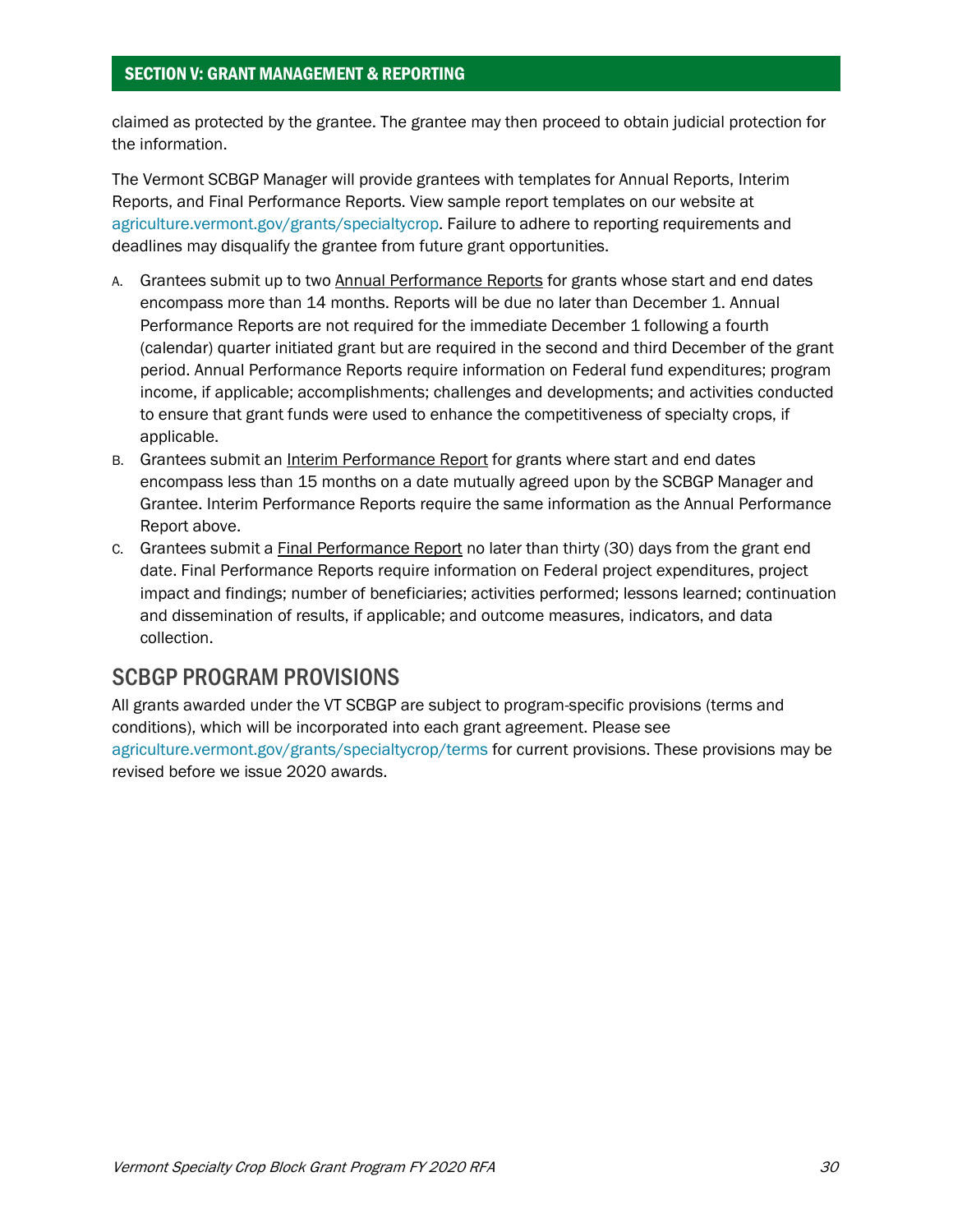<span id="page-30-0"></span>Adapted from USDA Agricultural Marketing Service's [Specialty Crop Block Grant Program](https://www.ams.usda.gov/sites/default/files/media/SCBGP%20FY15%20PerformanceFINAL_10272015.pdf) - Fiscal [Year 2016 Evaluation Plan](https://www.ams.usda.gov/sites/default/files/media/SCBGP%20FY15%20PerformanceFINAL_10272015.pdf), published October 2, 2015.

# SPECIALTY CROP BLOCK GRANT PROGRAM BACKGROUND

The Specialty Crops Competitiveness Act of 2004 (7 U.S.C. 1621 note) authorized the U.S. Department of Agriculture to make grants to be used by State departments of agriculture to enhance the competitiveness of specialty crops under the Specialty Crop Block Grant Program (SCBGP). Specialty crops are an increasingly important commodity area within the United States agricultural arena, as there is an increasing demand by the public for year-round, healthy, nutritious and sustainable food.

The 2014 Farm Bill, Section 10010, extended the SCBGP. Each State department of agriculture is eligible to receive an estimated base grant and an additional amount based on the average of the most recent available value and acreage of specialty crop production for that State. AMS encourages State departments of agriculture to conduct outreach to specialty crop stakeholders, including socially disadvantaged and beginning farmers, to disseminate information about the program and identify funding priorities. AMS also encourages State departments of agriculture to develop their State Plans through a competitive review process to ensure maximum public input and benefit.

# SPECIALTY CROP BLOCK GRANT PERFORMANCE EVALUATION

USDA's Agricultural Marketing Service (AMS) is required to report on the outcomes of the SCBGP at a national scale to demonstrate the performance of this program. By collecting, aggregating, and reporting performance data across all states and territories, AMS can share the impact of the SCGBP with all stakeholders, including the Office of Management and Budget (OMB), Congress, the agricultural community, and the general public. AMS will aggregate the data collected to assess the overall impact of the program and report to OMB and Congress on these national outcome measures. AMS will review the information received in performance reports and modify the outcomes and indicators as needed over time to lead to better results in showing the impact of the SCBGP.

## INSTRUCTIONS FOR APPLICANTS

- Each funded project must include at least one of eight specified outcomes listed below, and at least one of the indicators listed underneath the selected outcome(s). If there are multiple subindicators under the selected indicator, select at least one.
- If the indicator(s) below the selected outcome(s) are not relevant to a project, a project-specific indicator(s) may be developed which will be subject to approval by AMS.
- Progress toward each indicator selected must be reported in the Annual Performance Report and the result in the Final Performance Report.
- Difference between "jobs" and "careers": jobs are net gain of paid employment; new businesses created or adopted can indicate new careers.
- A Beginning Farmer is an individual or entity that has not operated a farm or ranch for more than 10 years and substantially participates in the operation.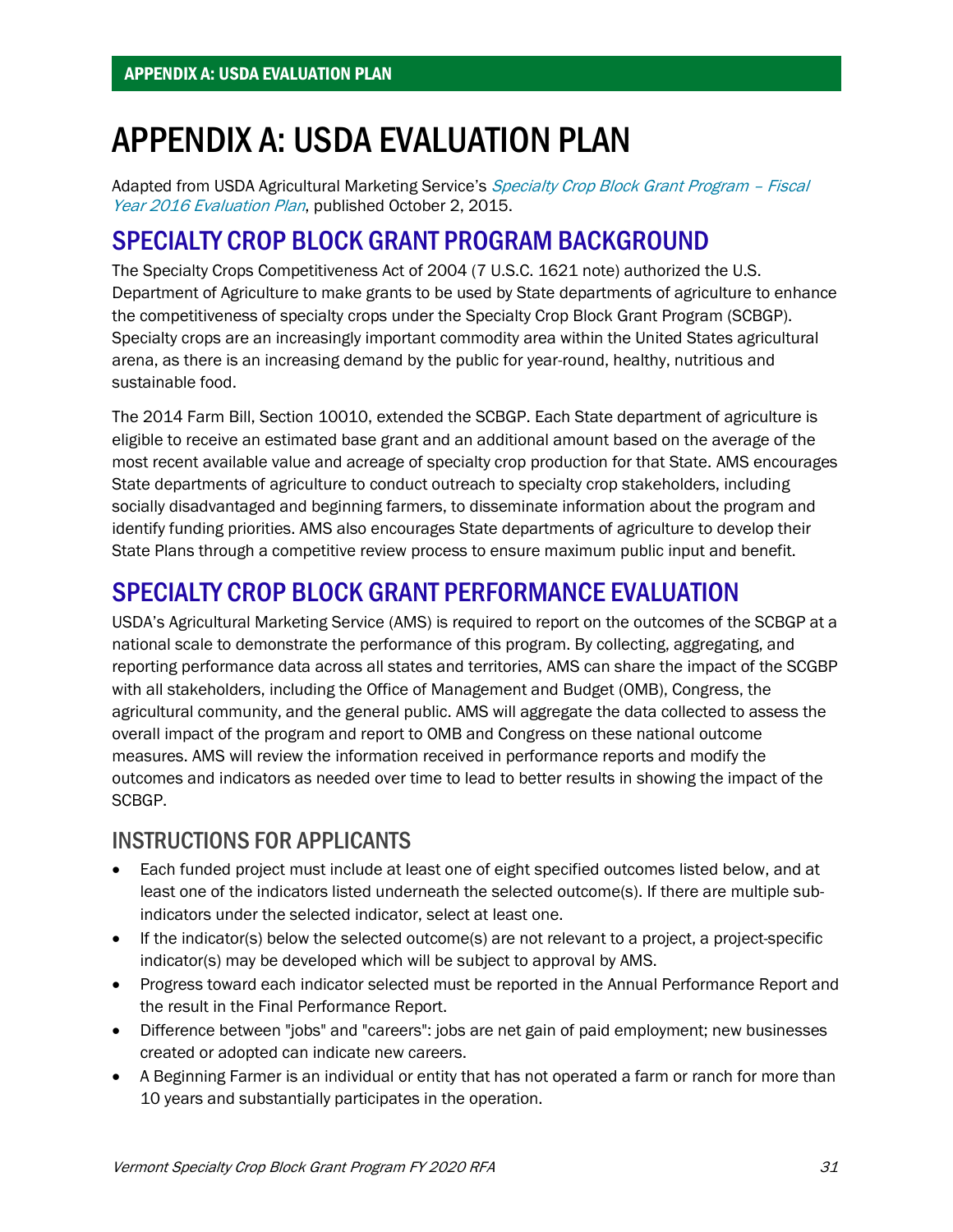• A Socially Disadvantaged Farmer is a farmer who is a member of a socially disadvantaged group. A Socially Disadvantaged Group is a group whose members have been subject to discrimination on the basis of race, color, national origin, age, disability, and where applicable, sex, marital status, familial status, parental status, religion, sexual orientation, genetic information, political beliefs, reprisal, or because all or a part of an individual's income is derived from any public assistance program.

### OUTCOME MEASURES

#### Outcome 1: To enhance the competitiveness of specialty crops through increased sales

Indicator: Sales increased from \_\_\_\_ to \_\_\_\_ and by \_\_\_\_ percent, as a result of marketing and/or promotion activities

This outcome and indicator are mandatory for all marketing & promotion projects. Marketing and promotion projects focus efforts to sell, advertise, promote, market, and generate publicity, attract new customers, or raise customer awareness for specialty crops or a specialty crop venue. Examples include—

- Uses of social media to market and promote;
- Specialty crop local, regional and national campaigns;
- Specialty crop only tradeshows;
- Agritourism;
- Export market development;
- Retail promotions including point-ofpurchase items, labels, packaging etc.;
- Website promotion and development;
- Use/development of billboards, radio, television, magazine and email ads, marketing materials such as direct mail or brochures;
- Farmers market promotions; and
- Marketing and promotion campaigns with an education component directed to consumers.

The specific measure must be expressed as a dollar value and percentage increase in sales of one or more specialty crops in one or more States or foreign markets as a result of marketing and/or promotion activities. For example, an expected outcome of growth in sales from 5% to 10% is not acceptable by itself, but in combination with an increase in sales of \$1 million to \$2 million it is acceptable. This requirement means that an established baseline of sales in dollars should already exist at the time of application. For projects that do not already have a baseline of sales in dollars, one of the objectives of the project must be to determine such a baseline in order to meet the requirement to document the value of sales increases.

AMS understands that sales can be impacted by a host of unrelated issues including trade disputes, phytosanitary issues, export conditions, weather, and other factors affecting the farmer, supply chain, retailers, wholesalers and/or consumers. The above factors demonstrate that even a perfectly executed marketing campaign can result in sales remaining constant or even declining. Factors and events that either positively or negatively impacted the sales of a project can be explained in the performance report.

#### Outcome 2: Enhance the competitiveness of specialty crops through increased consumption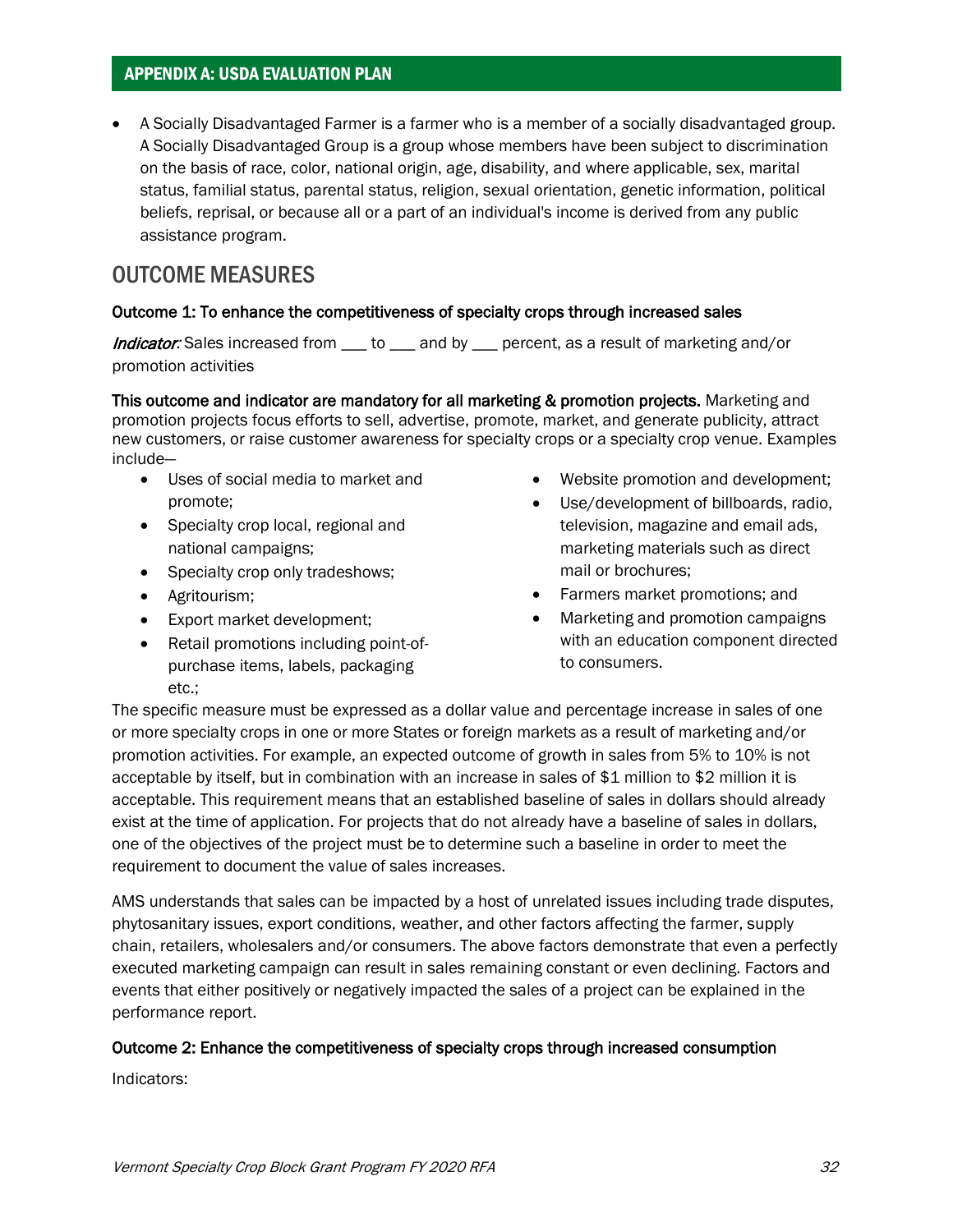- 1. Of the \_\_\_ total number of children and youth reached,
	- 1) The number that gained knowledge about eating more specialty crops \_\_\_
	- 2) The number that reported an intention to eat more specialty crops \_\_\_
	- 3) The number that reported eating more specialty crops
- 2. Of the total number of adults reached,
	- a. The number that gained knowledge about eating more specialty crops
	- b. The number that reported an intention to eat more specialty crops \_\_\_
	- c. The number that reported eating more specialty crops
- 3. Number of new and improved technologies and processes to enhance the nutritional value and consumer acceptance of specialty crops (excluding patents) \_\_\_\_
- 4. Number of new specialty crops and/or specialty crop products introduced to consumers  $\frac{1}{\sqrt{1-\frac{1}{n}}}$

#### Outcome 3: Enhance the competitiveness of specialty crops through increased access and awareness

- 1. Of the \_\_\_\_ total number of consumers or wholesale buyers reached,
	- a. The number that gained knowledge on how to access/produce/prepare/preserve specialty crops \_
	- b. The number that reported an intention to access/produce/prepare/preserve specialty crops
	- c. The number that reported supplementing their diets with specialty crops that they produced/preserved/obtained/prepared \_\_\_
- 2. Of the \_\_\_\_ total number of individuals (culinary professionals, institutional kitchens, specialty crop entrepreneurs such as kitchen incubators/shared-use kitchens, etc.) reached,
	- a. The number that gained knowledge on how to access/produce/prepare/preserve specialty crops \_
	- b. The number that reported an intention to access/produce/prepare/preserve specialty crops \_\_\_\_
	- c. The number that reported supplementing their diets with specialty crops that they produced/prepared/preserved/obtained \_\_\_
- 3. Number of existing delivery systems/access points of those reached that expanded and/or improved offerings of specialty crops
	- a. \_\_ farmers markets
	- b. \_\_ produce at corner stores
	- c. \_\_\_ school food programs and other food options (vending machines, school events, etc.)
	- d. \_\_\_ grocery stores
	- e. \_\_ wholesale markets
	- f. \_\_\_ food hubs that process, aggregate, distribute, or store specialty crops
- g. \_\_\_ home improvement centers with lawn and garden centers
- h. \_\_ lawn and garden centers
- i. other systems/access points, not noted
- j. \_\_\_ total (if not reported above)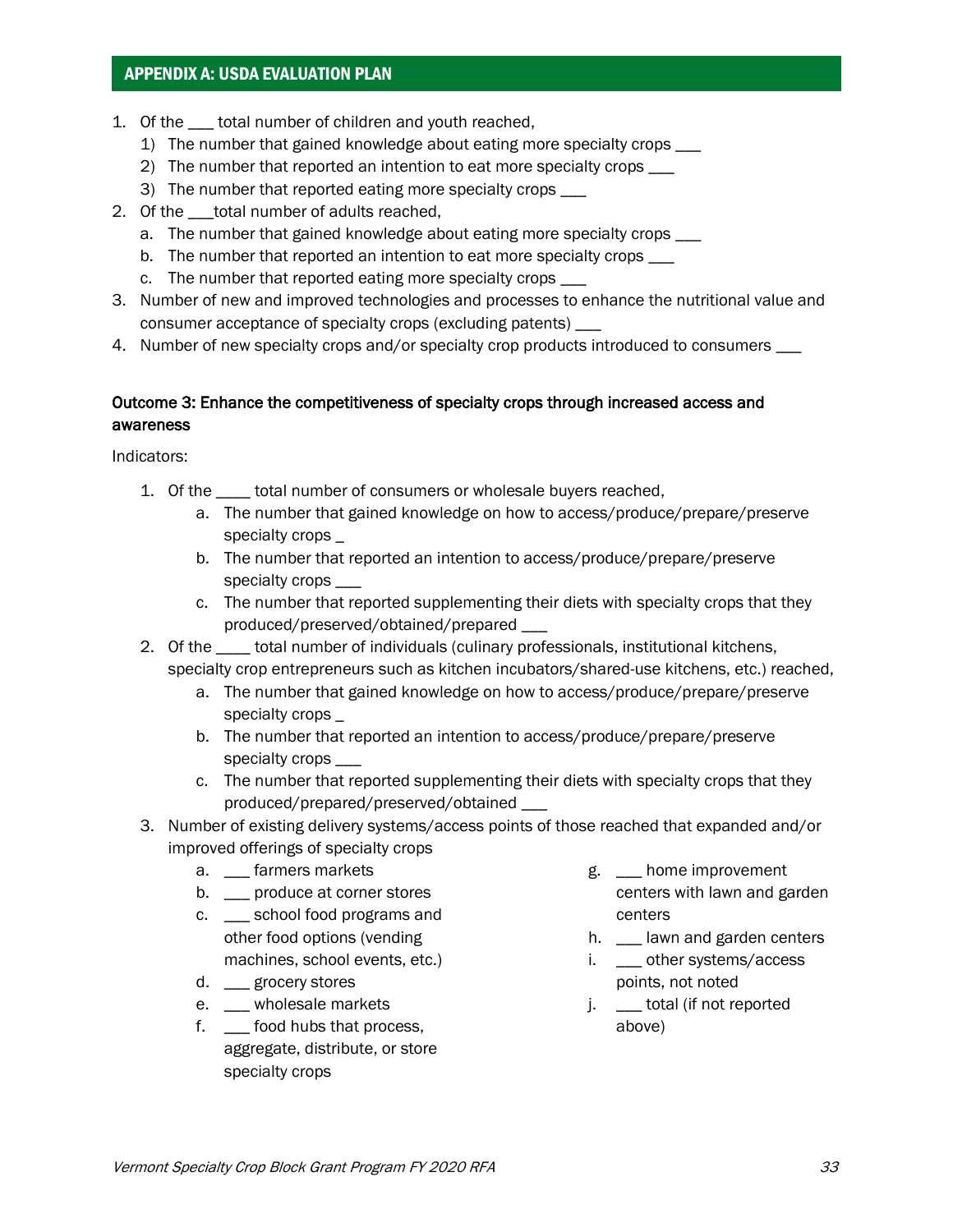4. Number of new delivery systems/access points offering specialty crops

- a. \_\_\_ farmers markets
- b. \_\_ produce at corner stores
- c. \_\_\_ school food programs and other food options (vending machines, school events, etc.)
- d. \_\_\_ grocery stores
- e. \_\_ wholesale markets
- f. \_\_\_ food hubs that process, aggregate, distribute, or store specialty crops
- g. \_\_\_ home improvement centers with lawn and garden centers
- h. \_\_ lawn and garden centers
- i. \_\_\_ other systems/access points, not noted
- j. \_\_\_\_ total (if not reported above)

Outcome 4: Enhance the competitiveness of specialty crops through greater capacity of sustainable practices of specialty crop production resulting in increased yield, reduced inputs, increased efficiency, increased economic return, and/or conservation of resources

#### Indicators:

- 1. Numbers of plant/seed releases (i.e., cultivars, drought-tolerant plants, organic, enhanced nutritional composition, etc.)
- 2. Adoption of best practices and technologies resulting in increased yields, reduced inputs, increased efficiency, increased economic return, and conservation of resources (select at least one below).
	- a. Number of growers/producers indicating adoption of recommended practices
	- b. Number of growers/producers reporting reduction in pesticides, fertilizer, water used/acre \_\_\_
	- c. Number of producers reporting increased dollar returns per acre or reduced costs per acre \_\_\_
	- d. Number of acres in conservation tillage or acres in other best management practices \_\_\_
- 3. Number of habitat acres established and maintained for the mutual benefit of pollinators and specialty crops \_\_\_\_

#### Outcome 5: Enhance the competitiveness of specialty crops through more sustainable, diverse, and resilient specialty crop systems

- 1. Number of new or improved innovation models (biological, economic, business, management, etc.), technologies, networks, products, processes, etc. developed for specialty crop entities including producers, processors, distributors, etc. \_\_\_
- 2. Number of innovations adopted \_\_\_
- 3. Number of specialty crop growers/producers (and other members of the specialty crop supply chain) that have increased revenue expressed in dollars
- 4. Number of new diagnostic systems analyzing specialty crop pests and diseases. \_\_\_ [Diagnostic systems refer to, among other things: labs, networks, procedures, access points.]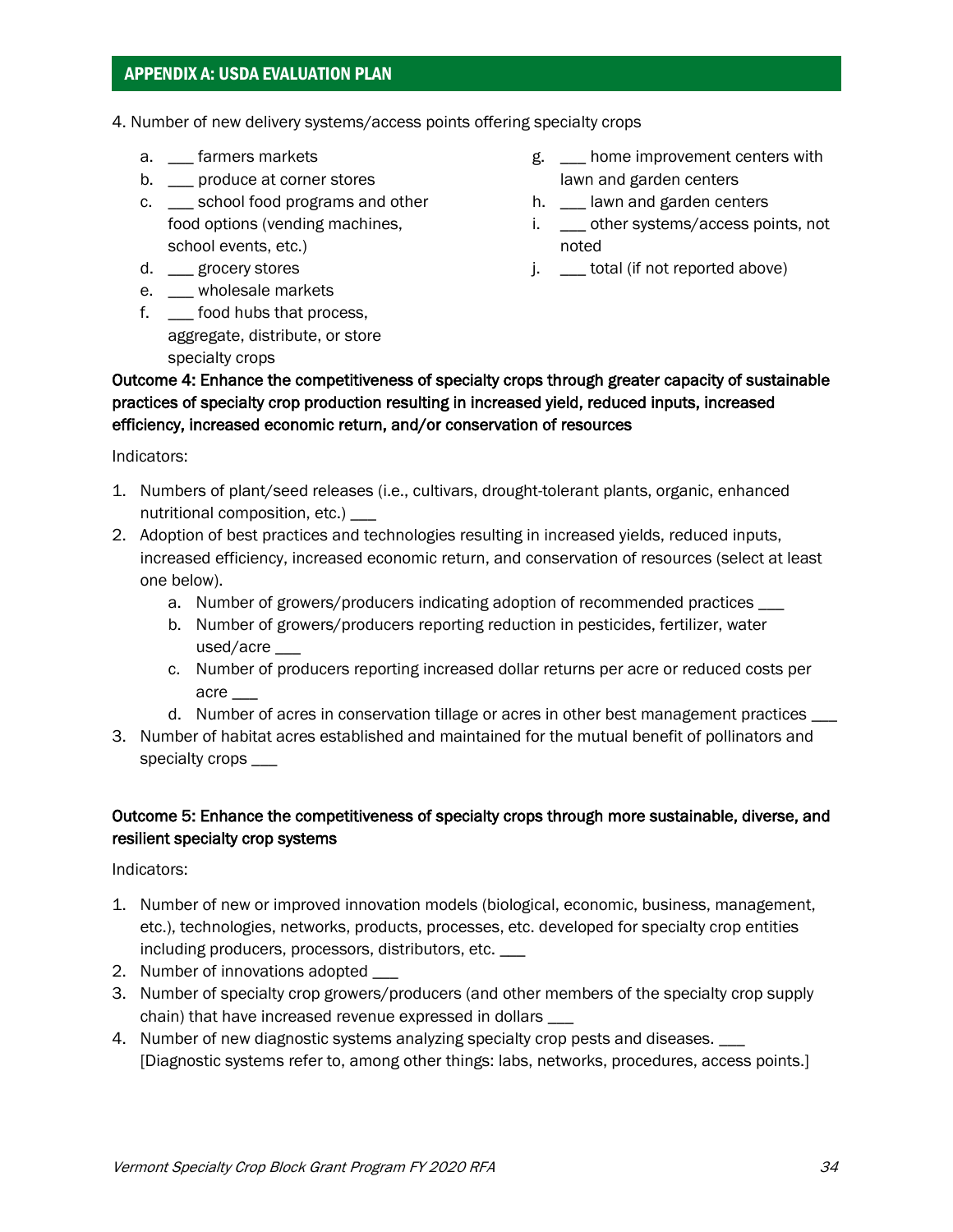- 5. Number of new diagnostic technologies available for detecting plant pests and diseases. \_\_\_ [The intent here is not to count individual pieces of equipment or devices, but to enumerate technologies that add to the diagnostic capacity.]
- 6. Number of first responders trained in early detection and rapid response to combat plant pests and diseases \_\_\_
- 7. Number of viable technologies/processes developed or modified that will increase specialty crop distribution and/or production
- 8. Number of growers/producers that gained knowledge about science-based tools through outreach and education programs \_\_\_

#### Outcome 6: Enhance the competitiveness of specialty crops through increasing the number of viable technologies to improve food safety

Indicators:

- 1. Number of viable technologies developed or modified for the detection and characterization of specialty crop supply contamination from foodborne threats \_\_\_\_
- 2. Number of viable prevention, control and intervention strategies for all specialty crop production scales for foodborne threats along the production continuum
- 3. Number of individuals who learn about prevention, detection, control, and intervention food safety practices and number of those individuals who increase their food safety skills and knowledge
- 4. Number of improved prevention, detection, control, and intervention technologies \_\_\_
- 5. Number of reported changes in prevention, detection, control, and intervention strategies \_\_\_\_

#### Outcome 7: Enhance the competitiveness of specialty crops through increased understanding of threats to food safety from microbial and chemical sources

Indicators:

Number of projects focused on:

- 1. Increased understanding of fecal indicators and pathogens \_\_\_
- 2. Increased safety of all inputs into the specialty crop chain
- 3. Increased understanding of the roles of humans, plants and animals as vectors \_\_\_
- 4. Increased understanding of preharvest and postharvest process impacts on microbial and chemical threats \_\_\_
- 5. Number of growers or producers obtaining on-farm food safety certifications (such as Good Agricultural Practices or Good Handling Practices) \_\_

#### Outcome 8: Enhance the competitiveness of specialty crops through enhancing or improving the economy as a result of specialty crop development.

- 1. Number of new rural careers created \_\_\_
- 2. Number of new urban careers created \_\_\_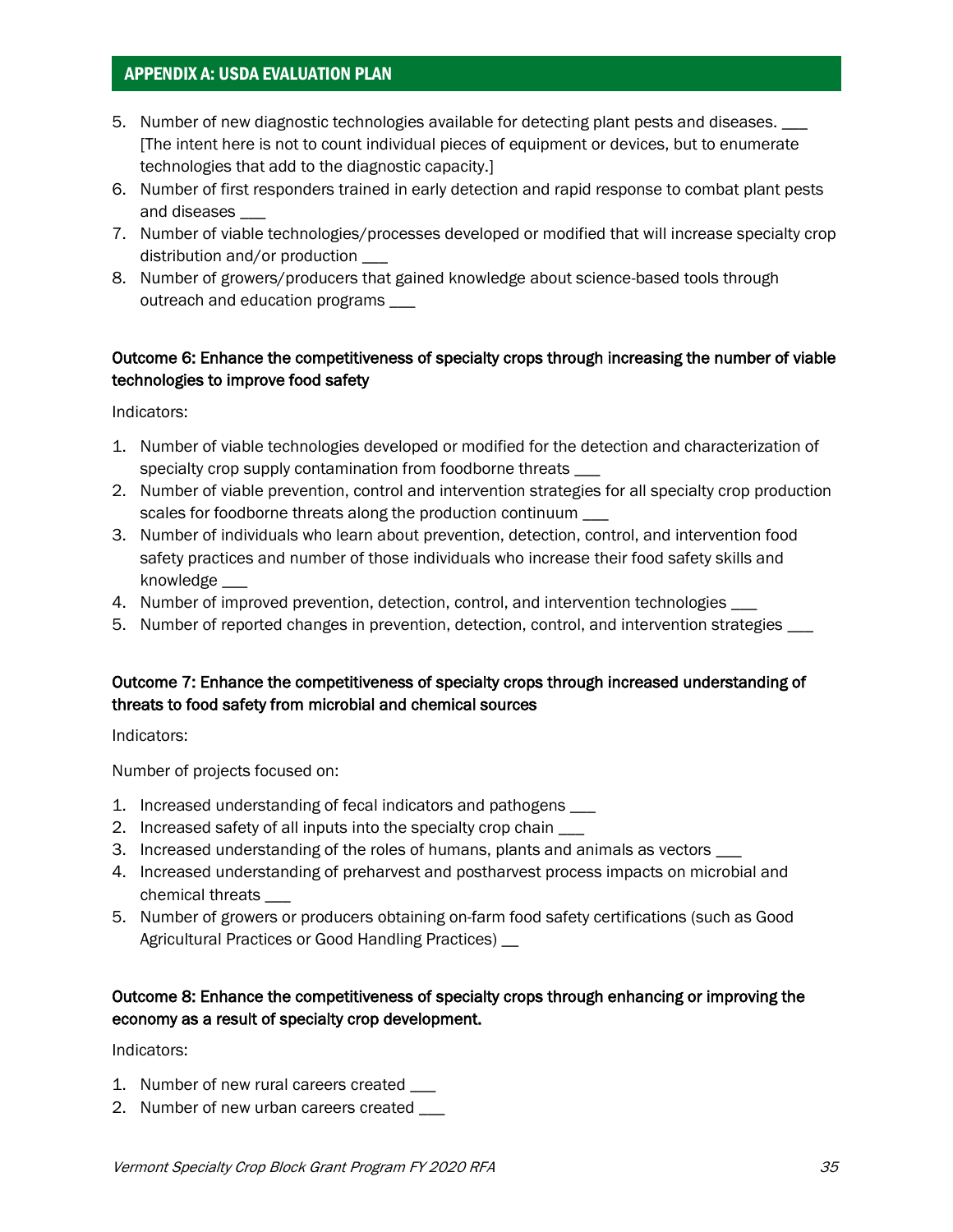- 3. Number of jobs maintained/created \_\_\_
- 4. Number of small businesses maintained/created \_\_\_
- 5. Increased revenue/increased savings/one-time capital purchases (in dollars) \_\_\_
- 6. Number of new beginning farmers who went into specialty crop production \_\_\_
- 7. Number of socially disadvantaged farmers who went into specialty crop production  $\_\_$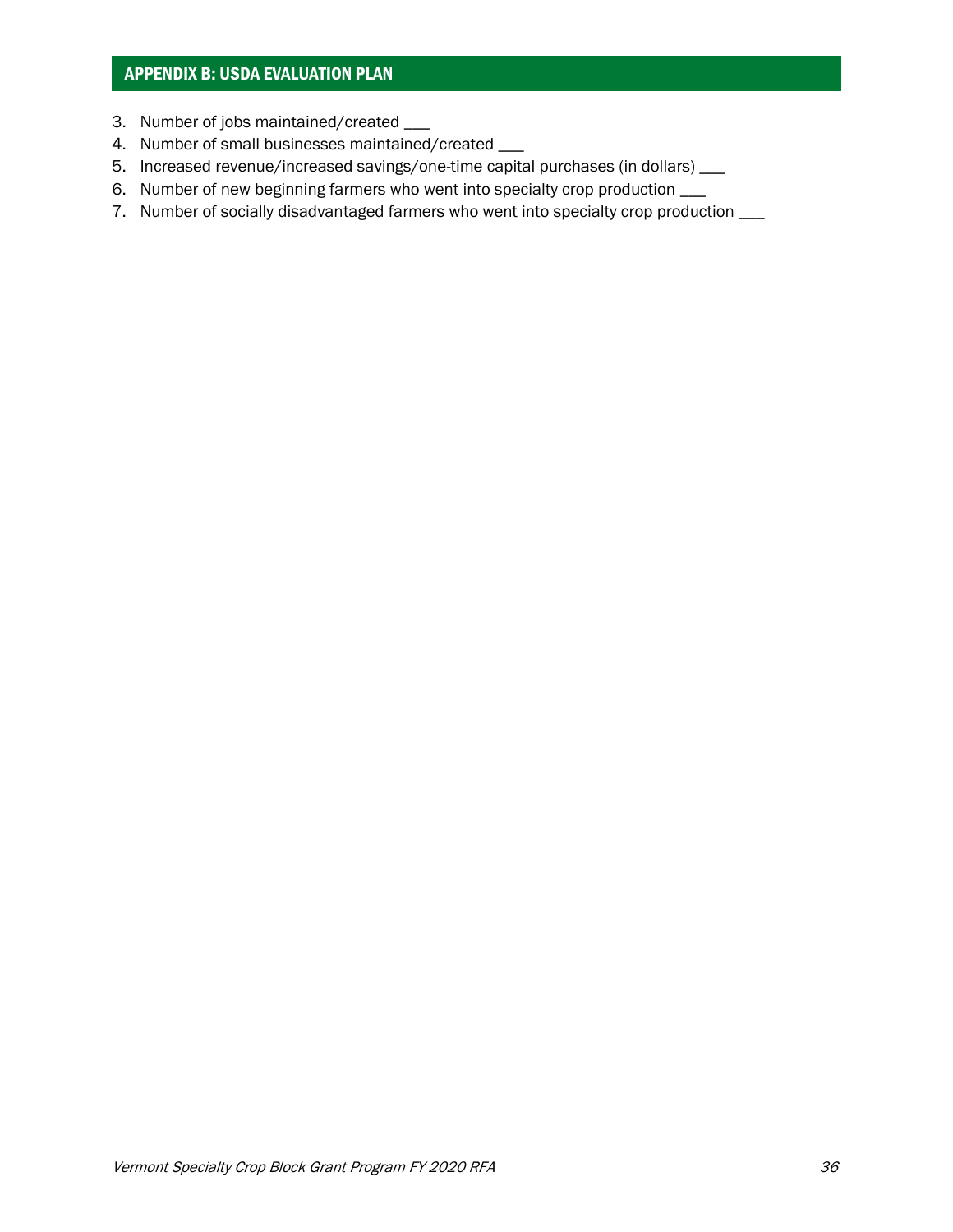<span id="page-36-0"></span>Adapted from USDA AMS, 2017 General Award Terms and Conditions, at [https://go.usa.gov/xnUEt.](https://go.usa.gov/xnUEt) This appendix is intended as a general guide to allowable costs and activities under the Federal grant program and is not all-inclusive; the VT SCBGP may restrict certain costs in addition to USDA guidelines. Consult the Federal Cost Principles [\(Subpart E-Cost Principles of 2 CFR Part 200\)](https://www.ecfr.gov/cgi-bin/text-idx?node=2%3A1.1.2.2.1&rgn=div5&sp2.1.200.e) for complete explanations of the allowability of costs. Contact the VT SCBGP Manager with questions.

All SCBGP costs must enhance the competitiveness of specialty crops. At minimum, the costs of activities that benefit specialty crops must be readily distinguishable from other financial activities. If you cannot do this or it is impractical to segregate these costs, then the costs are not allowable.

If a cost or activity requiring prior approval is not included or fully described in the approved application, you must obtain post-award prior approval.

# DIRECT & INDIRECT COSTS

Applicants are responsible for presenting direct and indirect costs appropriately and consistently and must not include costs associated with their organization's indirect cost rate agreement as direct costs. In addition, a cost may not be allocated as an indirect cost if it is also incurred as a direct cost for the same purpose and vice versa. For further information on how to determine if a cost is indirect or direct, please see the SCBGP [Indirect Cost Decision Tree](https://www.ams.usda.gov/sites/default/files/media/SCBGP%20IndirectCosts.pdf).

Direct costs are costs that can be identified specifically with a particular award, project or program, service, or other organizational activity or that can be directly assigned to such an activity relatively easily with a high degree of accuracy. Typically, direct costs include, but are not limited to, compensation of employees who work directly on the award to include salaries and fringe benefits, travel, equipment, and supplies directly benefiting the grant-supported project or program.

Indirect costs (also known as "facilities and administrative costs") defined at [2 CFR §200.56](https://www.ecfr.gov/cgi-bin/text-idx?node=2%3A1.1.2.2.1&rgn=div5&se2.1.200_156) are costs incurred for a common or joint purpose benefitting more than one cost objective, and not readily assignable to the cost objectives specifically benefitted, without effort disproportionate to the results achieved. Refer to [2 CFR §200.413](https://www.ecfr.gov/cgi-bin/text-idx?node=2%3A1.1.2.2.1&rgn=div5&se2.1.200_1413) and [414](https://www.ecfr.gov/cgi-bin/text-idx?node=2%3A1.1.2.2.1&rgn=div5&se2.1.200_1414) for additional information.

The Vermont Specialty Crop Block Grant Program cannot fund indirect costs; however, matching funds may be used to cover indirect costs. The salaries of administrative and clerical staff should typically be treated as indirect costs. However, charging these costs as direct costs may be appropriate where *all* of the following conditions are met:

- 1) administrative or clerical services are integral to a project or activity;
- 2) individuals involved can be specifically identified with the project or activity;
- 3) such costs are explicitly included in the budget or have the prior written approval of the Federal awarding agency; and
- 4) the costs are not also recovered as indirect costs.

Type of Organization | Typical Indirect Costs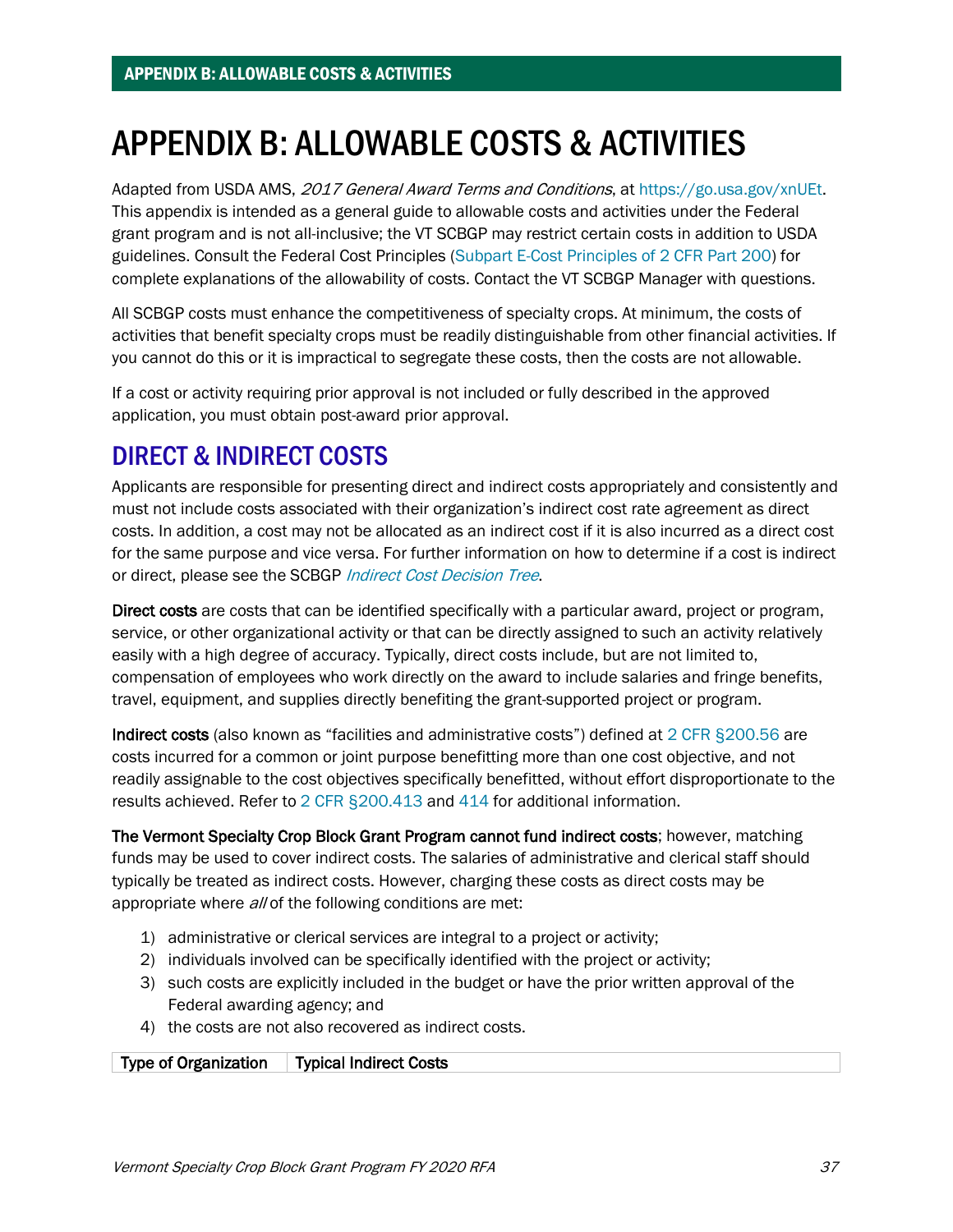| <b>Non-Profits</b>                  | General administration and general expenses, such as the salaries and<br>expenses of executive officers, personnel administration, and accounting,<br>depreciation or use allowances on buildings and equipment, and the costs<br>of operating and maintaining facilities.                                                                       |
|-------------------------------------|--------------------------------------------------------------------------------------------------------------------------------------------------------------------------------------------------------------------------------------------------------------------------------------------------------------------------------------------------|
| Colleges and<br><b>Universities</b> | Equipment and capital improvements, operation and maintenance<br>expenses, library expenses, general administration and general expenses,<br>departmental administration, sponsored projects administration, student<br>administration and services, depreciation and use allowances, and<br>interest on debt associated with certain buildings. |
| State and Local<br>Governments      | State/local-wide central service costs, general administration of recipient<br>department or agency, accounting and personnel services performed<br>within recipient department or agency, depreciation or use allowances on<br>buildings and equipment, and the costs of operating and maintaining<br>facilities.                               |

# SELECTED COST CATEGORIES

Advisory Councils: Unallowable for costs incurred by advisory councils or committees.

Alcoholic Beverages: Allowable only when the costs are associated with enhancing the competitiveness of an eligible processed product (a product prepared or created for the purposes of promoting a specialty crop that requires other ingredients). A processed product is defined as a product that constitutes greater than 50% of the specialty crop by weight, exclusive of added water.

Buildings and Land – Construction: Unallowable for the acquisition of buildings, facilities, or land or to make additions, improvements, modifications, replacements, rearrangements, reinstallations, renovations or alterations of an existing building or facility (including site grading and improvement, and architecture fees). This also includes construction and construction-related materials, which may include, but are not limited to the purchase of building materials such as wood, nails, concrete, asphalt, roofing, gravel, sand, paint, insulation, drywall, or plumbing. A building is any permanent structure designed or intended for support, enclosure, shelter or protection of people, animals or property, and having a permanent roof supported by columns or walls.

Allowable for rental costs of land and building space. However, lease agreements to own (i.e., leaseto-own or rent-to-own) are not allowable. The lease or rental agreement must terminate at the grant's end.

Conferences: Allowable conference costs paid by the non-Federal recipient as a sponsor or host of the conference may include rental of facilities, speakers' fees, costs of meals (see Meals for restrictions), and refreshments, local transportation, and other items incidental to such conferences with the exception of entertainment costs that are unallowable. If registration fees are collected, the recipient must report fees as program income (See Program Income).

Allowable to rent a building or room for training; however, where appropriate, AMS encourages the use of technologies such as webinars, teleconferencing, or videoconferencing as an alternative to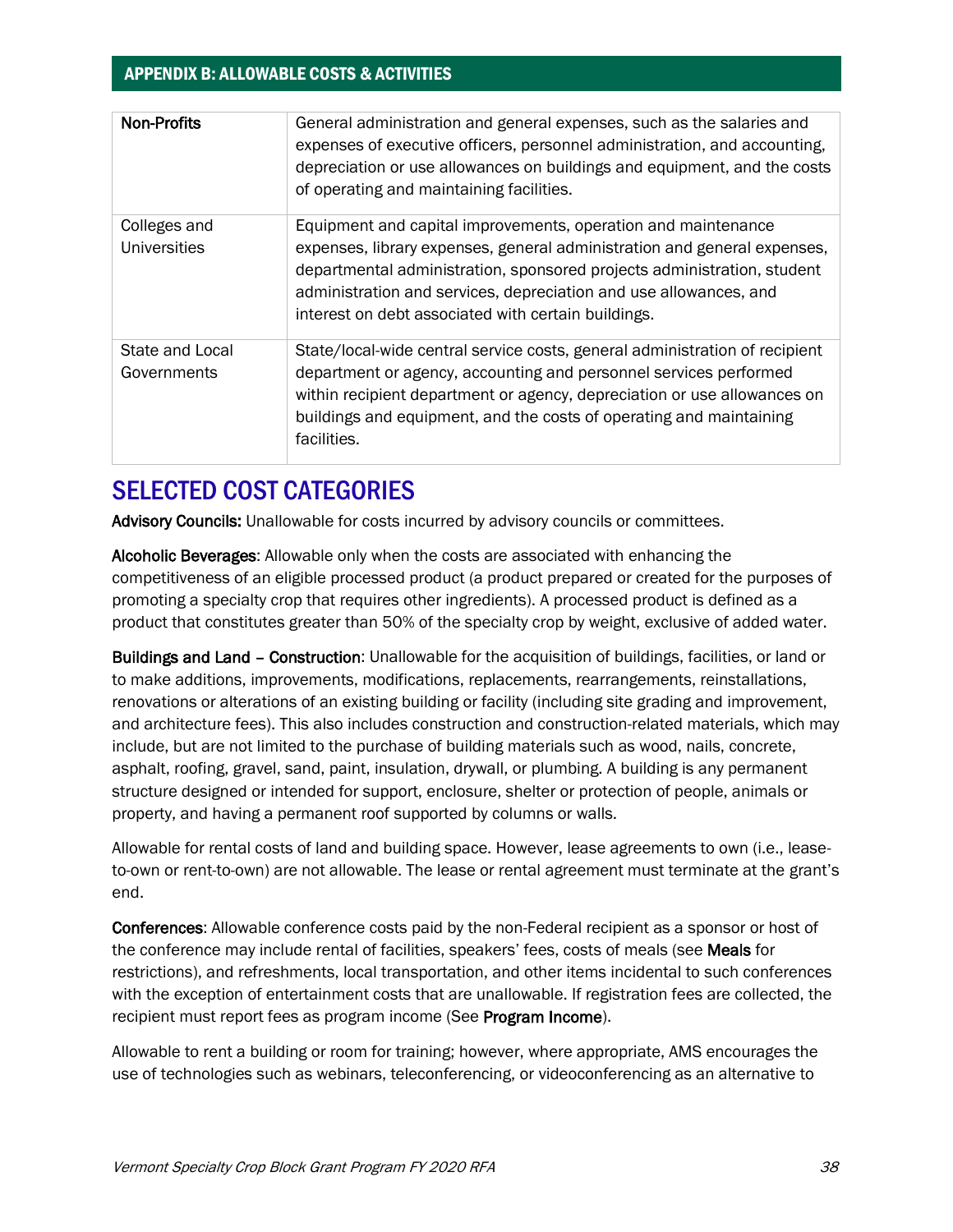renting a building or a room. The recipient should use the most cost-effective facilities, such as State government conference rooms, if renting a building or a room is necessary.

Contingency Provisions: Unallowable for miscellaneous and similar rainy-day funds for events the occurrence of which cannot be foretold with certainty as to the time or intensity, or with an assurance of their happening. Unallowable for working capital for activities/items not already in place.

Contractual/Consultant Costs (Professional Services): Contractual/consultant costs are expenses associated with purchasing goods and/or procuring services performed by an individual or organization other than the recipient in the form of a procurement relationship.

Allowable for contractor/consultant employee rates that do not exceed the salary of a GS-15 step 10 Federal employee in the area (for more information, visit the [OPM website\)](https://www.opm.gov/policy-data-oversight/pay-leave/salaries-wages/). This does not include fringe benefits, travel, indirect costs, or other expenses. Any statutory limitations on indirect costs also apply to contractors and consultants. If rates exceed this amount, the recipient is required to justify the allowability of the cost aligning with [2 CFR §§ 200.317-326.](https://www.ecfr.gov/cgi-bin/retrieveECFR?gp=&SID=988467ba214fbb07298599affd94f30a&n=pt2.1.200&r=PART&ty=HTML#sg2.1.200_1316.sg3)

Contributions or Donations: Unallowable for contributions or donations, including cash, property, and services, made by the recipient to other entities. A non-Federal entity using grant funds to purchase food or services to donate to other entities and/or individuals is unallowable.

Electronic Benefit Transfer (EBT) Machines: Unallowable for the purchase/lease of Supplemental Nutrition Assistance Program (SNAP) EBT equipment. The USDA Food and Nutrition Service (FNS) has existing funding to expand the availability of SNAP EBT equipment and services at farmers markets through the Farmers Market Coalition and State SNAP agencies.

Entertainment Costs: Unallowable for entertainment costs, defined in [2 CFR § 200.438,](https://www.ecfr.gov/cgi-bin/text-idx?node=2:1.1.2.2.1&rgn=div5#se2.1.200_1438) including amusement, diversion, and social activities and any costs directly associated with such costs (such as bands, orchestras, dance groups, tickets to shows, meals, lodging, rentals, transportation, and gratuities).

Equipment is defined as tangible personal property (including information technology systems) having a useful life of more than one year and a per-unit acquisition cost that equals or exceeds the lesser of the capitalization level established by the non-Federal entity for financial statement purposes, or \$5,000.

- **Acquisition** cost means the cost of the asset including the cost to prepare the asset for its intended use. Acquisition cost for equipment is the net invoice price of the equipment, including the cost of any modifications, attachments, accessories, or auxiliary apparatus necessary to make it usable for its acquired purpose.
- General Purpose Equipment means equipment that is not limited to technical activities. Examples include office equipment and furnishings, modular offices, telephone networks, information technology equipment and systems, air conditioning equipment, reproduction and printing equipment, and motor vehicles.
- **Special Purpose Equipment** is equipment used only for research, scientific, or technical activities.

Unallowable for acquisition costs of general purpose equipment or lease agreements to own (i.e., lease-to-own or rent-to-own).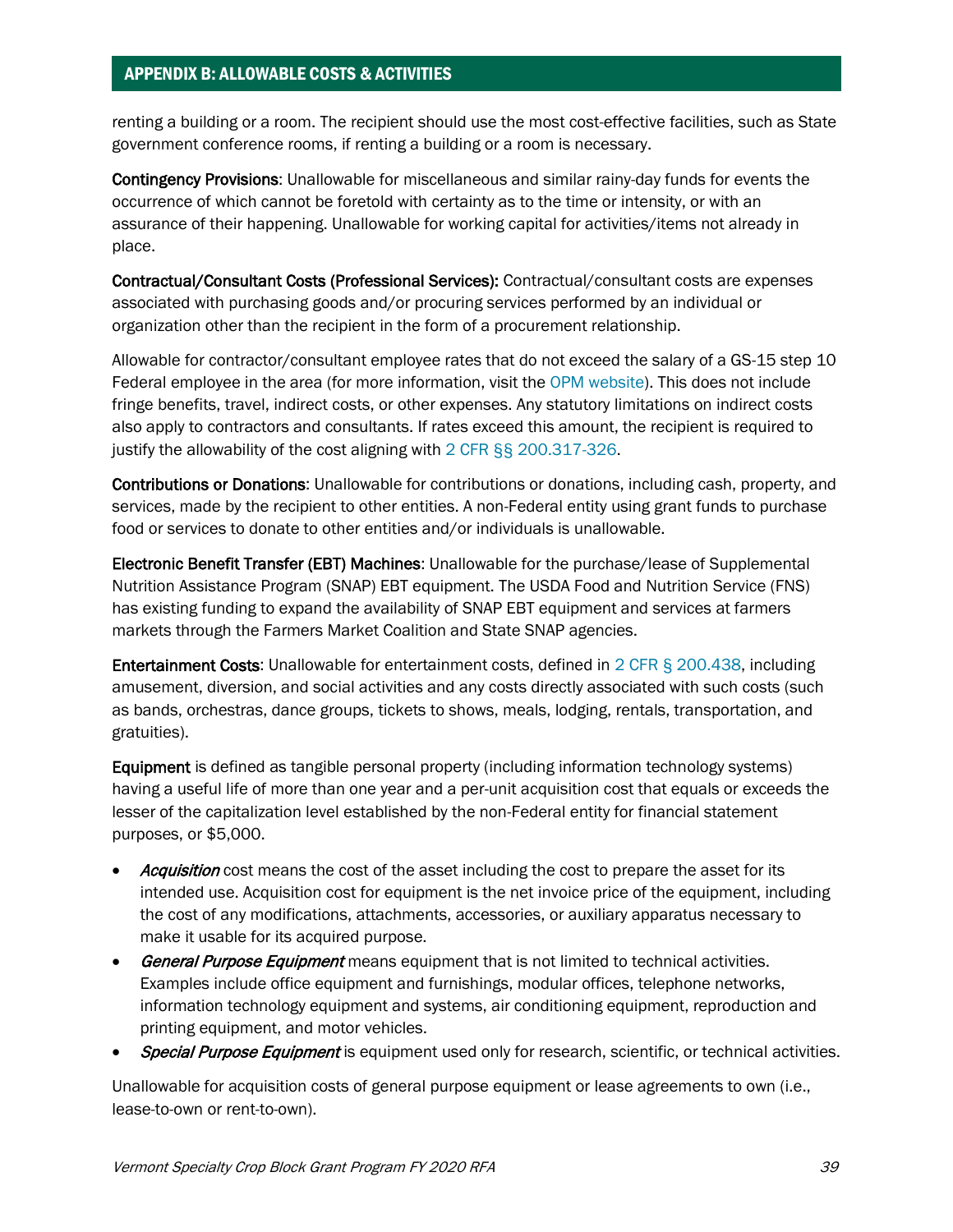Allowable for rental costs of general purpose equipment. Vehicles may be leased, but not purchased. The lease or rental agreement must terminate at the end of the grant cycle. For vehicle and equipment leases or rentals with an acquisition cost that equals or exceeds \$5,000, rates should be in light of such factors as: rental costs of comparable vehicles and equipment, if any; market conditions in the area; alternatives available; and the type, life expectancy, condition, and value of the vehicle or equipment leased.

Allowable for acquisition costs and rental costs of special purpose equipment provided the following criteria are met: (1) necessary for the research, scientific, or other technical activities of the grant award; (2) not otherwise reasonably available and accessible; (3) the type of equipment is normally charged as a direct cost by the organization; (4) acquired in accordance with organizational practices; (5) must be used solely to meet the legislative purpose of the grant program and objectives of the grant award; (6) more than one single commercial organization, commercial product, or individual must benefit from the use of the equipment; (7) must not use special purpose equipment acquired with grant funds to provide services for a fee to compete unfairly with private companies that provide equivalent services; and (8) equipment is subject to the full range of acquisition, use, management, and disposition requirements under [2 CFR § 200.313](https://www.ecfr.gov/cgi-bin/retrieveECFR?gp=&SID=27767ced17852a0f709e351009375919&n=pt2.1.200&r=PART&ty=HTML#se2.1.200_1313) as applicable.

Equipment – Information Technology Systems: Unallowable for information technology systems having a useful life of more than one year and a per-unit acquisition cost that equals or exceeds the lesser of the capitalization level established in accordance with GAAP by the recipient for financial statement purposes or \$5,000. Acquisition costs for software includes those development costs capitalized in accordance with GAAP.

Information technology systems include computing devices, ancillary equipment, software, firmware, and similar procedures, services (including support services), and related resources. Computing devices means machines used to acquire, store, analyze, process, and publish data and other information electronically, including accessories (or "peripherals") for printing, transmitting and receiving, or storing electronic information. Examples of unallowable information technology systems include service contracts, operating systems, printers, and computers that have an acquisition cost of \$5,000 or more.

Allowable for website development, mobile apps, etc., that are not considered to be information technology systems, but rather social media applications.

Fines, Penalties, Damages and Other Settlements: Unallowable for costs resulting from violations of, alleged violations of, or failure to comply with, Federal, state, tribal, local or foreign laws and regulations.

Fundraising and Investment Management Costs: Unallowable for organized fundraising, including financial campaigns, solicitation of gifts and bequests, and similar expenses incurred to raise capital or obtain contributions, regardless of the purpose for which the funds will be used. This includes salaries of personnel involved in activities to raise capital.

Goods or Services for Personal Use: Unallowable for costs of goods or services for personal use of the recipient's employees regardless of whether the cost is reported as taxable income to the employees.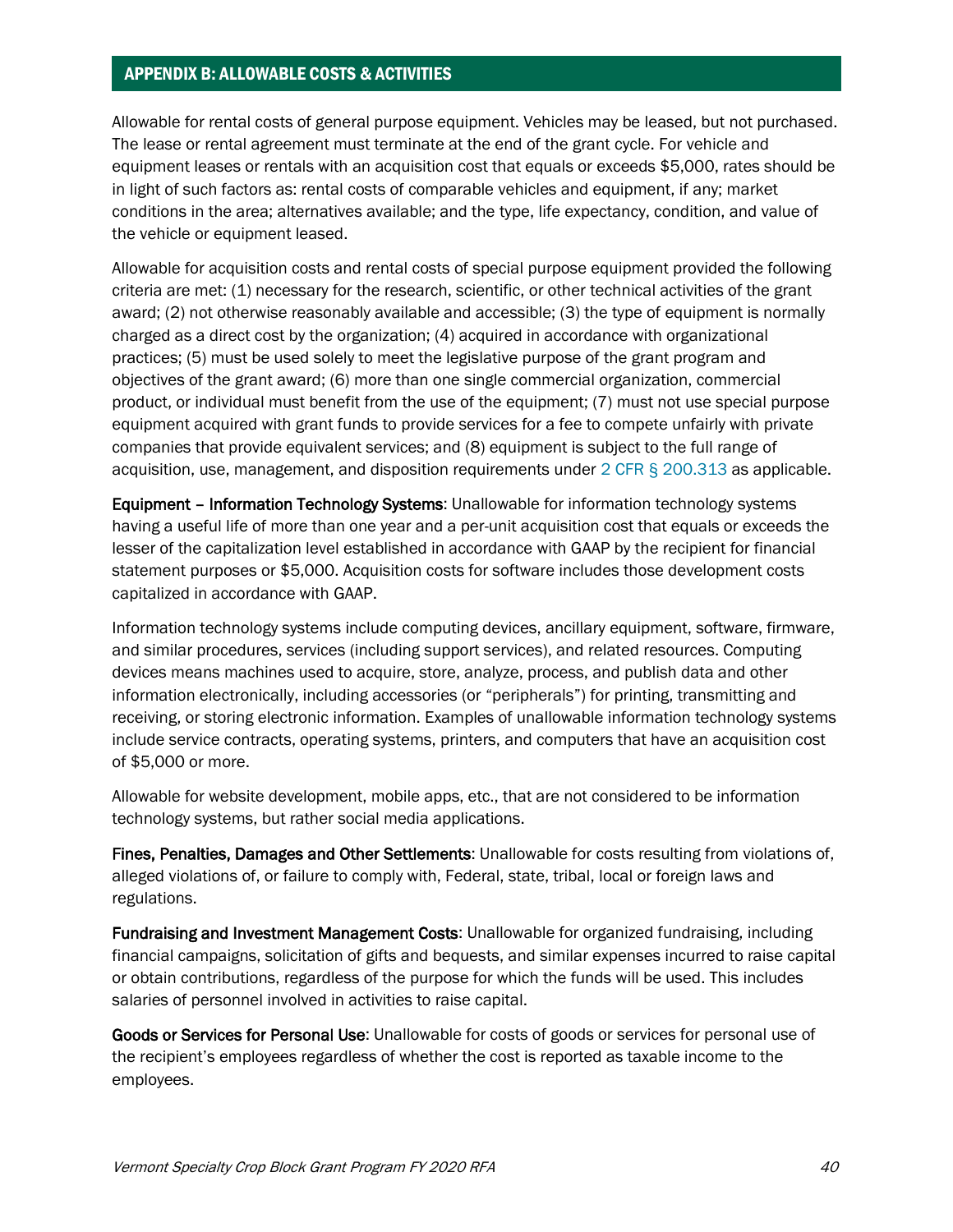Lobbying: Unallowable as defined in [2 CFR § 200.450.](https://www.ecfr.gov/cgi-bin/text-idx?SID=1eb223610ea5e852c8df8a0af34c78f8&mc=true&node=se2.1.200_1450&rgn=div8)

Meals: Unallowable for business meals when individuals decide to go to lunch or dinner together when no need exists for continuity of a meeting. Such activity is considered an entertainment cost.

- Unallowable for breakfasts for conference attendees because it is expected these individuals will have sufficient time to obtain this meal on their own before the conference begins in the morning.
- Unallowable for meal costs that are duplicated in a participant's per diem or subsistence allowances.
- Allowable for lunch or dinner meals if the costs are reasonable and a justification is provided that such activity maintains the continuity of the meeting and to do otherwise will impose arduous conditions on the meeting participants.
- Allowable for meals consumed while in official travel status. They are considered per diem expenses and should be reimbursed in accordance with the organization's established written travel policies.

Memberships, Subscriptions, and Professional Activity Costs: Unallowable for costs of membership in any civic or community organization.

Allowable for costs of membership in business, technical, and professional organizations.

Organization Costs: Unallowable for costs of investment counsel and staff and similar expenses incurred to enhance income from investments.

Allowable with prior approval for organization costs per [2 CFR § 200.455.](https://www.ecfr.gov/cgi-bin/retrieveECFR?gp=&SID=988467ba214fbb07298599affd94f30a&n=pt2.1.200&r=PART&ty=HTML#se2.1.200_1455)

Participant Support Costs: Allowable for such items as stipends or subsistence allowances, and registration fees paid to or on behalf of participants or trainees (but not employees) in connection with approved conferences, training projects, surveys, and focus groups.

Political Activities: Unallowable for development or participation in political activities in accordance with provisions of the Hatch Act [\(5 U.S.C.§§ 1501-1508](http://uscode.house.gov/view.xhtml?req=granuleid%3AUSC-prelim-title5-chapter15&saved=%7CKHRpdGxlOjUgc2VjdGlvbjoxNTAxIGVkaXRpb246cHJlbGltKSBPUiAoZ3JhbnVsZWlkOlVTQy1wcmVsaW0tdGl0bGU1LXNlY3Rpb24xNTAxKQ%3D%3D%7CdHJlZXNvcnQ%3D%7C%7C0%7Cfalse%7Cprelim&edition=prelim) an[d §§ 7324-7326\)](http://uscode.house.gov/view.xhtml?req=granuleid%3AUSC-prelim-title5-chapter73-subchapter3&saved=%7CKHRpdGxlOjUgc2VjdGlvbjo3MzI0IGVkaXRpb246cHJlbGltKSBPUiAoZ3JhbnVsZWlkOlVTQy1wcmVsaW0tdGl0bGU1LXNlY3Rpb243MzI0KQ%3D%3D%7CdHJlZXNvcnQ%3D%7C%7C0%7Cfalse%7Cprelim&edition=prelim).

Pre-Award Costs: Allowable if such costs are necessary for efficient and timely performance of the scope of the project work. Such costs are allowable only to the extent that they would have been allowable if incurred after the date of the Federal award. A VT SCBGP grantee may incur pre-award costs 90 calendar days before the Vermont Agency of Agriculture receives the Federal award. Expenses more than 90 days pre-award require prior approval. These costs and associated activities must be included in the grantee's project profile and budget. All pre-award costs incurred are at the potential recipient's risk. The incurrence of pre-award costs in anticipation of an award imposes no obligation on AMS or the VT SCBGP to award funds for such costs.

Printing and Publications: Allowable to pay the cost of preparing informational leaflets, reports, manuals, and publications relating to the project; however, the printing of hard copies is discouraged given the prevalence of electronic/virtual publication means.

Rearrangement and Reconversion Costs: Allowable as direct costs with prior approval for special arrangements and alterations costs incurred specifically for the award. Rearrangement and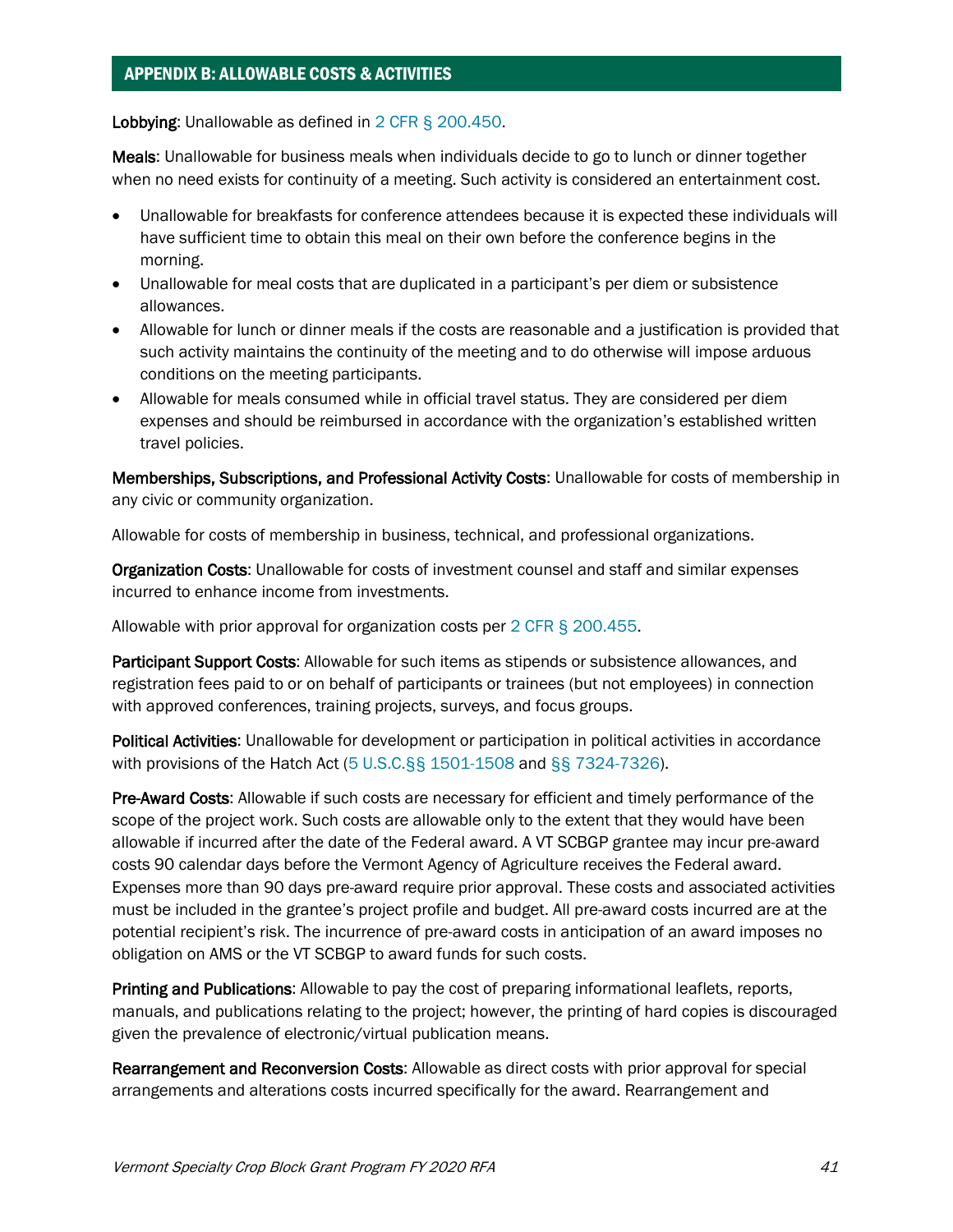reconversion costs are those incurred in restoring or rehabilitating the non-Federal entity's facilities to approximately the same condition existing immediately before the start of the grant agreement, less costs related to normal wear and tear.

Salaries and Wages: Allowable as part of employee compensation for personnel services in proportion to the amount of time or effort an employee devotes to the grant-supported project or program during the period of performance under the Federal award, including salaries, wages, and fringe benefits. Such costs must be incurred under formally established policies of the organization, be consistently applied, be reasonable for the services rendered, and be supported with adequate documentation.

Salary and wage amounts charged to grant-supported projects or programs for personal services must be based on an adequate payroll distribution system that documents such distribution in accordance with generally accepted practices of like organizations. Standards for payroll distribution systems are contained in the applicable cost principles (other than those for for-profit organizations).

Unallowable for salaries, wages and fringe benefits for project staff who devote time and effort to activities that do not meet the legislated purpose of the grant program. *Example*: Salaries and wages charged to the SCBGP for a farmers' market manager to manage and advertise a farmers market that includes non-specialty crop items are unallowable, while salaries and wages for personnel to conduct a cooking demonstration on how to prepare fruits and vegetables are allowable.

Selling and Marketing Costs – Promotion of an Organization's Image, Logo, or Brand Name:

Unallowable for costs designed solely to promote the image of an organization, general logo, or brand.

- Promotional items could say "Buy Vermont Grown Apples" but not "Vermont Grown", which promotes Vermont generically.
- A promotional campaign to increase producer sales of "Vermont Grown Co-op Vegetables" is acceptable while increasing membership in "Vermont Grown Co-op" generally is not.

Selling and Marketing Costs – Promotion of Venues that do not Align with Grant Program Purpose: Unallowable for costs for promotion of specific venues, tradeshows, events, meetings, programs, conventions, symposia, seminars, etc. that do not align with the legislated purpose of the grant program.

Selling and Marketing Costs - Promotional Items, Gifts, Prizes, etc.: Unallowable for promotional items, swag, gifts, prizes, memorabilia, and souvenirs.

Selling and Marketing Costs – Coupons, Incentives or Other Price Discounts: Unallowable for costs of the value of coupon/incentive redemptions or price discounts (e.g., the \$5 value for a \$5 clip-out coupon).

Allowable for costs associated with printing, distribution, or promotion of coupons/tokens or price discounts (e.g., a print advertisement that contains a clip-out coupon) as long as they benefit more than a single program or organization.

Selling and Marketing Costs – Food for Displays, Tastings, Cooking Demonstrations: Allowable for food for displays, tastings, and cooking demonstrations with prior approval.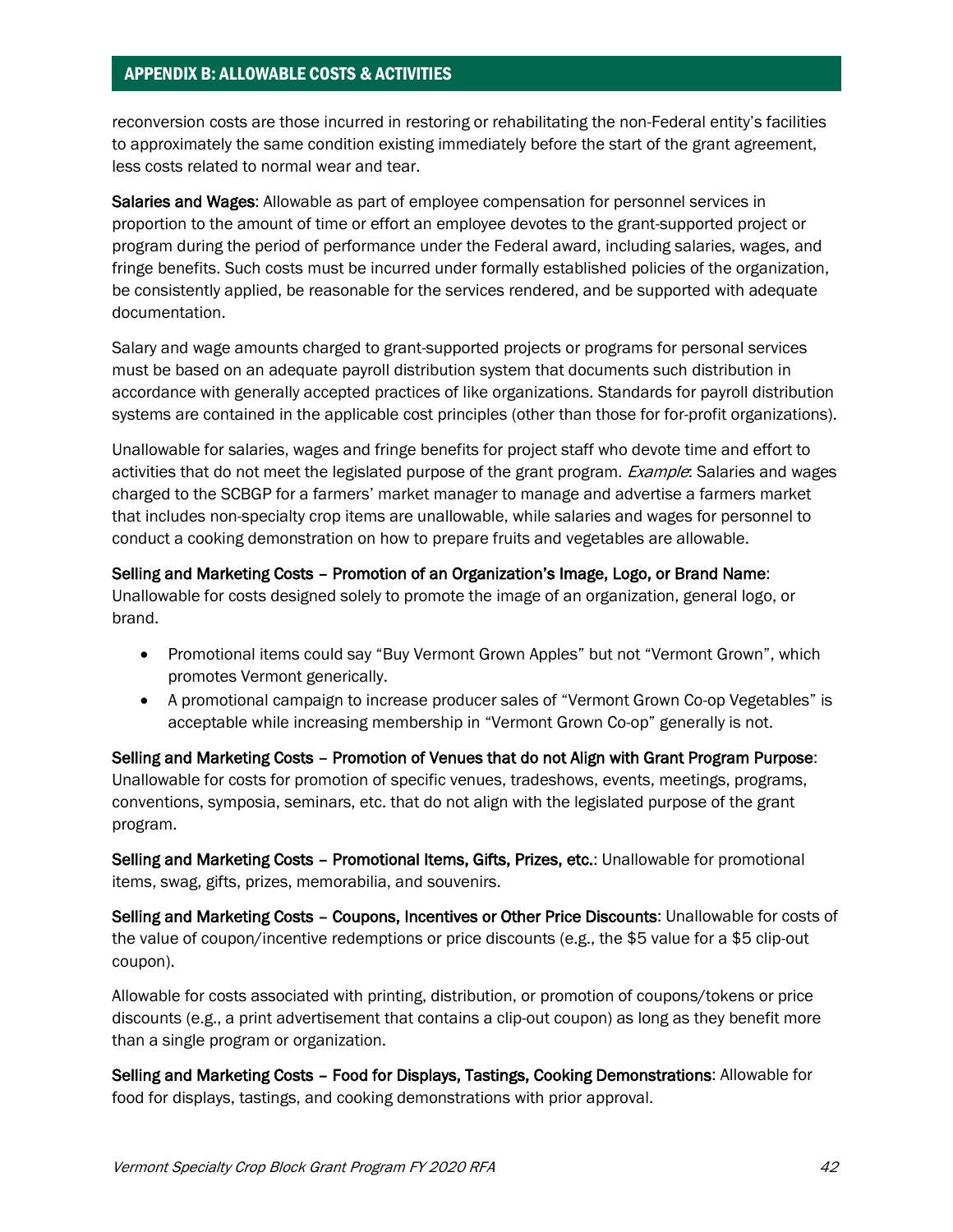Selling and Marketing Costs – General Marketing Costs: Unallowable for costs designed solely to promote the image of an organization, general logo, or general brand.

Allowable for costs designed to promote products that align with the purpose of the grant program.

Selling and Marketing Costs - Sponsorships: Unallowable for costs associated with sponsorships, defined as a form of advertising in which an organization uses grant funds to have its name and/or logo associated with certain events and where the organization does not necessarily know how the funds associated with sponsorship costs will be used.

Selling and Marketing Costs – Use of Meeting Rooms, Space, Exhibits that do not Align with Grant Program Purpose: Unallowable for costs associated with trade show attendance/displays, meeting room reservations, and/or any other displays, demonstrations, exhibits, or rental of space unless the activities specifically align with the purpose of the grant program. See **Conferences** for more information.

Selling and Marketing Costs – Cookbooks, Recipe Cards, Food Pairings: Unallowable for costs of separate complementary non-specialty crop products. A separate complementary non-specialty crop product means a product closely associated with a specialty crop product, the purchase of one encouraging consumers to buy the other (e.g., cheese and wine).

Allowable for costs promoting the specialty crops in processed products (products prepared or created for the purposes of promoting a specialty crop but that require other ingredients are considered a processed product). A processed product is defined as a product that consist of greater than 50% of the specialty crop by weight, exclusive of added water.

Supplies and Materials, Including Costs of Computing Devices: Allowable for costs incurred for materials, supplies, and fabricated parts necessary to carry out a Federal award. Purchased materials and supplies must be charged at their actual prices, net of applicable credits. Withdrawals from general stores or stockrooms should be charged at their actual net cost under any recognized method of pricing inventory withdrawals, consistently applied. Incoming transportation charges are a proper part of materials and supplies costs. Only materials and supplies actually used for the performance of a Federal award may be charged as direct costs.

A computing device is a supply if the acquisition cost is less than the lesser of the capitalization level established by the recipient for financial statement purposes or \$5,000, regardless of the length of its useful life. In the specific case of computing devices, charging as direct cost is allowable for devices that are essential and allocable, but not solely dedicated, to the performance of a Federal award. Where Federally-donated or furnished materials are used in performing the Federal award, such materials will be used without charge.

Training: Allowable when the training is required to meet the objectives of the project or program, including training that is related to Federal grants management.

Travel – Domestic: Allowable for domestic travel, when costs are limited to those allowed by formal organizational policy and the purpose aligns with the legislated purpose of the program.

Unallowable for travel costs for conferences, venues, tradeshows, events, meetings, programs, conventions, symposia, workshops, seminars, etc. that include non-specialty crop activities, such as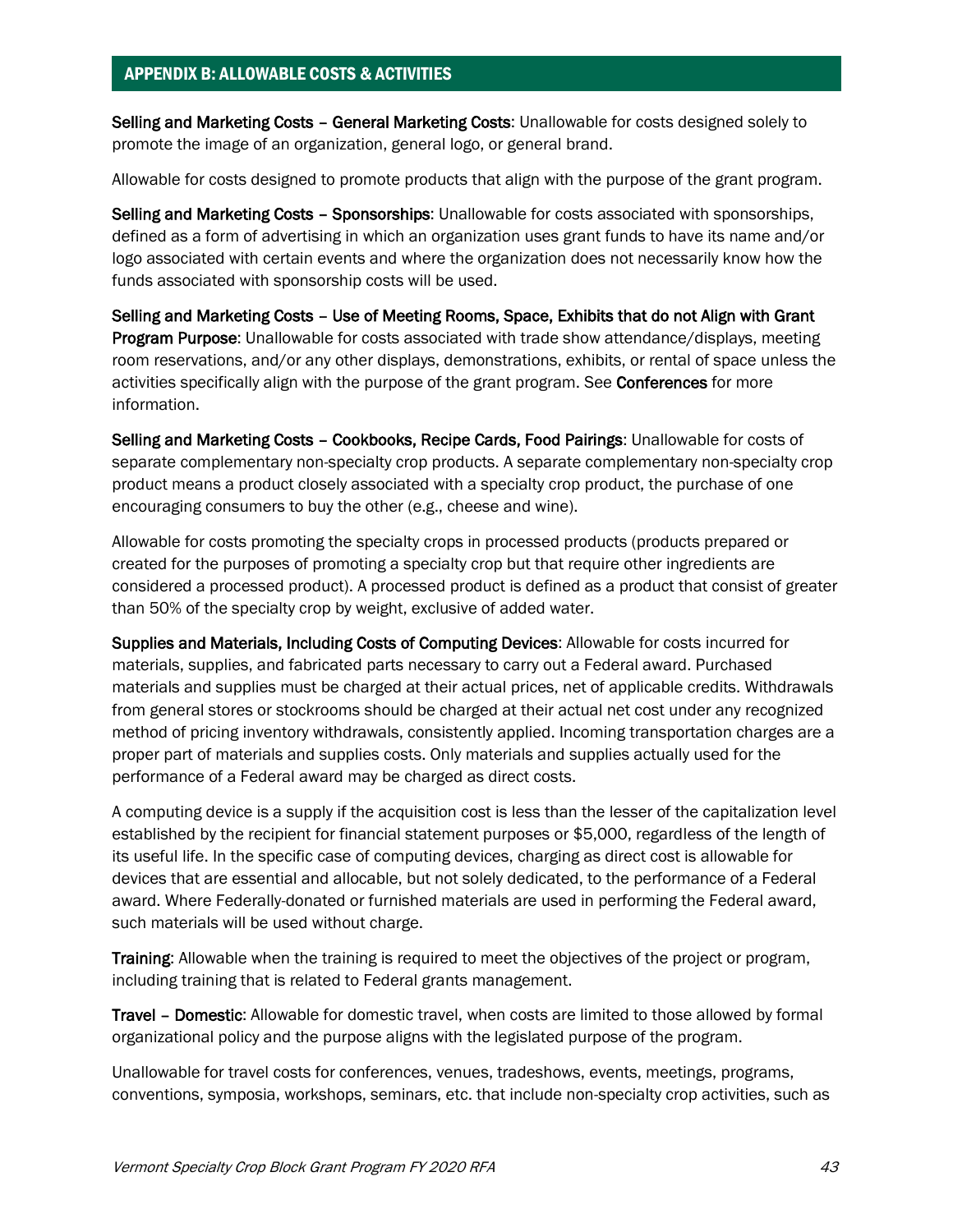farmers' market annual conferences and general marketing tradeshows, when these costs cannot be specifically identified and easily and accurately traced to activities that enhance the competitiveness of specialty crops. *Example*: Travel costs for travel to a farmers market conference is generally unallowable, while travel to a vegetable food safety educational session is allowable.

Allowable travel cost of recipients that do not have formal travel policies and for-profit entities may not exceed those established by the Federal Travel Regulation, issued by [General Services](https://www.gsa.gov/)  [Administration](https://www.gsa.gov/) (GSA), including the maximum per diem and subsistence rates prescribed in those regulations.

Travel – Government Officials: Allowable only with prior approval per 2 CFR [§ 200.444.](https://www.ecfr.gov/cgi-bin/retrieveECFR?gp=&SID=988467ba214fbb07298599affd94f30a&n=pt2.1.200&r=PART&ty=HTML#se2.1.200_1444)

**Travel – Foreign:** Foreign travel includes any travel outside Canada, Mexico, the United States, and any United States territories and possessions. ''Foreign travel'' for a governmental unit located in a foreign country means travel outside that country. Projects must provide justification for foreign travel. Search the Foreign Agricultural Service database o[f GAIN reports](http://gain.fas.usda.gov/Pages/Default.aspx) to ensure that proposals will not duplicate information that already exists.